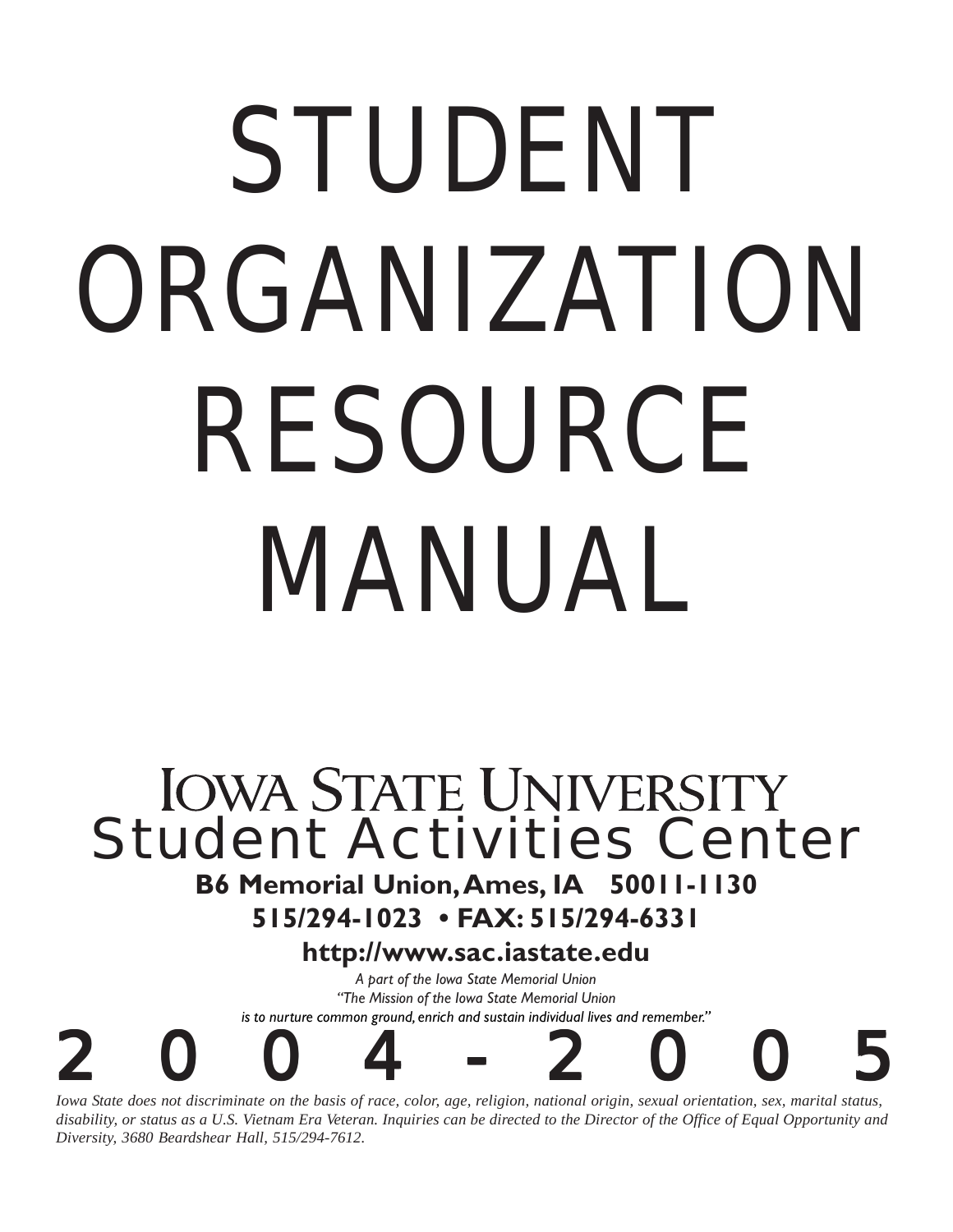#### **ORGANIZATION INFORMATION ......** Welcome ........................................................ 3 Registration Information .........................4-5 Group Resources .....................................6-9 Program Planning ........................................ 8 Constitution and Bylaws ...................... 9-11 Your Adviser ......................................... 12-13 Programming Resources .................... 14-15 Facilities and Services ......................... 16-17 **POLICIES & PROCEDURES ..4-5, 18-31** Event Authorization Procedures ...... 18-24 Events with Food....................................... 21 Trademark Use ..................................... 25-27 Postal, Posting and Publicity.............. 28-31 **ADVISER GUIDE ........................... 32-35 WHERE TO CALL................................36 DATES TO KNOW ...............................37 Table of Contents** How to Write a Constitution & Bylaws . 9-11 Trademark Use ........................................... 25-27 **Student Activities Center http://www.sac.iastate.edu** To learn more click on the **RESOURCES** button for: renting rechnical equipment, creating email lists, student office space, writing press releases and more! If there is something missing from our resources let us know and we will consider adding it. **For Treasurer/Financial Information** Contact the Campus Organizations Accounting Office B4 Memorial Union 294-1633 **WHAT'S NEW???**

## *The SORM is created by:*

*Student Activities Center 294-1023*

## **Acronyms at ISU**

B6 = Student Activities Center (Memorial Union) and The Office of Greek Affairs (Dean of Students Office) and Substance Abuse & Violence Prevention (VPSA) departments are located in the basement of the Memorial Union

http://www.adp.iastate.edu/vpbf/camp\_org/home.html

- BSA= Black Student Alliance
- ClubFest = Organization fair involving 170 organizations recruiting approximately 4500 participating students.
- COA = Campus Organization Accounting Office located in B4 Memorial Union
- DSO = Dean of Students Office
- E-Week = Engineers' Week
- FC = Freshman Council
- FW = Family Weekend
- GSB = Government of the Student Body
- HC = Homecoming Central part of SALC
- IFC = Interfraternity Council
- IRHA = Inter Residence Hall Council<br>LINC = Leaders INspiring Connection
- Leaders INspiring Connections
- LEAP = Leadership Enrichment Action Program
- LGBTAA = Lesbian, Gay, Bisexual, Transgender, Ally, Alliance
- M-Shop = Maintenance Shop a performance venue in the Memorial Union which also has food offered during the weekdays, sponsored by SUB
- MU = Memorial Union
- NPHC = National Pan-Hellenic Council
- CPC = Collegiate Panhellenic Council
- SALC = Student Alumni Leadership Council
- SI = Supplemental Instruction, www.si.iastate.edu
- SORM = Student Organization Resource Manual
- STUORG = Student Organizations
- SUB = Student Union Board
- WelcomeFest = Festival event held on the first Wednesday of the first week of classes for 90 area businesses/ organizations to display products and services to 5000 students.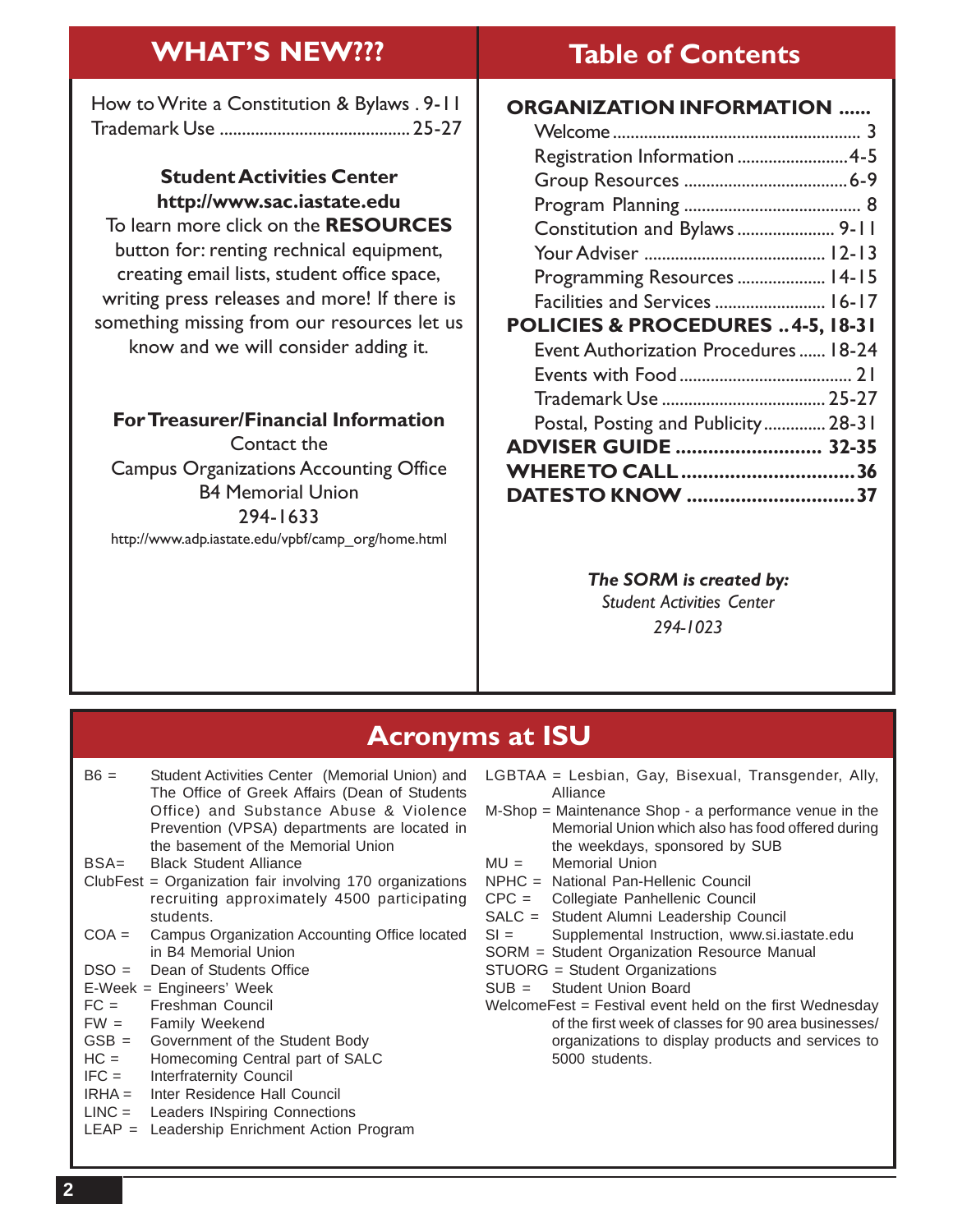# **Welcome**

## **The Purpose of the SORM**

The information in the SORM (Student Organization Resource Manual) is provided to assist you in all respects of your organization. The suggestions cover several topic areas. If you would like more information about these topics to use yourself or as a workshop with your organization contact the Student Activities Center, B6 Memorial Union, 294-1023. The staff at the Student Activities Center are there to help you with whatever problems or concerns you have about your organization.

## **Policies**

It is important to note that all policies are important to you as a student organization leader and adviser. The most up-to-date and accessible information is available in the:

Online Policy Library: http://policy.iastate.edu/

Student Information Handbook: http://www.dso.iastate.edu/handbook/toc.htm

## **Guess What is Online?**

The Student Activities Center now has a fully functioning web site (http://www.sac.iastate.edu) for you to look up information, check out the University Calendar, and download all of our forms and activity authorizations.

Organization registration: http://www.sodb.stuorg.iastate.edu Campus Organization Accounting Office: http://www.adp.iastate.edu/vpbf/camp\_org/home.html

## **Writing a Constitution**

By Fall 2005, all organizations will be asked to submit a constitution in order to be recognized as an organiztaion at Iowa State University. A constitution contains the fundamental principles that outline the purpose, structure, and limits of an organization. Essentially, the constitution provides a foundation upon which an organization operates. Your organization will want to follow guidelines that are available in this manual on pages 9-11.

## *"We exist to enhance and support holistic student development through diverse experiences"*

*Student Organizations at Iowa State University provide this and much more. On behalf of the Student Activities Center, I would like to congratulate you for taking on the responsibility for providing guidance and direction to your organization. With over 660 student organizations registered at Iowa State, we hope that the services we provide to you are as diverse as the organizations we serve. As you embark on this new year, please know that the Student Activities Center is here to assist you in whatever way possible. Whether you have questions about an upcoming event or you need help in developing your membership - we are your one-stop shopping center!*

*The best of luck to you and your organization.*

*Laura Bestler-Wilcox Assistant Director of the Memorial Union - Student Activities bestler@iastate.edu*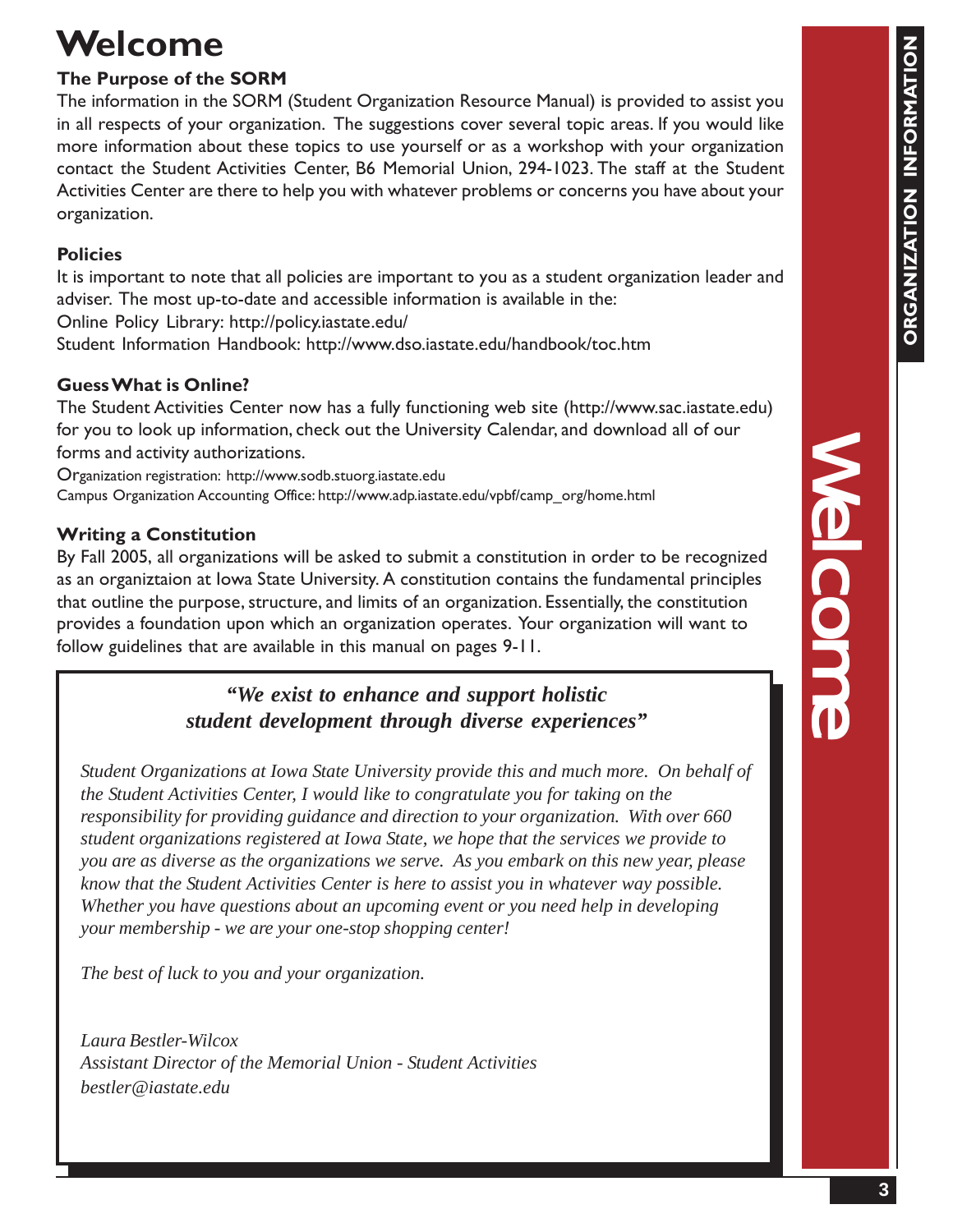# **Registration Information**

## **Purpose of Registering an Organization/Club**

 This section includes policies and regulations of the university which are applicable to registered organizations. The purpose of including them here is to provide a central source of reference. Questions regarding a specific policy should be directed to the Student Information Handbook available online at the Dean of Students Office website at **http://www.dso.iastate.edu**. If you are unable to download the Student Information Handbook via this site or would prefer a different format contact the Dean of Students Office at 515/294-1020 or stop by 1010 Student Services Building.

All organizations desiring to receive the benefits of recognition on the Iowa State campus are required to register annually with the university. Registration provides for official identification as an affiliated group, use of designated university facilities and services, and the coordination and communication of the group's activities to the campus administration and other organizations.

Organizations must be established for purposes which are legal, consistent with the broad educational goals of the University, and in accordance with the regulations, guidelines, and policies of the University. However, registration does not imply University endorsement of the purposes of an organization nor does the university assume sponsorship of or responsibility for any of the activities of the group on or off the property of the University.

## **Benefits of Registration**

Registering with the university gives an organization access to a number of services and benefits. Some of the services listed below involve charges and are not available to all organizations.

- 1. Recognition as a university affiliated organization.
- 2. Use of campus meeting and programming facilities.
- 3. Use of university's name in organization's title.
- 4. Establishment of an account with Campus Organizations Accounting Office.
- 5. Inclusion in university publications and ISU Directory.
- 6. Publication of activities through University newsletter.
- 7. Use of GSB vehicles in accordance with GSB, university and state policies.
- 8. Use of Instructional Technology equipment/services.
- 9. Purchase privileges at Central Stores.
- 10. University tax exempt status.
- 11. Use of university purchasing services
- 12. Use of university printing services.
- 13. Utilization of university staff and programming resources
- 14. Utilization of Student Organization Website at www.stuorg.iastate.edu.

## **Termination of**

## **Organizations Registration**

is granted and governed by the Dean of Students. This registration may be terminated for the following reasons:

- 1. Submission of material for registration known or determined by the Student Activities Center to be false.
- 2. Failure to reregister annually by the stated deadline.
- 3. Failure to follow universities regulations governing organizations.

## **Confidentiality and Regulations of Material**

- 1. The Student Activities Center shall maintain a file of registered organizations.
- 2. The Student Activities Center shall make available to anyone upon request the:
	- Name of the organization.
	- Purpose(s) of the organization.
	- Location and telephone number of the office of the organization.
	- Name and phone number of the adviser(s), president or chairperson and treasurer of the organization.
- 3. The Student Activities Center shall comply with laws governing confidentiality of student records.
- 4. Lists of members of the registered campus organization shall not be required for registration and will not be kept on file.

Groups who have questions about the registration process should seek the assistance of the Student Activities Center staff.

## *Did you know?*

Officers must be currently enrolled and not on temporary enrollment. This certifies that the student officers listed are currently enrolled, not on conduct probation, not on temporary enrollment (T.E.), and have a cumulative GPA of 2.0 and above. Officers and members of university committees or councils may not be on conduct probation.

Registration Information Registration Information Registration Information

FOR THE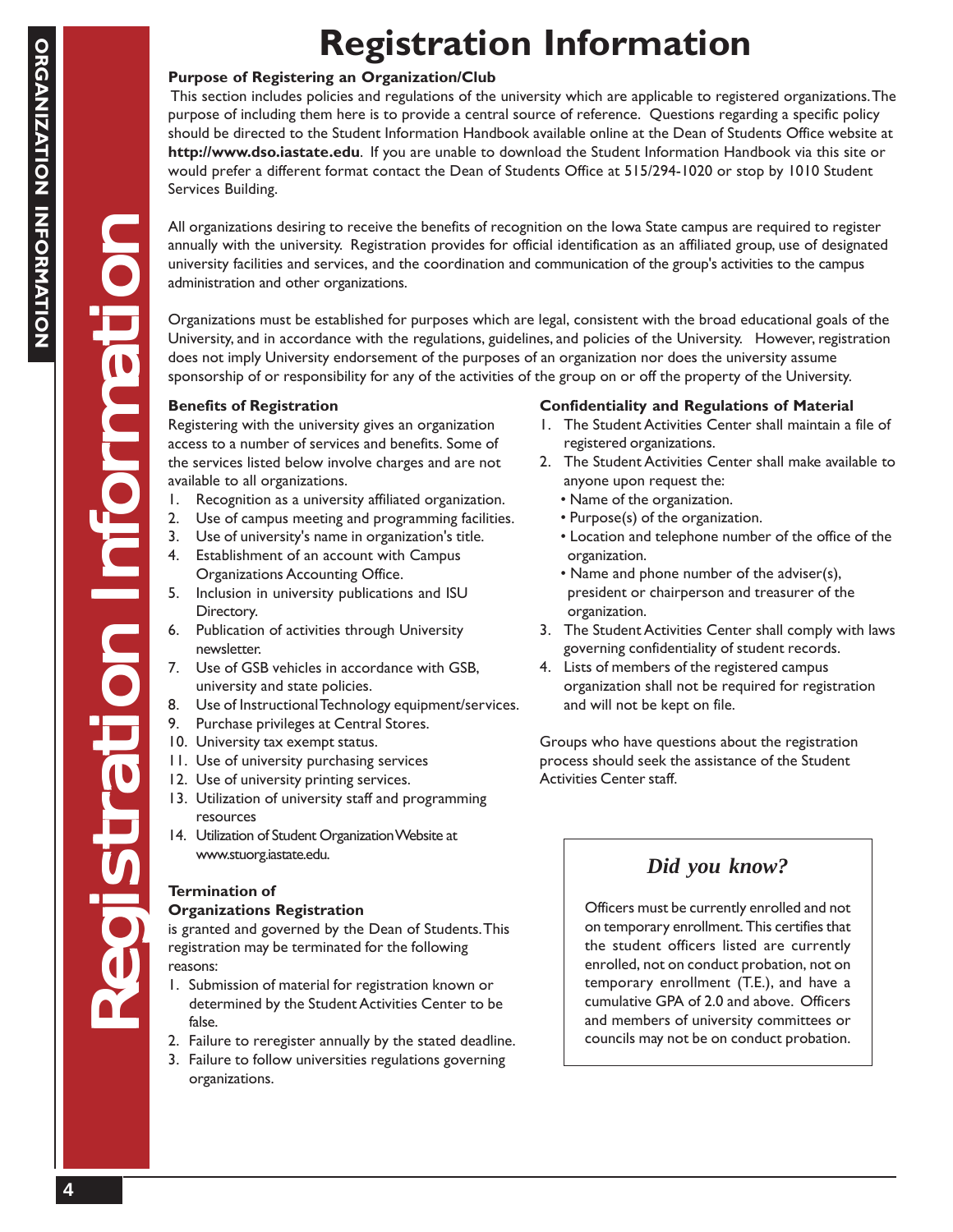Registration Information Registration Information Registration Information

Stration Information

# **Registration Information**

**All organizations active on the Iowa State University campus are encouraged to register with the university. Registration provides for official identification as an affiliated group, and facilitates the coordination and communication of the group's activities with the campus administration and other organizations.** 

**Organizations must be established for purposes that are legal, consistent with the broad educational mission of the university, and supportive of the regulations, guidelines, and policies of the university. However, registration does not imply university endorsement of the purposes of an organization nor does the university issue sponsorship of or responsibility for any of the activities of the group on or off property of the university. The following categories of organizations are eligible to register with Iowa State University through the Student Activities Center, A Department in the Dean of Students Office, Division of Student Affairs, B6 Memorial Union, 515/294-1023.**

#### **Student Organizations**

Student organizations are voluntary special interest groups organized for educational, social, and service purposes and comprised of student members. Student organizations that request funding by the Government of the Student Body are required to be registered by the university. Registration as a student organization requires the following:

- 1. Officers must be currently enrolled and not on temporary enrollment. This certifies that the student officers listed are currently enrolled, not on conduct probation, not on temporary enrollment (T.E.), and have a cumulative GPA of 2.0 and above. Officers and members of university committees or councils may not be on conduct probation.
- 2. The organization must maintain its financial accounts with the Campus Organizations Accounting Office and must conduct all financial transactions through this office. Student and campus organizations may not hold accounts outside of the university unless authorized by Campus Organizations Accounting and the Student Activities Center.
- 3. Nonstudents may participate in the activities of student organizations but may not be voting members.
- 4. Annual registration is required with Student Activities Center.
- 5. University advisers are required for all student organizations. Advisers shall be faculty members whenever possible in order to promote student-faculty interaction outside of the classroom. P&S or Merit staff members with advising experience and/or relevant expertise may also serve as university advisers. Advisers must be employed on at least a halftime, permanent basis. Graduate assistants may serve as advisers in conjunction with advisers who meet the requirements stated above.
- 6. The organization must be nonprofit in nature.
- 7. The names, addresses, and phone numbers of officers, advisers, and liaison persons must be kept current in the Student Activities Center.
- 8. Student organizations must provide, on request, a copy of their charter, constitution, or bylaws, including those of organizations external to the university with which the group may be affiliated.
- 9. Registration is granted for residence hall associations and houses and to fraternities and sororities subject to policies administered by the Department of Residence and the Dean of Students Office.
- 10. Employees of registered student organizations are not considered ISU employees. Payroll is processed by ISU as a convenience to the organization.
- 11. Grievances within or among student organizations shall be reviewed by the GSB Supreme Court. Actions of the GSB Supreme Court may be appealed to the Dean of Students Office. Guidelines are on file in the Dean of Students Office and the Government of the Student Body.

## **Campus Organizations**

Campus organizations are voluntary special interest groups organized for educational, scholarship, social and service purposes. Membership is open to faculty, staff, students and/ or spouses of these persons. Campus organizations that request funding by the Government of the Student Body are required to be registered with the University. Registration as a campus organization requires the following:

- 1. The president and treasurer, as well as the majority of the officers of a campus organization, must be members of the university community. This certifies that the student officers listed are currently enrolled, not on conduct probation, not on temporary enrollment (T.E.), and have a cumulative GPA of 2.0 and above.
- 2. The organization must maintain its financial accounts with the Campus Organizations Accounting Office and must conduct all financial transactions through this office. Student and campus organizations may not hold accounts outside of the university unless authorized by Campus Organizations Accounting and the Student Activities Center.
- 3. Non-university persons may participate in the activities of campus organizations and act as voting members , provided the majority of voting members belong to the university as defined in this section.
- 4. Annual registration is required with the Student Activities Center.
- 5. University advisers are required for all campus organizations. Advisers must be employed on at least a permanent halftime basis. Graduate assistants may serve as advisers in conjunction with advisers who meet the requirements stated above.
- 6. The organization must be nonprofit in nature.
- 7. Employees of campus organizations are related to the university through their sponsoring university office or department.
- 8. The names, addresses and phone numbers of officers, advisers and liaison persons must be kept current in the Student Activities Center.
- 9. Campus organizations must provide, on request, a copy of the organization's charter, annual financial report and constitution or bylaws, including those of organizations external to the university with which you may group may be affiliated.

*Iowa State does not discriminate on the basis of race, color, age, religion, national origin, sexual orientation, sex, marital status, disability, or status as a U.S. Vietnam Era Veteran. Inquiries can be directed to the Director of the Office of Equal Opportunity and Diversity, 3680 Beardshear Hall, 515/294-7612.*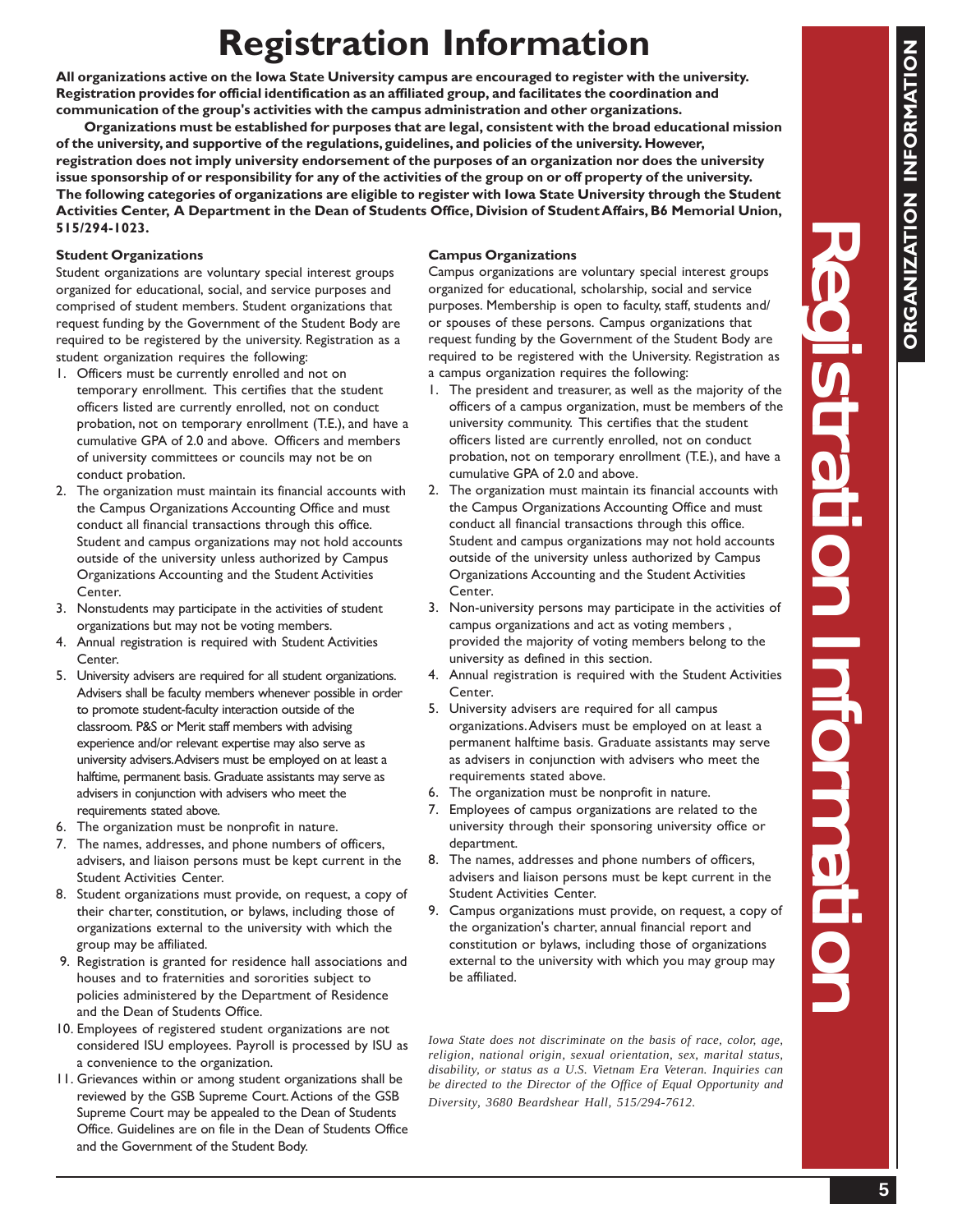# **Meetings**

## **Conducting Meetings**

The manner in which an organization conducts its meetings can often determine the success of the organization. Few people enjoy sitting through long and drawn out meetings where little is accomplished. The particular nature of each organization will determine the degree of formality used in conducting its meetings. Whether your group needs formal business meetings or informal discussion meetings, a good leader should strive to facilitate maximum participation in order to keep members interested in the organization. The following are some factors which contribute to successful meetings.

## **Plan ahead for your meetings**

Make arrangements for the date, time, and place of a meeting and how many members are to be notified. Prepare an agenda and require people to come prepared. A good leader is one who plans ahead. Your members will respect you and the organization more for this.

## **Before the meeting**

Before the meeting<br>
Check out the meeting<br>
important. For better co<br>
centrally located. Arrang<br>
to the degree of formali<br>
level of seating, lighting,<br>
ventilation. Uncomforta<br>
be harmful to a meeting<br>
be harmful to a meeti Check out the meeting room. Seating pattern is important. For better control, the leader should be centrally located. Arrange chairs and tables according to the degree of formality desired. Check the comfort level of seating, lighting, acoustics, temperature, and ventilation. Uncomfortable physical arrangements can be harmful to a meeting.

## **Plan the goals for the meeting**

Identify what is to be accomplished at the meeting. If there are not goals, don't have a meeting! Prepare an agenda. Meet with officers and your adviser prior to the meeting to discuss items to include on the agenda. Members presenting topics, reports, or items for discussion be prepared in advance. The agenda should list items in the order for discussion.

## **Minutes of Meetings**

Although it is natural to think only in terms of the "here and now," the decisions you make today may have significant impact on the organization in the future

## **Meeting Agenda Example**

- 1. The name of the organization
- 2. The nature of the meeting
- (regular or special)
- 3. The date and place of the meeting
- 4. The presiding officer and secretary
- 5. The approval of minutes of the previous meeting
- 6. All reports and action taken
- 7. All main motions carried or lost with the vote count where needed, with a brief synopsis of the pros and cons of each motion
- 8. All other motions carried which contain information necessary to subsequent meetings
- 9. Adjournment

### **Why should your organization hold a retreat?**

A retreat is an ideal vehicle for a variety of organization activities. The purpose can vary from social, recreational to educational. It can be used for specific organization meetings, goal-setting, or team-building. Settings may vary from a campground to a conference room. Activities may include lectures, games, discussions, films and music.

### **How does someone plan for a retreat?**

In planning for a retreat, two considerations must be kept in mind - what is the purpose of the retreat and who is to attend. Once these two considerations have been adequately agreed upon, the following items can be arranged for:

**Time:** When is the best time for everyone to be there? How much time is needed?

**Facilities:** Where is the best place? Will sleeping facilities and cooking facilities be needed? What is the location of the place? Will transportation be necessary? Will there need to be electric outlets for film projectors or m music equipment? Will parking and/or recreational facilities be necessary?

**Program:** What is the nature of organized activities? Will there be athletic activities? Will there be any special resource people?

**Costs:** How much is required for the retreat? Is it budgeted? Are participants required to pay any part of the expense? Will there be any costs for programming?

**Meals:** How many meals will be included? What is the menu? If no meals, how and what snack food and beverages are to be included? How will the food be prepared?

**Special Needs:** Do you expect members/guests who need special diets or physical accommodations?

**Promotion:** How will the participants be recruited? (Signup sheet, application, pledge requirement) Are posters necessary? Have you contacted the media?

For additional information on retreats, contact the staff at the Student Activities Center at 515/294-1023.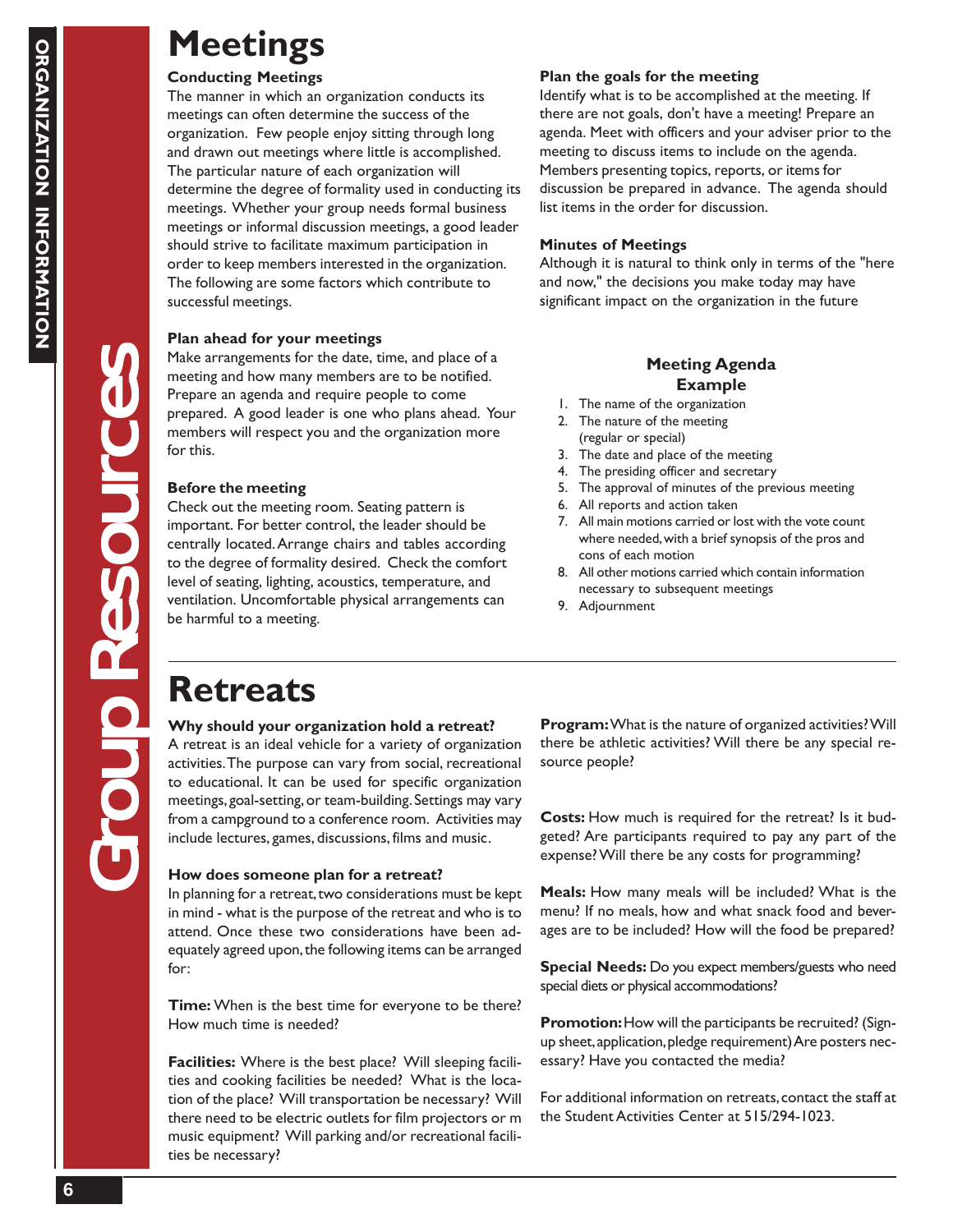# **Conflict Management**

**If some members of a group behave in ways that are disruptive, participation becomes difficult for others. The leaders may need to learn to deal with the following behaviors:**

- 1. Talking for the sake of being heard;
- 2. Conducting side conversations;
- 3. Challenging attempts to move the group toward decisions;
- 4. Joking about everything that happens;
- 5. Interpreting criticism of ideas as a personal attack;
- 6. Waving off or negating all suggestions or new ideas from others;
- 7. Urging the group to take action before a problem is clearly identified;

8. Insisting on a precise, clear definition of each idea to the point that the group becomes bogged down. **Such disruptive behaviors may occur because preparation for the meeting has been inadequate. Knowing exactly what you need to accomplish and having a clear agenda will keep the group focused on tasks and reduce disruptive behaviors. The ideas listed in the shaded box below may help**

**you deal with difficult members:**

- **1. Listen, But Do Not Debate.** Although it is difficult, it is best to work at bringing troublesome members into the mainstream of the discussion. When they feel that their views are respected, such members often begin to accept responsibility for controlling their own behaviors.
- **2. Talk Privately with Members Who Continually Exhibit Disruptive Behaviors.** Publicly chastising difficult members can have detrimental effects. They may increase their negative behaviors or withdraw entirely. Public confrontations are best reserved as a last resort. Private conferences in which the leader's concerns are presented and the disruptive member's view are solicited, provide confidential opportunities for members as well as leaders to explain their feelings and needs. This promotes potential for agreements to be reached. This strategy preserves the members' sense of dignity, spares the rest of the group from witnessing embarrassing confrontations, and conserves precious meeting time. It is important to remember, during such confrontations, that the focus is to be on the members' disruptive behaviors, not on the members' overall personality or past history.
- **3. Turn Negative Behaviors Into Positive Contributions.** It should not be assumed that all difficult members want to disrupt meetings. Some may want to make positive contributions, but have not found a proper way to do so. Leaders can help disruptive members find more productive ways of harnessing their energies to the group's needs. For example, leaders can encourage disruptive members to participate in planning sessions, ask for their suggestions during meetings, and give them the responsibility to perform tasks that result from decisions made in the meetings. Although some may not respond to such tactics, many disruptive individuals, when so approached, become active and productive members.
- **4. Encourage the Group to Share the Responsibility of Handling Difficult Members.** If the group members share responsibility with the leaders, it is more likely that negative behaviors will decrease. Group censure puts pressure on disruptive members to modify their behaviors. It is one thing to risk the wrath of the leader and quite another to risk censure by the entire group.

## **Retreat Facilities**

**Camp Hantesa- Campfire Camp http://www.hantesa.com RR 1, Boone , IA • 515/432-1417** Lodge with kitchen and beds, cabins and other lodges

**Ames Park & Recreation Ames, IA • 239-5350 http://www.city.ames.ia.us** Gateway Activity Room Meeting room & kitchen

**Iowa 4-H Camping Center Rt. 1, Madrid, IA • 515/795-2389 http://www.extension.iastate.edu/4-Hcenter** Lodges, kitchen, food service, cabins, recreation facilities

**Lynn Fuhrer Lodge YMCA Recreation Center 294-2263** Lodge, recreation facilities, kitchen

**Scenic Valley Conference Center and Camp, INC. Boone, IA • 515/432-4389 Email: SCENVAL@GALYNX.COM** Lodges, recreation facilities, kitchen

**Contact Student Activities Center for help in planning your retreat at: 515/294-1023 or sac@iastate.edu**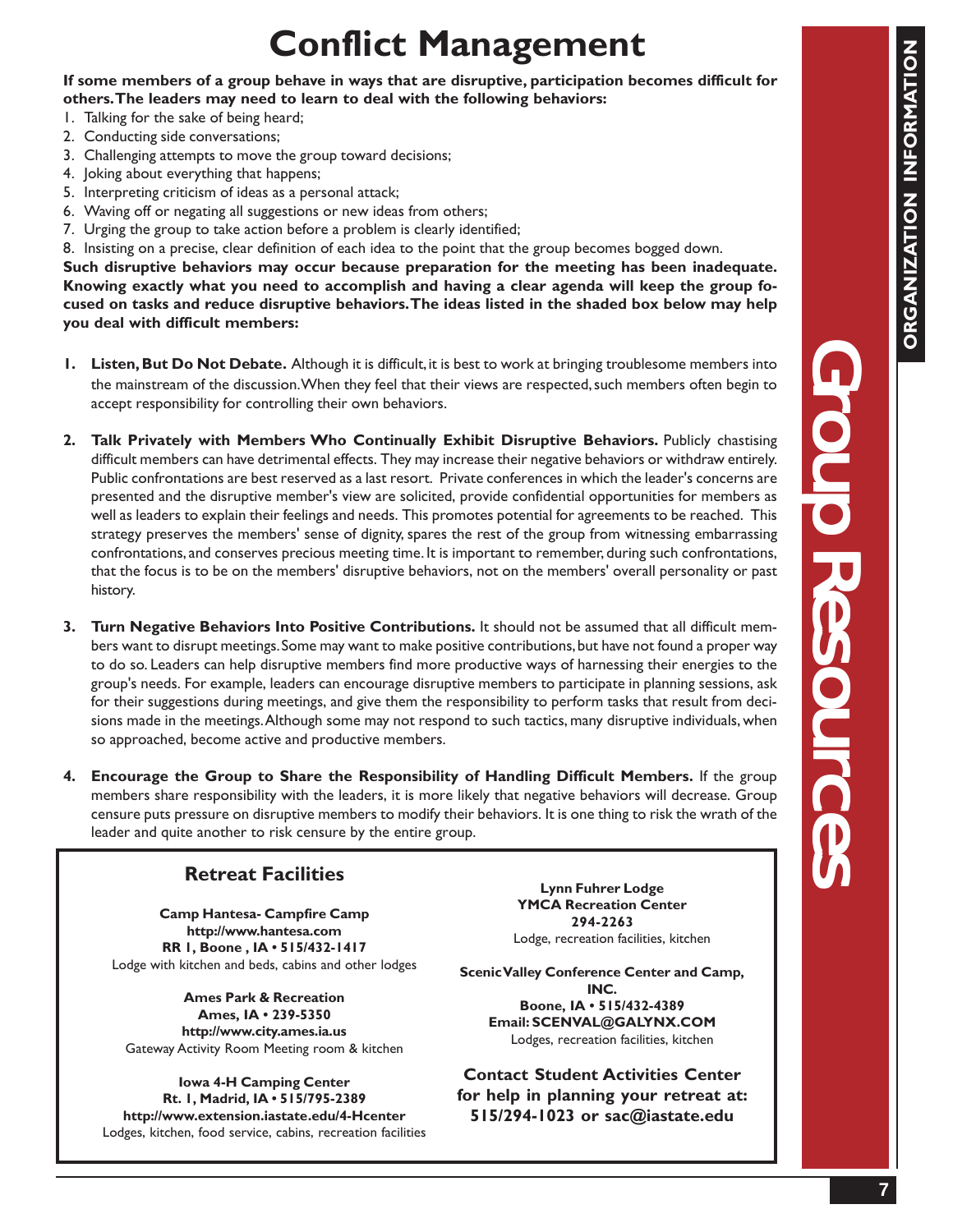# **Program Planning**

Goal setting and advance planning are keys to the effectiveness of an organization. If a group sets goals and plans for its major activities, members will have a sense of purpose. Long range planning will help make the activities go smoothly and allow everyone to enjoy participating.

Plans need to be made by the group, not just by the leader. Plans made by committees or individuals should be reviewed by the whole group to increase the commitment of the members and to prevent misunderstandings.

## **Step by Step Planning Process**

- **1. The initial step in planning is to identify what you want to do and what you want for outcomes:**
	- What is the outcome to be expected: knowledge, strengthened group ties, membership recruitment, or accomplishment of specific tasks?
	- Who is to participate in the activity: members only, campus community, Ames community, or other group?
	- What type of activity will help you achieve your intended outcomes? educational, social, recreational, service or fund-raising?
- **2. Next identify what arrangements may be necessary:**
	- What resources should be obtained: speakers, films, handouts?
	- What facilities should be secured: meeting room, auditorium, athletic facilities, park shelter house, or a booth at the Union?
	- What special arrangements are required: lighting, temperature considerations, food and beverage, rest room facilities or special arrangements for people with disabilities?
- **3. Identify the university procedures to be observed:**
	- Do you need permission to conduct your activity? (yes, probably)
	- Reserve the facilities through the respective office
	- Is there anything in the activity which violates university policy?
	- Have you allowed enough time to coordinate your plans with all of the departments involved?
- **4. Identify the financial arrangements necessary:**
	- What is the cost? what are the sources of funds?
	- Will the group pay all expenses?
	- Will participants be charged admission?
	- What can you get donated?

## **5. Arrange for publicity of the event:**

- Will flyers be distributed: general bulletin boards on campus, to residence halls, fraternities and sororities, off-campus?
- Will media be used?: The Daily (advertisements, articles, calendar, radio and television (WOI, KURE, KASI/KCCQ, ISUTV, WHO), special newsletters, (student affairs, minority programs, counseling center, faculty and staff newsletters)?
- Will personal communication be used: telephone, written invitations, canvassing, or information booths?
- **6. Check out all arrangements prior to the actual time of the activity:**
	- Are facilities and arrangements adequate?
	- Are resources there, such as overhead projector, VCR, etc.?
	- Who is to be in charge during the activity?
	- Who is in charge of cleanup?
- **7. Evaluate the activity after it is completed:**
	- Who participated and how did they respond?
	- Was planning adequate and were goals realized?
	- What recommendations are there for followup or a repeat next year?
- **8. Do the follow-up and evaluation:**
	- Are the bills paid?
	- Is another activity to follow and what plans must be made?
	- Were participants and resource people thanked?
- **9. Prepare a final report to be kept in the files of the organization, with ideas and suggestions for next year.**

## **Check out:**

**Event Authorization Process**

**Pages 18-24**

**Programming Resources**

**Pages 14-15**

Programming

**ogramming**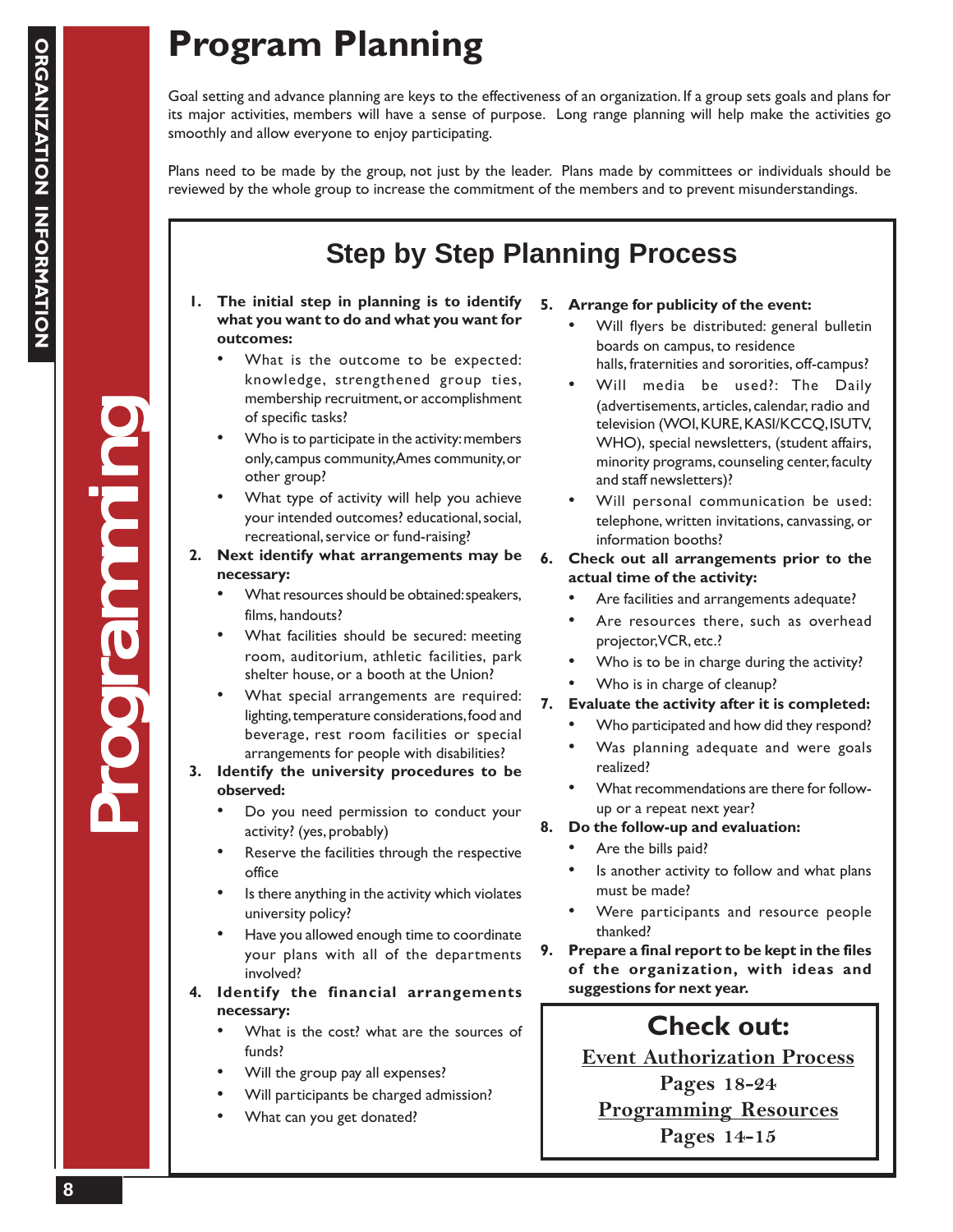## **How to write a Constitution & Byla**<br>Whiting Continuing **How to Write a Constitution & Bylaws**

## **What is a Constitution?**

A constitution contains the fundamental principles that outline the purpose, structure, and limits of an organization. Essentially, the constitution provides a foundation upon which an organization operates.

## **Why should I have a Constitution?**

Every recognized student organization at Iowa State University is required to file a current copy of their constitution and bylaws with the Student Activities Center each year at recognition. An updated copy should be filed promptly should the document change during the year.

Your constitution serves an important purpose for your organization. The process of writing a constitution should help to:

- Clarify your purpose
- Outline your basic structure
- Provide the cornerstone for building an effective group
- Allow members and potential members to have a better understanding of what the organization is all about and how it functions.

If you keep in mind the value of having a written document that clearly describes the basic framework of your organization, the drafting of a constitution will be a much easier and more rewarding experience.

## **What should I include in my Constitution?**

- A constitution should provide the structure for an organization, describe its purpose, and define the duties and responsibilities of the officers and members. The objective is to draft a document that covers these topics in a simple, clear, and concise manner.
- What follows is an outline of the standard information to be included in a constitution. Since your constitution should be tailored to the needs of your organization, you may wish to include additional articles or use a different organizational structure. However, the basic information outlined below must be included in the constitution you submit at recognition.

## **Guidelines for Writing a Constitution**

• *Article I Name*

State the name of the organization-for example, "The name of this organization shall be (insert name of organization here)."

• *Article II Purpose & Goals*

Provide a general statement about the purpose and goals of the organization, as well as the type and scope of the organization's activities. This is also an appropriate place to mention the organization's affiliation with other groups, if any (for example, if the group is a chapter of a national organization).

• *Article III Membership*

Provide a general statement about membership eligibility, standards, and requirements. For example, "Membership shall be open to all students at Iowa State University." The membership selection process, types of membership, and procedures for disciplining and/or removing members should also be outlined here if not already appearing in the bylaws. NOTE: Recognized student organizations at Iowa State University are required to be non-discriminatory in membership unless otherwise permitted by applicable federal law (for example, Title IX). As such, you should review your constitution to ensure that it does not contain discriminatory language or provisions.

• *Article IV Officers*

In sections under this article; list the titles of offices to be established, qualifications for each office, the method, time, and process of selection, and the term of office. The duties, powers, and responsibilities of each officer as well as procedures for removal from office and filling vacancies should also be outlined here if not already appearing in the bylaws.

At a minimum, each student organization is expected to designate one officer as the chief student leader (usually titled "president") and one officer authorized to deal with the organization's finances (usually titled "treasurer"). The titles of these positions may vary according to the needs of the organization, but the two separate job functions must be provided for in this article.

Constitution and Bylaws Constitution and Bylaws Constitution and Bylaws

**Constitution and Bylaws**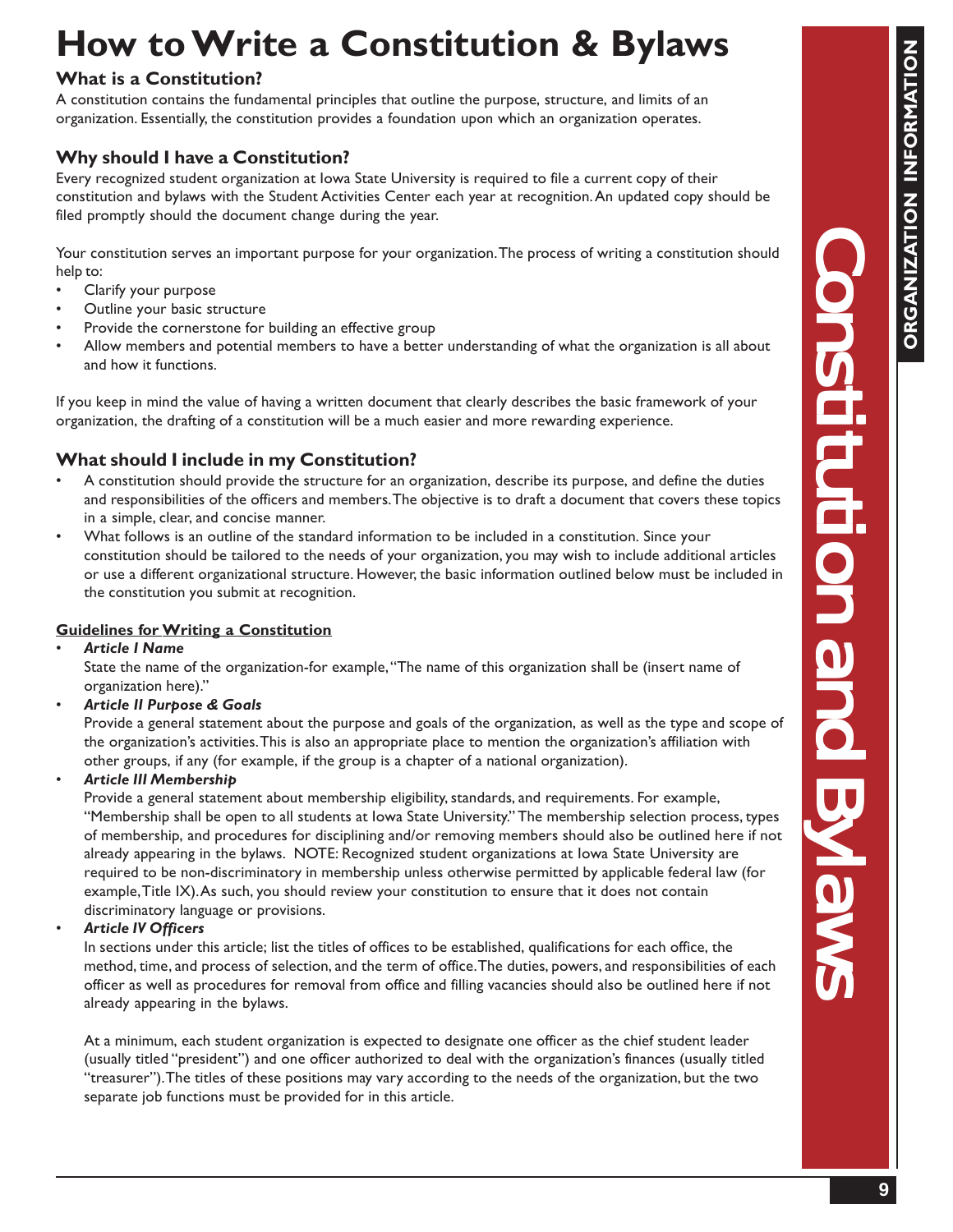## **How to Write a Constitution & Bylaws** *cont.*

NOTE: All recognized student organizations at Iowa State University must include the following statement (or its equivalent) in their constitution: "The officers of this organization must meet the following requirements:

- (a) Have a minimum grade point ratio (GPA) as stated below and meet that minimum GPR in the semester immediately prior to the election/appointment, the semester of election/appointment and semesters during the term of office. For undergraduate students, the minimum GPA is 2.00. In order for this provision to be met, at least six hours (half-time credits) must have been taken for the semester under consideration.
- (b) Be in good standing with the university and enrolled: at least half time (six or more credit hours), if an undergraduate student (unless fewer credits are required to graduate in the spring and fall semesters) during the term of office, and at least half time (four or more credits), if a graduate level student (unless fewer credits are required in the final stages of their degree as defined by the Continuous Registration Requirement) during their term of office.
- (c) Be ineligible to hold an office should the student fail to maintain the requirements as prescribed in (a) and  $(b)$ ."

The wording of the above statement may be made specific to the student organization, but no student organization may enact eligibility requirements for officers less stringent than those appearing above. Student organizations may enact requirements more stringent than those provided by the university.

This article is also the appropriate place to outline the selection process, qualifications, responsibilities, and the term of office for the organization's official university Adviser(s).

## • *Article V. Finances*

Provide a general statement about the manner in which the finances of the organization should be handled, including what should happen to the organization's funds if the organization is dissolved. Detailed financial procedures including the amount and collection procedures for dues, if any, should also be outlined here if not already appearing in the bylaws.

NOTE: All recognized student organizations at Iowa State University must include the following statement (or its equivalent) in their constitution: *"All monies belonging to this organization shall be deposited and disbursed through a bank account established for this organization at the Campus Organizations Accounting Office and/or approved institution/office (must receive authorization via Campus Organizations Accounting Office). All funds must be deposited within 24 hours after collection. The Adviser to this organization must approve and sign each expenditure before payment."*

### • *Article VI. Amendments & Ratification*

This article should explain how constitutional amendments may be made, as well as the procedure for adopting this constitution and any future amendments. At a minimum, your constitution must be voted on and approved by the general membership of your organization. This article should also include a statement requiring prompt submission of an updated constitution and bylaws to the Student Activities Center should the document be amended following recognition.

To be valid, the constitution must be signed by at least the organization's chief student officer and primary Adviser, and approved by the Assistant Director of Student Activities. You will want to provide a space for these individuals to sign and date the document.

# Leave Everything Better Than **You Found It**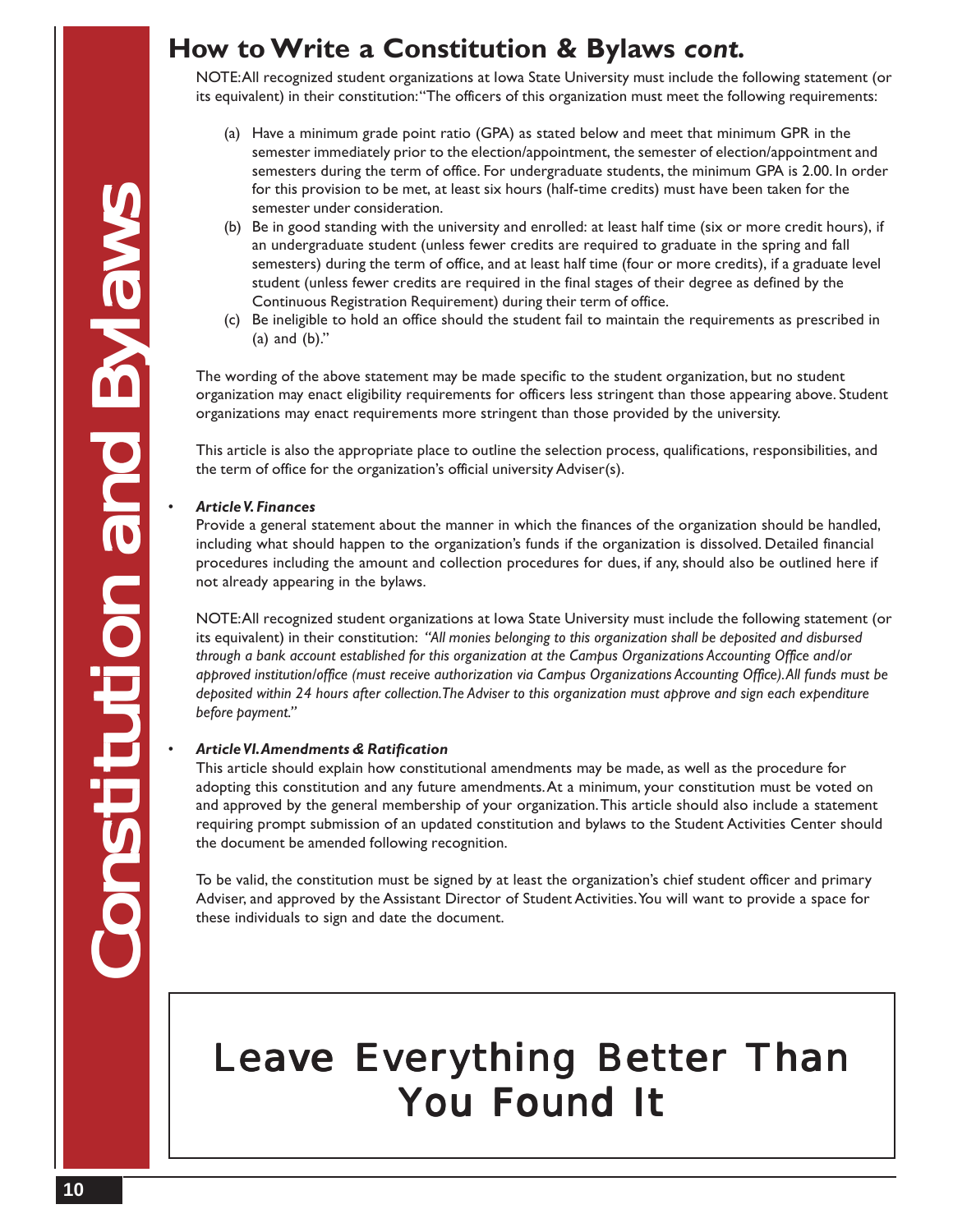## **How to Write a Constitution & Bylaws** *cont.*

## **What are Bylaws?**

Bylaws are secondary principles that govern the internal affairs of an organization. Bylaws are essentially an expansion of the articles or sections of the constitution. They describe in detail the procedures and steps the organization must follow in order to conduct business effectively and efficiently.

## **Why should I have Bylaws?**

Student organizations are not required to have bylaws, but may find them helpful to the organization's operations. The constitution covers the fundamental principles but does not provide specific procedures for operating your organization. Bylaws should set forth in detail the procedures your group must follow to conduct business in an orderly manner. They provide further definition to the provisions contained in the constitution and can be changed more easily as the needs of the organization change.

## **What should I include in my Bylaws?**

Bylaws must not contradict provisions in the constitution. They generally contain, as needed, more specific information on the topics outlined below. If your organization has chosen not to develop bylaws, this information may be included in the appropriate sections of your constitution.

The following are some standard articles that commonly appear in organization bylaws:

• *Membership*

Sections under this article should discuss and detail the various aspects of membership that may be applicable: membership selection process, types of membership, and procedures for disciplining and/or removing members.

• *Officers*

Sections under this article should discuss the officer selection process, duties, powers, and responsibilities of each officer, and procedures for removal from office and filling vacant officer positions.

• *Committees*

Sections under this article should discuss and detail standing and special committees (formation, selection, powers, and duties) and the executive committee (membership, powers, and duties), along with the roles and responsibilities of committee chairs.

• *Meetings*

Sections under this article should discuss types of meetings, how and when they are to occur, requirements for notice, attendance, and quorum (number of members needed present to transact business), meeting format, and parliamentary rules of order (usually Robert's Rules of Order).

• *Financial Procedures*

Sections under this article should discuss and detail (if applicable) dues, initiation fees, and fines, collection procedures, and other financial procedures (budgets, expenditures, etc.).

• *Amendment Procedures*

Sections under this article should discuss the procedure for amending the bylaws (means of proposals, notice required, voting requirements). Other specific policies and procedures unique to your organization that may be necessary for its operation.

## **How can I use my Constitution & Bylaws?**

- Remember the reasons for having a constitution and bylaws. They articulate the purpose of your organization and spell out the procedures to be followed for its orderly functioning. Constitutions usually require a 2/3 vote of the membership for adoption. Bylaws only require a simple majority for passage. Once you have developed your constitution and bylaws, review them often. The needs of your group will change over time and it is important that the constitution and bylaws are kept up to date to reflect the current state of affairs.
- Make sure every new member of the organization has a copy of your governing documents. This will help to unify your members by informing them about the opportunities that exist for participation and the procedures they should follow to be an active, contributing member. A thorough study of the constitution and bylaws should be a part of officer training and transition. You should also provide your Adviser(s) with a copy of your constitution and bylaws.

## **Where can I get help writing my Constitution & Bylaws?**

In addition to this document, the Student Activities Center has developed a sample constitution and bylaws, as well as a sample constitution without bylaws. These samples are available online at http://www.sac.iastate.edu. For additional information or to schedule a personal consultation on your organization's constitution and bylaws, please contact the Student Activities Center (B6 Memorial Union) at 515/294-1023 or sac@iastate.edu.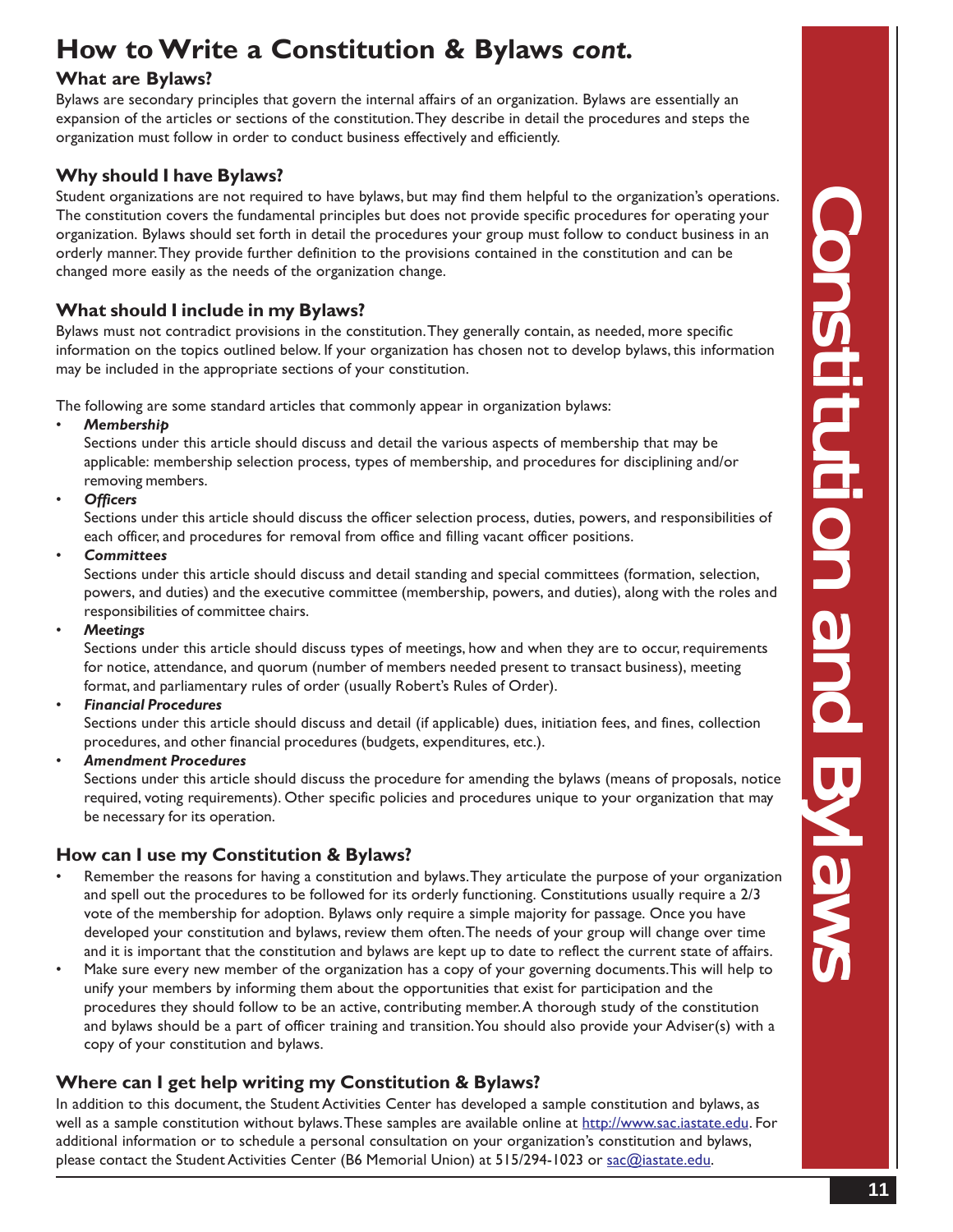## **Programming Resources**

## **Leadership Programming**

A wide variety of educational programs are available in the Student Activities Center (B6 Memorial Union) for your club or organization. So if your group is interested in topics such as: campus resources, leadership, mulitculturalism, communication skills, team building, or publicity, call us! The office also serves as an information and referral source for groups seeking resources available on and off-campus.

## **Educational Programming and Speakers**

A wonderful resource for students to find people to facilitate discussions or educational programs is available online at: http://www.sac.iastate.edu/EOR/home.htm

## **Multicultural Task Force**

Funding is available for initiatives, programs and speakers that enhance multicultural awareness on campus. Application materials can be found online at:

> http://www.iastate.edu/~mtf/ or by contacting Minority Student Affairs at 294-6338

## **Incentive Grants**

Organizations of today are continually looking to ways to improve their substance free programming. The Incentive Grant Program provides positive options for ISU organizations.

If your organization is interested in applying for an Incentive Grant contact Sara Kellogg, Substance Abuse and Violence Prevention Coordinator at skellogg@iastate.edu or pick up an application online at: http://www.savp.iastate.edu/

## **Committee on Lectures**

The University Committee on Lectures coordinates guest speakers for the lectures series which is funded in part by student activity fees allocated through GSB. Registered organizations may seek the assistance of this committee in cosponsorship of a speaker of interest to that organization. Forms and further information are available from the Committee on Lectures Office, 36 Physics (294-9935).

### **Guidelines for Funding For Lectures**

Budget hearings are held during the fall and spring semesters to allocate those funds set aside by GSB for student organizations. These forms are available in the Lectures Office and deadlines are determined by the committee. Groups are reminded the proposed lecture should appeal to a broader segment of the university population even though it is being sponsored by a single organization because funding comes from all student fees. Student organizations are encouraged to search out other possible sources of funding.

### **Procedure guidelines for funding lectures:**

The Committee on Lectures meets twice a month during the academic year. Attend the meeting at which your proposal is presented so that you may elaborate on the written application and answer questions. Without your presence at the meeting, your application may be delayed or denied.

- All proposals must be reviewed by the Lectures Office staff, and the forms must be complete before they are placed on the agenda.
- Requests for funding of proposals will be considered only if students are included in the planning and presentation.

Unless requests are heard by the committee on lectures at least one month in advance of the event, funding will be in jeopardy. International speakers must have a Social Security number and their country must have a treaty with the United States or 30% will be withheld from the honorarium check when it is issued. Please discuss this with speakers when negotiating fees.

- 1. Indicate when negotiating with a possible speaker's agent that your funding, if you receive it from the committee, will be from limited student funds. Speakers will often quote a reduced rate for university and student groups.
- 2. In selecting a date and place, be careful to avoid dates and locations that may compete with other events. Offices that can help you with this information include Student Activities Center (294-1023), Committee on Lectures (294-9934), Room Scheduling ( 294-5338) and Memorial Union (294-1437)
- 3. You may supplement your application with any supporting materials which will help the committee evaluate your proposal (e.g., resume of speaker, biographical material, reviews, etc.).
- 4. Complete the application for a specific speaker with accurate information on actual expenses.
	- Check with a travel agent for current travel costs. Request coach or Supersaver fare.
	- Lodging the speaker in the Memorial Union is required unless a room in unavailable.
	- Meals are to be budgeted at \$20 per day according to GSB specifications.
	- Publicity includes a Daily ad and posters at approximately \$85.
	- Other sources of lecture funds: Explore all possible sources of support. Other departments, clubs, and organizations which have an interest in your program should be contacted. The level of support from the Committee on Lectures will be influenced by the thoroughness of your effort to obtain additional funding.
- 5. A representative of your organization must be available for questions about the requested budget during the committee's deliberations.

## **A SPEAKER SHOULD NEVER BE CONFIRMED BY A GROUP WITHOUT PRIOR APPROVAL FROM THE COMMITTEE ON LECTURES**

For applications and more information call 294-9935.

HOLD

 $\frac{1}{\epsilon}$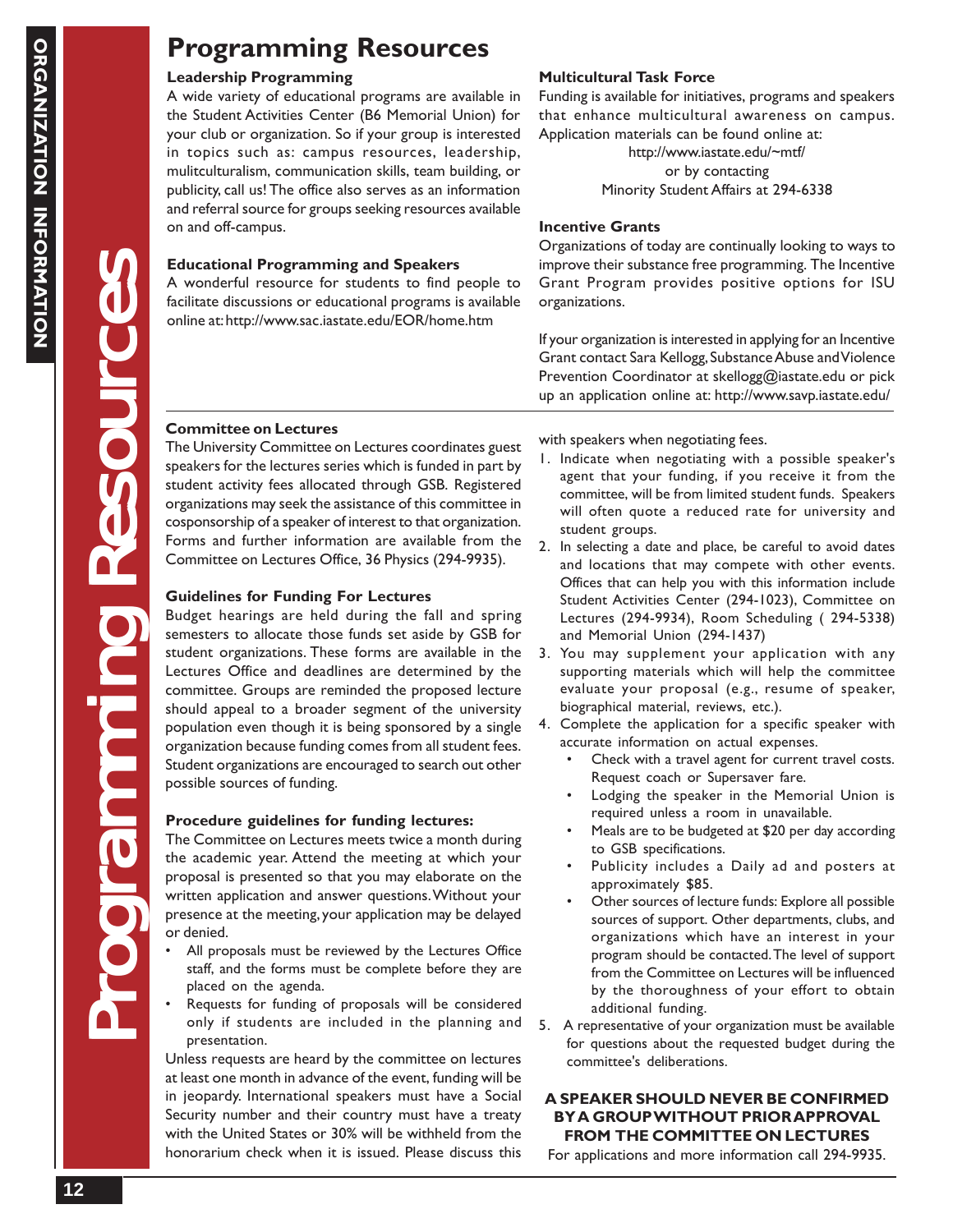## **Programming Resources**

## **GSB Student Activity Fee Allocation**

.

Registered organizations may apply to the Government of the Student Body (GSB) for allocation of funds from student activity fees. GSB has established criteria and a review procedure for considering allocation requests. The GSB Finance Committee is responsible for reviewing the requests and submitting recommendations to the GSB Senate.

Organizations eligible to submit requests must be registered with the Student Activities Center. They shall not be affiliated or associated with a recognized political party as defined in the Code of Iowa, and not financially support the candidacy of any person for elective office. Organizations who have direct ties to a specific local church are not eligible to receive money. Membership in organizations receiving money from GSB.

To get in touch with GSB stop by the GSB Office in Memorial Union East Office Space or call 294-1585.

## *Did you know?*

The Instructional Technology Center (ITC) offers media equipment, graphics support, and educational films and videotapes to registered organizations.

Call 294-8022 or go to www.itc.iastate.edu for general information about the Instructional Technology Center.

## **Successful Student Leaders**

## **Nine Strategies for Academic Success Professor's Best Tips**

- 1. Balance involvement and academics
- 2. Communicate your involvement with your academic adviser
- 3. Utilize younger leaders in your organization by delegating tasks
- 4. Be aware of university academic expectations
- 5. Set academic goals
- 6. Attend a time management program
- 7. Mentor a past officer in your organization
- 8. Initiate conversations about academics *From Academic Success, 1998* with your organization adviser
- 9. Celebrate academic successes

**To learn more contact: Academic Success Center** Student Services Building 294-6624 http://www.dso.iastate.edu/dept/asc/

- Best Tips for Studying
- Read your assignments
- **Review often**
- Outline your notes
- Take good notes in class
- Never depend on last minute studying
- Prepare before class
- Concentrate in and out of class
- Find a study partner
- Study early in the semester

Use your instructor's assistance

## **Top Ten Mistakes of Students**

- Not spending enough time studying
- Improper study techniques
- Failure to attend class regularly
- Differences between high school and college
- Underestimation of class requirements
- Getting behind in class work
- Poor study schedules
- Poor goal setting
- Improper class preparation
- Not taking classes seriously
- *From Academic Success, 1998*

**ORGANIZATION INFORMATION**

ORGANIZATION INFORMATI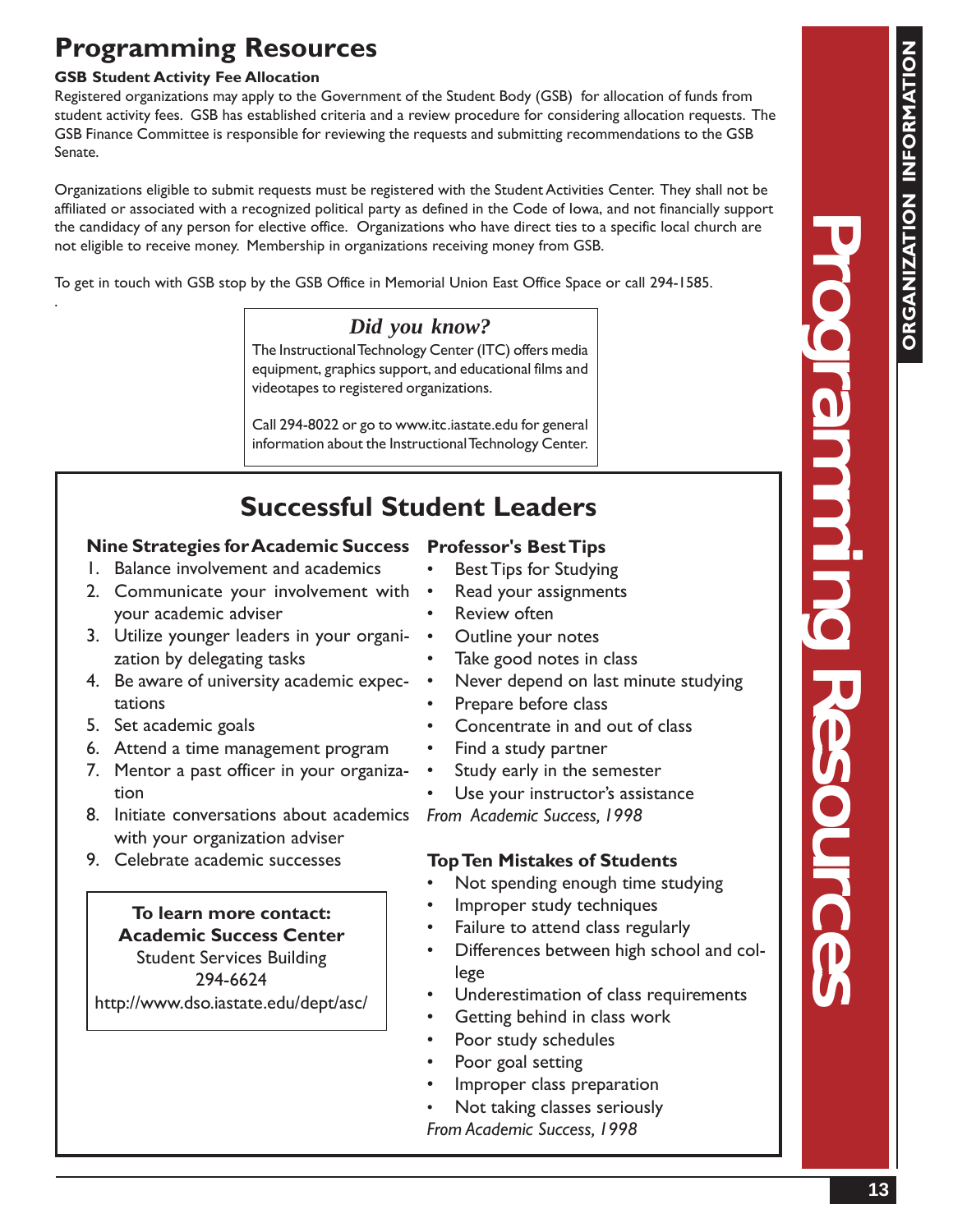## **Selection of an Adviser**

It is helpful when selecting an adviser if organizations determine the role they wish the adviser to assume in the organization. Organizations should identify their expectations of the adviser and share them with the person being considered, at the same time offering that person an opportunity to present his or her own expectations.

Questions to consider might include:

- 1. How much involvement is expected or needed?
- 2. How often does the group meet?
- 3. How many major activities does the group plan?
- 4. How experienced are the student leaders?
- 5. What kind of skills would the adviser bring the group? How do these skills match the needs of the organization?
- 6. What are some of the problem areas that your organization especially needs advisory assistance in dealing with?
- 7. What are some of the ways you think the adviser could be more helpful to you, both as a group and as individuals?
- 8. Do you want the adviser to be: a) a silent observer at meetings, or b) an active participant at meetings?
- 9. Do you want the adviser to interrupt if she/he thinks the group is getting off the track? When? How?
- 10. If things get unruly, do you want the adviser to interrupt or remain silent?
- 11. Would you be interested in having the adviser present feedback reports to the group?
- 12. Do you want the adviser to spend time "hanging out" in the club's office space or do you want the adviser to remain a "resource" person in his/her own office?
- 13. Are there areas of your organization that are "hands off" to the adviser?

## **Why do you need an Adviser?**

University advisers are required for all registered organizations. Advisers shall be faculty members whenever possible in order to promote studentfaculty interaction outside of the classroom. Merely signing vouchers does not promote the type of interaction that is beneficial. Organization's needs vary however, so the level of involvement should be negotiated. P&S or Merit staff members with advising experience and/or relevant expertise may also serve as university advisers.

## *Advisers must be employed at Iowa State University on at least a halftime permanent basis.*

Graduate assistants may serve as an additional adviser in conjunction with advisers who meet the requirements stated above. Requests for exceptions may be made to the Student Activities Center, 294-1023.

## **Adviser Contract**

A useful instrument for sharing expectations and clearly identifying an adviser's role is the adviser's contract. The staff of the Student Activities Center can assist you in the process of negotiating an adviser's contract. Even if you don't choose to put your agreement into contract form, record your expectations for future leaders or in case or problems.

Adviser's Contract The members of \_\_\_*(organization)\_*\_by majority vote request\_\_\_\_*\_(name)\_\_\_\_\_\_\_*\_\_\_\_\_\_ to serve as adviser of the organization for a period not to exceed one year beginning \_*\_(date)*\_\_.

Duties and responsibilities of the position are as follows: (List responsibilities)

Duties and responsibilities may be reconsidered at the request of the adviser, president or majority vote of the membership in a regular meeting.

President/chairperson's: Signature Date:

I have met with the president of the above-named organization and discussed the duties and responsibilities of adviser as listed above. I agree to serve as adviser and fulfill these duties and responsibilities to the best of my abilities. Adviser:

Signature Date:

This contract is effective for one year and may be renewed each year thereafter upon the agreement of both parties.

Your Adviser

**UPACYS**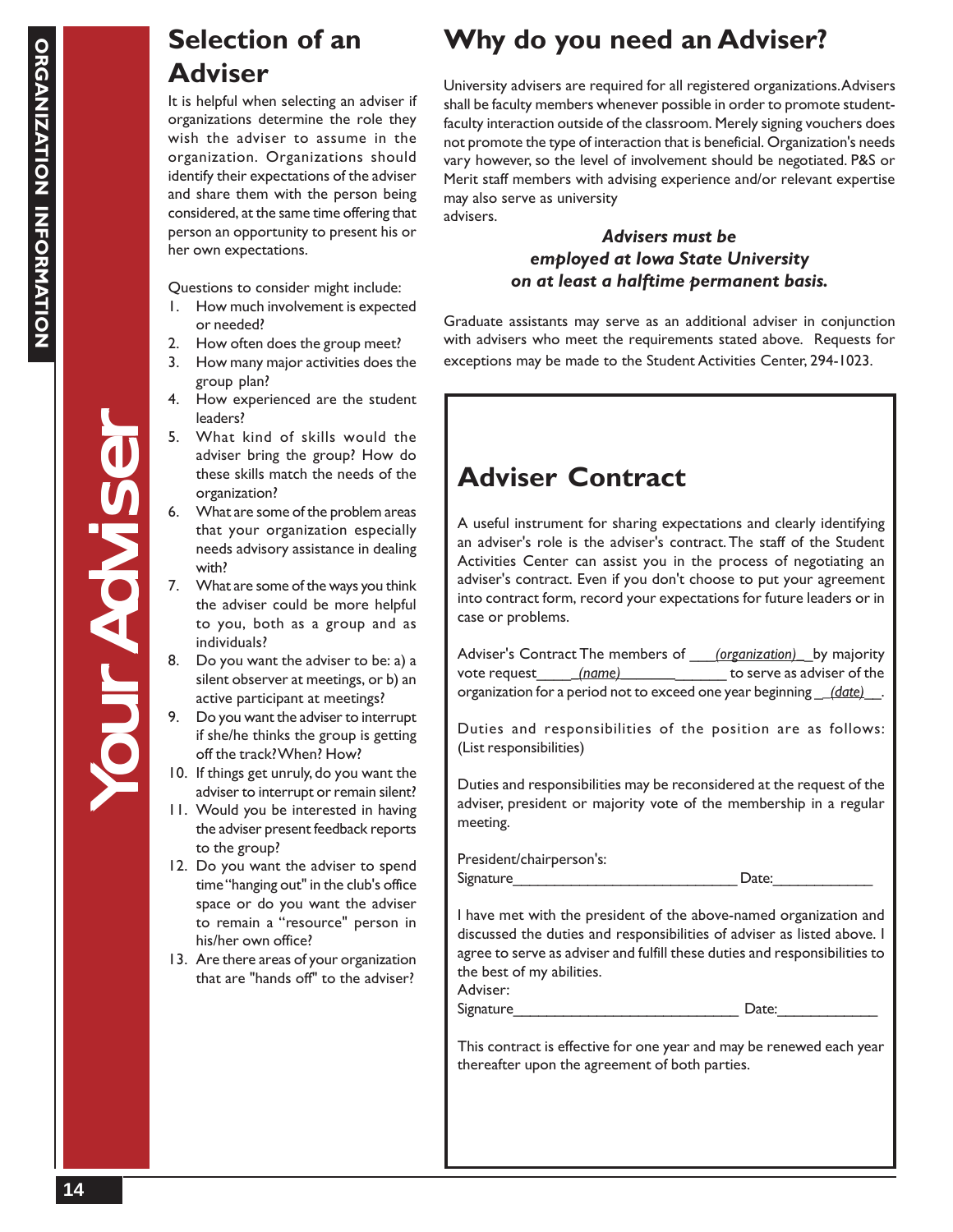# **What to expect from your Advisers**

Organizations require different kinds of advising styles, depending on the stages of development of the organization and its leadership. The list below gives some indication of the range and amount of responsibility that is placed on the adviser. It is recognized that not all that is listed is required all the time.

- When a member of the faculty or staff is asked to serve as an adviser, s/he should be informed about the organization and what the organization will require.
- The new adviser should be given an orientation relating to all the activities of the organization.
- Notices of the meeting should be given to the adviser. When a designated meeting time is set for the semester or the year, every attempt should be made to set a time that is convenient for the membership, as well as the adviser.
- If executive meetings are established to determine agendas for meetings, the adviser should be invited to these meetings. If the adviser is unable to attend s/he should be informed about what is to be discussed and requested to submit additional items.
- The organization should confirm the appointment of the adviser each year and should be certain the adviser will serve.
- The officers of the organization should maintain a close relationship with the adviser and should provide opportunities for the adviser to meet as many members as possible.
- Organizations should always invite the adviser to all events as a way of keeping the adviser informed of activities sponsored by the organization. This should be done to allow him/her to react to the proposed event/activity.
- If the situations arise that may cause problems for the organization or any member of the organization, the adviser should be informed immediately.
- \_\_\_\_ Organizations should update the adviser with the financial condition of the organization. This is important for all organizations, but especially important for organizations receiving funding from Government of the Student Body. The adviser should not be expected to co-sign a voucher unless s/he has evidence of the validity of the documents.
	- Minutes of meetings as well as other materials from the organization should be submitted to the adviser as these materials are made available to the members.
	- Advisers should be aware of university policies, attitudes of the faculty and administration, and help the organization to understand limits, restrictions, and avenues for achieving its objectives.

Source: "Student Organization Advisors: Facilitators of Student Learning" presented by Stansberry, D., Hall, T., & Broeck, N.T. 1999.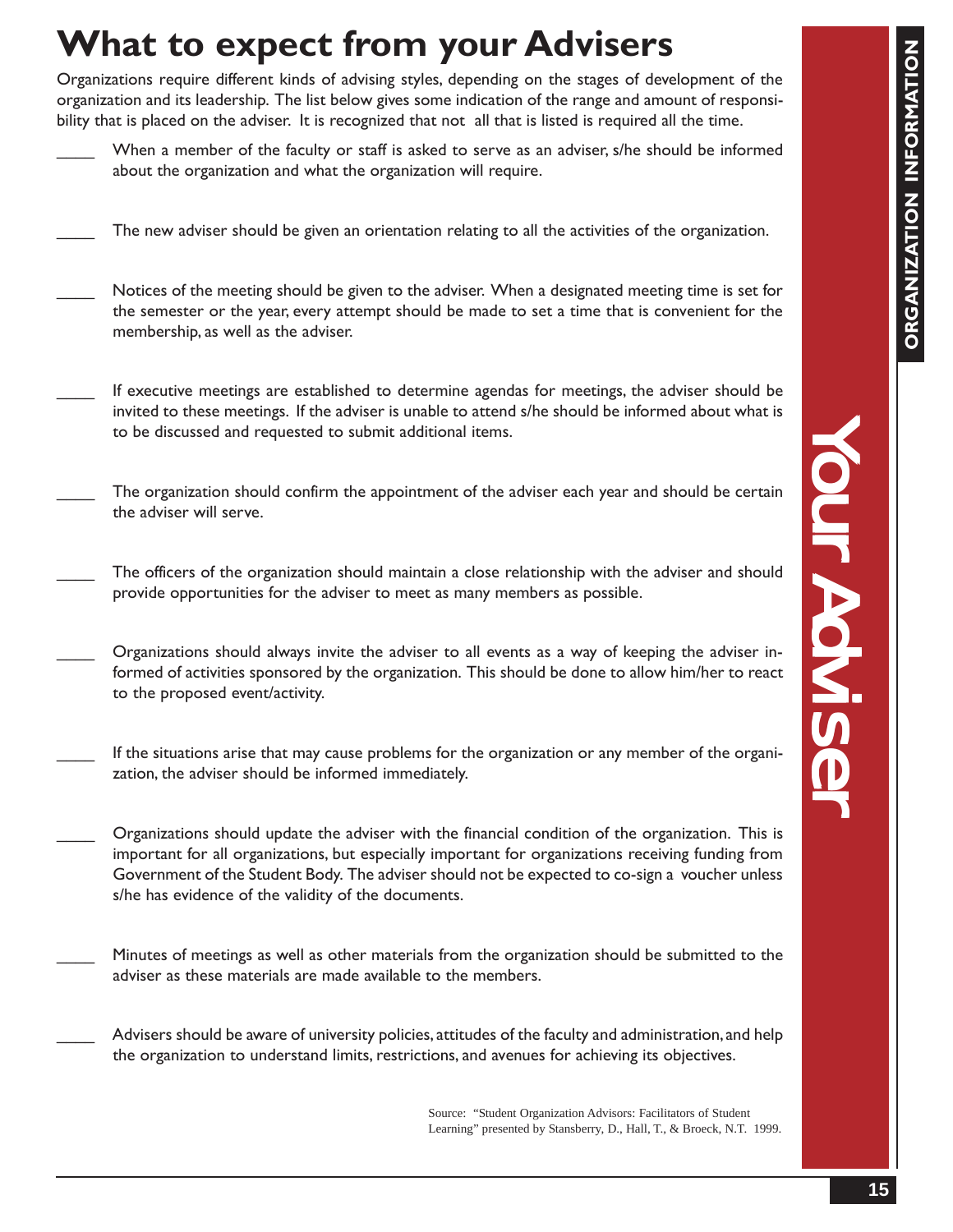## **Facilities and Services**

## **Central Stores**

A variety of hardware, paint, lumber, paper products and electrical supplies are purchased in quantity at reduced prices by the university and kept in Central Stores warehouse. Other items are purchased on a customer-order basis from local vendors. Registered organizations can use these services by contacting Central Stores, General Services Building (294-5762). Transactions must be conducted with an intramural purchase order.

## **Copy Center/Printing Service**

Services available to registered organizations include printed, assembly, stapling, binding, mailing, desktop publishing, and high-resolution black and white color output. Free pickup and delivery is available. Cash service is available at the Hub and Memorial Union Copy Centers. Copy coupons can be purchased for black and white copies or transparencies. An intramural purchase order must accompany each printing and copy center request with approval by the Campus Organizations Accounting Office at B4 Memorial Union. Organizations may set up a standing order with the approval of the Campus Organizations Accounting Office at B4 Memorial Union. Standing orders eliminate the need for intramural each time you use the Copy Centers or Printing Services. Orders must be renewed at the beginning of each fiscal year (July 1). Printing Services is located in the west end of the Printing and Publications Building on Kooser Drive.

## **Copy Center Locations:**

- 426 College of Design
- 17 Curtiss

Facilities and Ser Facilities and Ser Facilities and Services

JUNIOR

- The Hub
- W184 Lagomarcino
- B8 Memorial Union
- 109 Scheman Building
- Union Drive Community Center

For questions, estimates or additional information, call the Copy Center Billing Office at 294-7072 or Printing Services at 294-3601.

## **Food Services**

Anyone planning activities with hot meals on university property may make arrangements through two oncampus food services, ISU Dining Services An intramural purchase order signed by the adviser and the Campus Organizations Accounting Office is required when arranging for these services for student organizations.

Using any other food provider requires permission from the Purchasing Department at 294-4700. The provider will need to be a licensed vendor or satisfy the City Inspector that the food can be safely cooked and served. Student organizations sponsoring bake sales/

food events should complete an Activity Authorization Form with the Student Activities Center.

## **ISU Dining Services**

Banquets, special catering, picnics, parties, or cafeteria style events can all be accommodated through any one of the their six conveniently located dining centers. To meet your needs, many of these services are available for takeout. Services can be paid for by cash, check or intramural. For more information or to arrange service, contact the Dining Administration Office at 1216 Friley Hall or by calling 515/294-3856.

The Memorial Union offers catering service for parties and banquets held in the M.U. and serves outside locations as well. When using a room at the Union, all foods and beverages have to be purchased from the Memorial Union Food Service. This service can be arranged in Room 210 MU or by calling 294-4662.

## **Instructional Technology Center**

The Instructional Technology Center (ITC) offers media equipment, graphics support, and educational films and videotapes to registered student organizations. The GSB/ITC Media Equipment Pool makes available a large pool of equipment for short-term loans during school sessions to student holding fee cards. The ITC client service area has a photocopier, slide copy stand, VHS video editors, a computer scanning station, and various other services available to students and staff. Costs are assessed for materials only. The Film/Video Library specializes in educational materials. Films and videos are available for a rental fee and for preview at no charge. For use of ITC services contact the Classroom Technology Services, 11200 Communications Building. Call 294-8022 or go to www.itc.iastate.edu for general information about the Instructional Technology Center.

## **Iowa State Center**

The facilities and services of the Iowa State Center are available to registered organizations. The Scheman Conference Building includes meeting rooms, an auditorium, full food service and media equipment. Space is available for banquets, meetings, receptions, dances and other gatherings. Call 294-3218 to schedule space and arrange details.

Hilton Coliseum, Stephens Auditorium and Fisher Theater are available to groups interested in presenting special events for larger audiences including concerts, lectures, and stage production. Call 294-3347 for further information on renting these facilities. An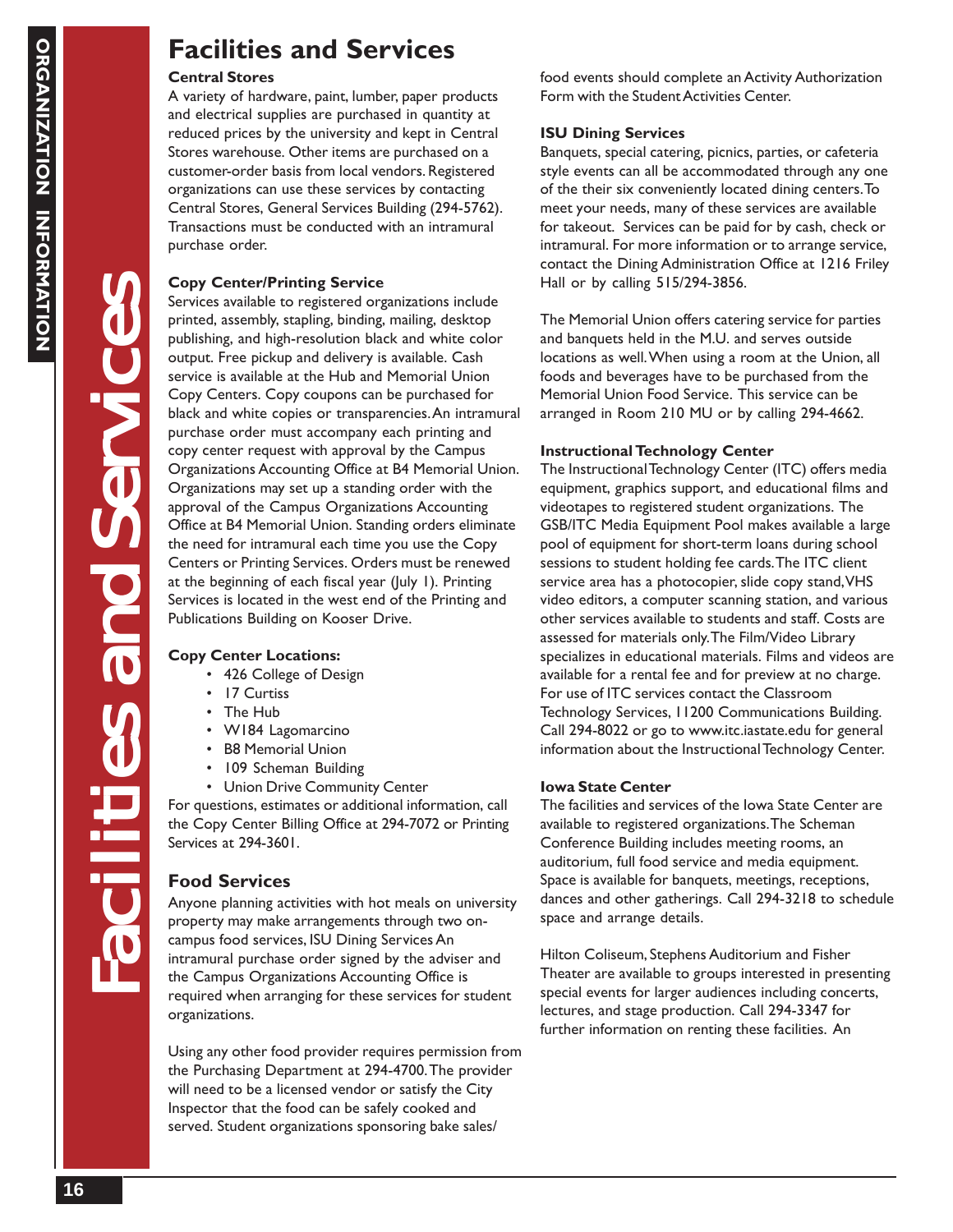# **ORGANIZATION INFORMATION** ORGANIZATION

# **Facilities and Services**

intramural purchase order is necessary when arranging space and service at the Iowa State Center.

## **International Education Services**

IES, 252 Memorial Union; telephone, 294-1120, provides orientation, visa and cultural adjustment advising, and coordinates programming for and with international students. The Conversational English Program, Friends of International Women, and Friendships International (host family program), introduce international students to Americans for mutual learning about each others' cultures. IES staff members are liaisons with the International Student Council and dozens of organizations representing students from many countries.

IES also facilitates ISU study abroad programs through its Study Abroad Resource Center (SARC). SARC staff, 252 Memorial Union; telephone, 294-6792, provide information on hundreds of international opportunities and scholarships for students to study, and/ or work abroad. Students are urged to meet with study abroad advisers, browse through the well-stocked SARC library and visit the SARC website. (www.iastate.edu/ ~study-abroad/) The SARC also many interesting cultural items which may be borrowed, for no charge, for individual use or for classes and educational programs.

## **Thielen Student Health Center**

As an integral part of the university community, the Thielen Health Center has developed an array of outreach programs aimed at addressing campus issues impacted by the practice of medicine. At present, 22 topics for discussion have been identified; these are addressed by members of the Thielen Health Center professional staff and include such areas as gynecological infections, sports infections and mysteries of mono.

The Student Health Center Office of Prevention, and Outreach also trains and sponsors a group of campus health advocates who present a fun, informative, and interactive programs on a variety of health-related topics.

In addition, all students may use the services provided by the Student Wellness Center. Fitness assessments, nutritional counseling, stress/time management counseling, relationship counseling, and outreach programs conducted by the Wellness Staff for ISU students. Further information is available by visiting the Student Health Center on the corner of Sheldon Avenue and Union Drive or by calling 294-5801.

## **Student Legal Services**

Student organizations at Iowa State may obtain free legal advice from the Student Legal Services (SLS),

funded by the Government of the Student Body. The attorneys at SLS can provide advice on a variety of issues ranging from liability to organizational structure. Students are requested to call 294-0978 and make an appointment, if they would like advice or assistance. Student Legal Service is located in Room B11 Memorial Union. (The determination of the need for legal services and the choice of a lawyer are extremely important decisions and should not be based solely upon advertisements or self-proclaimed expertise. This disclosure is required by rule of the Supreme Court of Iowa.)

## **Student Office Space (SOS)**

Located across from the food court on the ground floor of the Memorial Union, the Student Office Space provides a unique office setting for registered student organizations on campus. The two office areas, situated on either side of the Browsing Library, provide desks and workspace for 65 organizations. The West SOS houses the Student Union board, which manages the office areas, and the East SOS is home to the Government of the Student Body, which provides the funding for the Student Office Space. The cooperative effort of these two organizations provides a professional office setting including meeting room facilities, full-time receptionists, an in-house computer lab complete with scanner and laser printer, FAX machine, typewriter, copy machine, other office materials. The office space also provides registered organization mail boxes.

Registered organizations must make application annually to the Student Union Board for offices located in the Student Office Space. The yearly allocation procedures and process (including application deadlines) are advertised in the ISU Daily, and organizations are notified by mail and email.

All organizations, whether or not currently occupying space in the Memorial Union, must reapply for office space each year. For more information, contact the Student Union Board at 294-8081.

## *Did you know?*

Registration is completed online, and must be updated at least once a year. Organiztaions are responsible for updating the information when there is a change of officers/adviser(s).

Organizations that are dormant over 12 months will be placed in frozen status. Registration information may be found online at: **http://www. sodb.stuorg.iastate.edu**

Facilities and Ser Facilities and Ser Facilities and Services

Eties and Service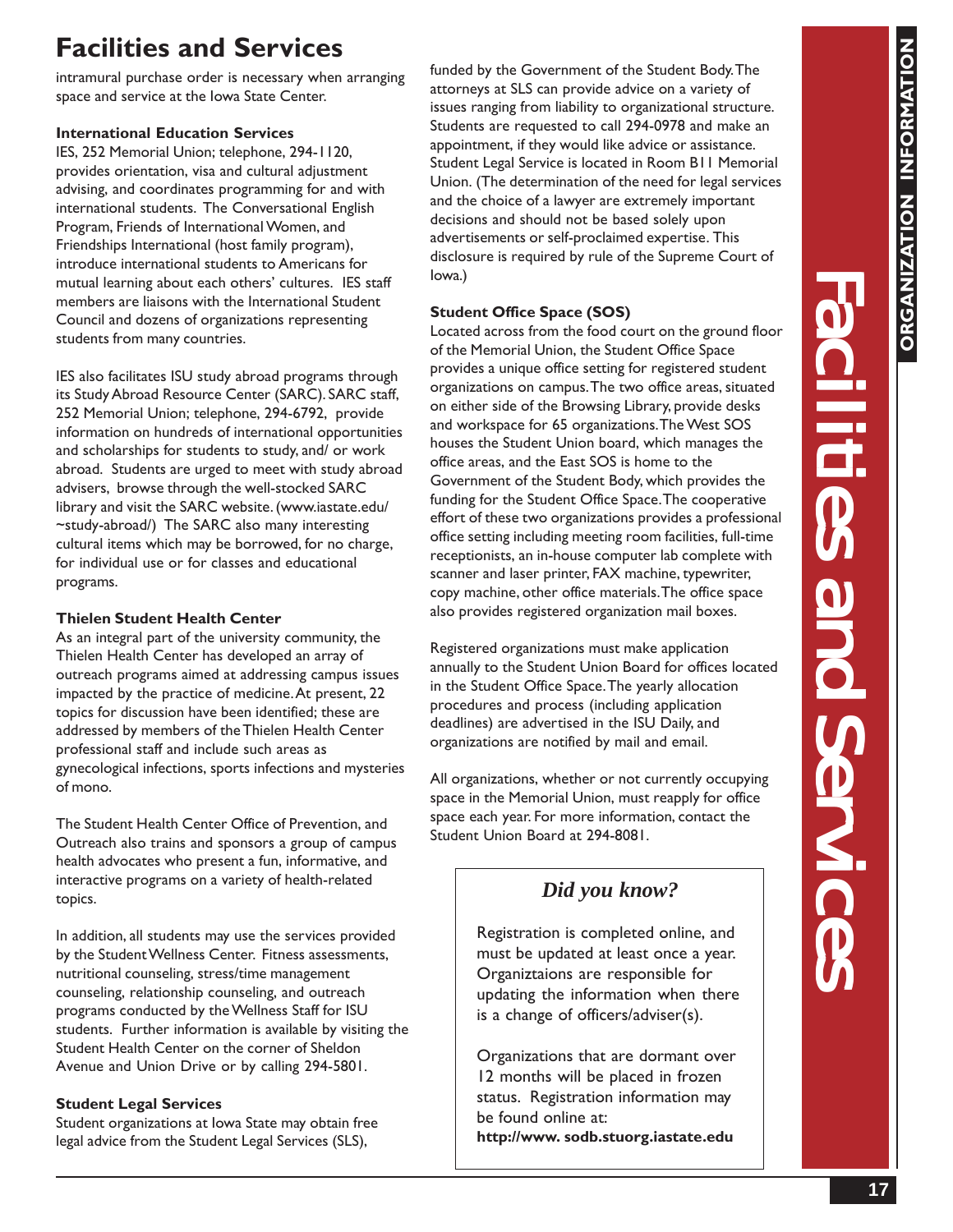# **Policy on Campus Speakers and Events**

It is the policy of the State Board of Regents, expressed through the institutions of higher education under its control, to permit students and staff to hear and discuss diverse points of view from speakers and programs sponsored by registered student, faculty and employee organizations. This policy is entirely consistent with the goals of higher education. It is designed to emphasize that in a democratic society, all citizens have not only the right but the obligation to inform themselves on issues of contemporary concern including politics, religions, ethics, and morals. Therefore, the Regents approve the following procedure for effectuating this policy:

- 1. The president, or a committee designated by the president, or both, shall be responsible for the administration of this policy on a particular campus.
- 2. In sponsoring campus speakers and programs, recognized faculty, student, and employee organizations must comply with institutional rules on the reservation of rooms in advance, the posting of notices, the payment of rental charges when applicable, and such other rules as the institution prescribes for the use of its facilities to avoid any interference with the regular program of the institution.
- 3. Whenever considered appropriate in furtherance of educational objectives, the president or the campus committee may require that at any particular meeting: any speakers be subjected to questions from the audience, and the meeting be chaired by a tenured member of the faculty.
- 4. In order to encourage the presentation of diverse points of view on any issue, the president or the campus committee may at any particular meeting or from time to time, sponsor, or encourage registered campus groups to sponsor additional speakers or programs that will contribute to the full and frank discussion of such issue.
- 5. Use of loudspeakers on campus is normally limited to the period from 11:50 a.m. until 1:00 p.m. Monday through Friday. Requests for permission to use loudspeakers must be made to the Student Activities Center. Written consent of the city manager must be obtained to use loudspeakers upon the streets, alleys, or public places within the city.

## *Did you know?*

If you need leadership skill training or would like to access leadership resources that you should contact the Student Activities Center at 294-1023.

## *Did you know?*

To reserve table tent dates in the Memorial Union, contact the programming department, 294-8081.

The University Committee on Lectures coordinates guest speakers, lectures series and productions funded in part by student activity fees allocated through GSB. Registered organizations may seek the assistance of this committee in co-sponsorship of a speaker of interest to that organization. Forms and further information are available from the Committee on Lectures Office, 36 Physics (294-9935).

# **Activity & Event Authorization**

In order to maintain an orderly environment and to facilitate scheduling, activities of campus organizations which occur on university property must be scheduled in advance. Organizations planning to sponsor an activity that is covered by one of the following three policies: (Picketing and Demonstrations, Solicitation, and Voter Registration), use public address systems/ amplifiers, or plan special activities must contact the Student Activities Center to register the activity.

The organization must then schedule the activity with the office(s) responsible for the area involved. Registration will acknowledge agreement by the sponsoring organization to abide by the established procedures of that building or area. (For more information see University and Facilities section of the ISU Student Information Handbook).

## **Academic Building Foyers**

Competition for table spaces is fierce in buildings with heavy traffic, so plan ahead. Be considerate enough to cancel your reservation if your group's plans change. Building Supervisors have a variety of policies regarding the number of days they allow a group to reserve each semester, how far ahead they will schedule, and sanctions for not showing up and not canceling. Direct such questions to the Building Supervisors, not the Student Activities Center. A list of Building Supervisors is available in B6 Memorial Union.

## **Bake Sales See Food Events Policy.**

## **Food Events Policy**

There are extensive regulations and liabilities regarding food at events. Please take the time to read through the Food Policy Information in this manual.

Policies & Procedures Policies & Procedures Policies & Procedures

upeacre seign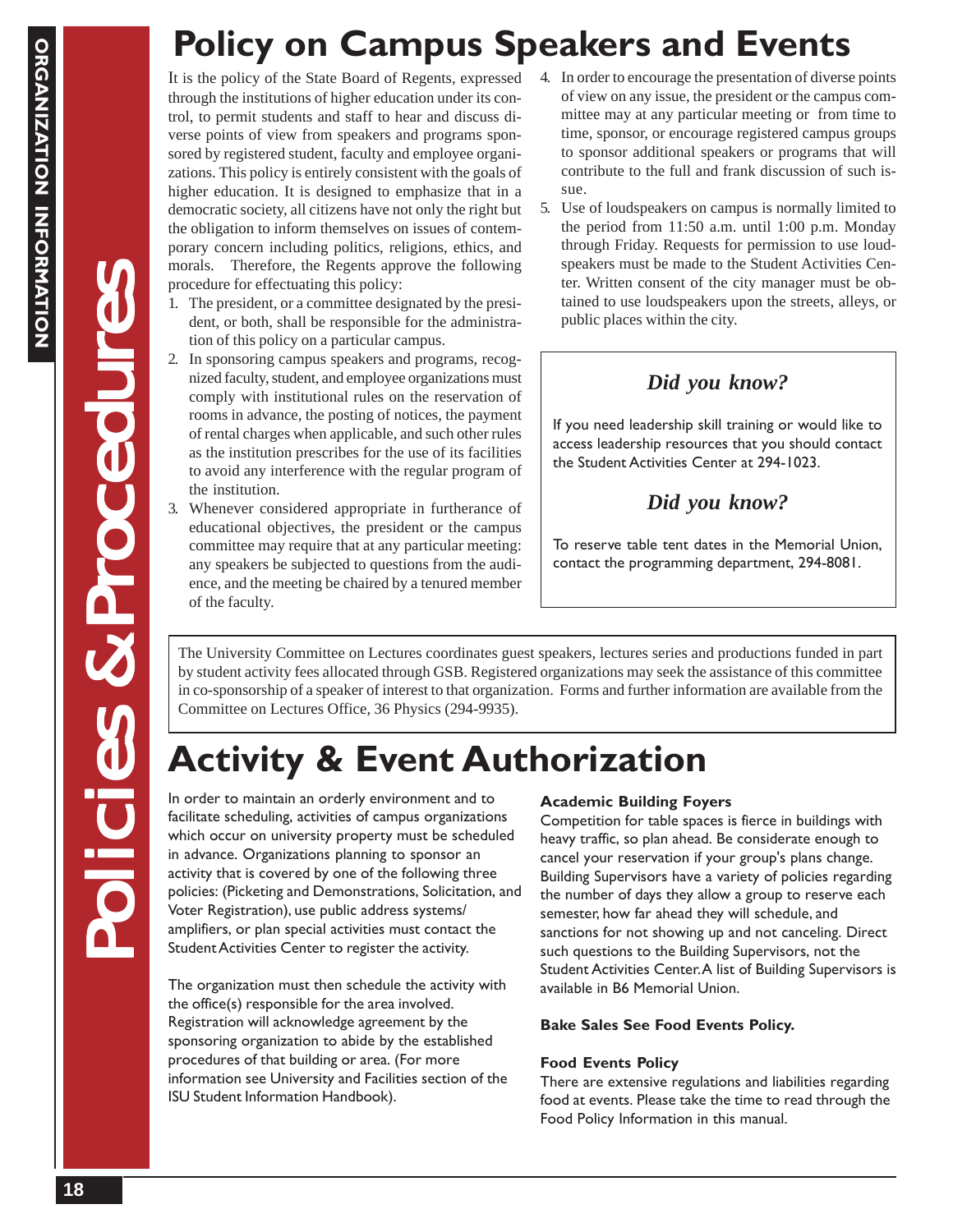# **Activity & Event Authorizations**

## **Sales and Solicitation**

It is the policy of Iowa State University to permit solicitation in university buildings and on university property by registered university organizations only. Solicitation shall be defined as any commercial, profitmaking, or fund-raising activity as well as activities which involve petitioning, canvassing, campaigning, or distribution of literature. Solicitation shall be permitted when consistent with the guidelines outlined in this section.

Any fund-raising efforts performed on campus must be planned, sponsored, and coordinated by a registered university organization, not be sponsored by an individual or by a for-profit company outside the university. The organization sponsoring the fund-raising must obtain the product to be sold, advertise, deliver the product, and handle any complaints. Monetary transactions should be conducted through the Campus Organization Accounting Office.

#### *Credit card application solicitation is prohibited on-campus.*

Advertising of any fund-raising efforts (on-campus, through university mail service and/or through campus mail) must be done within specified guidelines for distribution of material. The material must clearly state the name of the organization sponsoring the fundraising effort, and include a contact address and/or telephone number of the organization.

## **Fund-raising Tips**

Recognized university organizations planning to earn funds through periodic sales in campus buildings must obtain written permission and schedule their sales through the Student Activities Center and with the building supervisor in charge of the building concerned, or Facilities Planning & Management if university grounds are involved. See the following section for instructions on reserving space. Sales by unrecognized or nonaffiliated organizations will not be permitted.

Promotional materials from many companies are on file at the Student Activities Center. When determining which merchandise to sell, ask some of these questions:

- Is there any up-front investment required?
- How long have they been in business? Ask for references or check with the Better Business Bureau.
- If samples are used, who is liable for loss or damage?
- How is the merchandise shipped, what is the delivery time, who is responsible for unloading?
- Are unsold goods returnable? Are they picked up by a company representative or shipped back by the local group?
- Who pays the shipping charge?
- Does the product have a guarantee?
- What sort of support (i.e. local representative, record keeping, distribution kit) is provided?

Fund-raising also advertises your organization, so keep your image in mind. Be professional, resolve complaints to the customer's satisfaction, and sell high quality merchandise.

## **Raffles**

You will need to fill out the Activity Authorization Form and fill out the appropriate Gambling Permit information with Campus Organizations Accounting Office, B4 Memorial Union, 294-1633**.**

#### **Risk Management/Insurance**

Some of the events held on-campus may require special consultation with the University Risk Manager and need additional insurance. The following activities may need additional insurance: races/walks, car bashes, outdoor concerts, major events, fireworks, and weddings. Large gatherings or activities such as dances or concerts which might require law enforcement personnel include:

- Routes for races or walk-a-thons (on and/off campus).
- Closing streets or barricading sections of a street.
- Groups need to notify typical users of those streets that they will be closed, which may require an ad in he Daily.
- Directing traffic.
- Special use of parking lots.
- Fireworks.

**In order to have any of the events listed above authorized please contact the Student Activities Center at 294-1023 to receive a consultation.**

### **Voter Registration**

Voter registration shall be permitted in university buildings and on university property in accordance with guidelines outlined in the "Sales and Solicitation" section on this page and in the Student Information Handbook. Voter registration shall be permitted in the residence halls upon registration through the Student Activities Center and the authorization from Department of Residence. Registration will acknowledge agreement by the sponsoring organization to abide by the established procedures:

### **Future VEISHEA Activities**

**(If authorized through 2004 VEISHEA Task ForceReport)**

For scheduling, coordination, staffing, and security reasons, it is important that students planning on campus activities during the week prior to VEISHEA and during the VEISHEA celebration do so with ample advance notice. Therefore these events must be approved and scheduled through the Level 3 Event Authorization Process at least 30 days prior to the week of VEISHEA. This policy is not intended to add more paperwork or difficulty to organization event planners. It is also not intended to limit the wide variety of planned events and special efforts that registered organizations offer our campus and community on VEISHEA weekend. It merely is designed to formalize planning, scheduling and resource functions that are so vital to a smooth coordination of multiple events. Questions should be referred to the Student Activities Center (294-1023) or VEISHEA (294-1026) • www.veishea.org. *Pending 2004 VEISHEA Task Force decision.*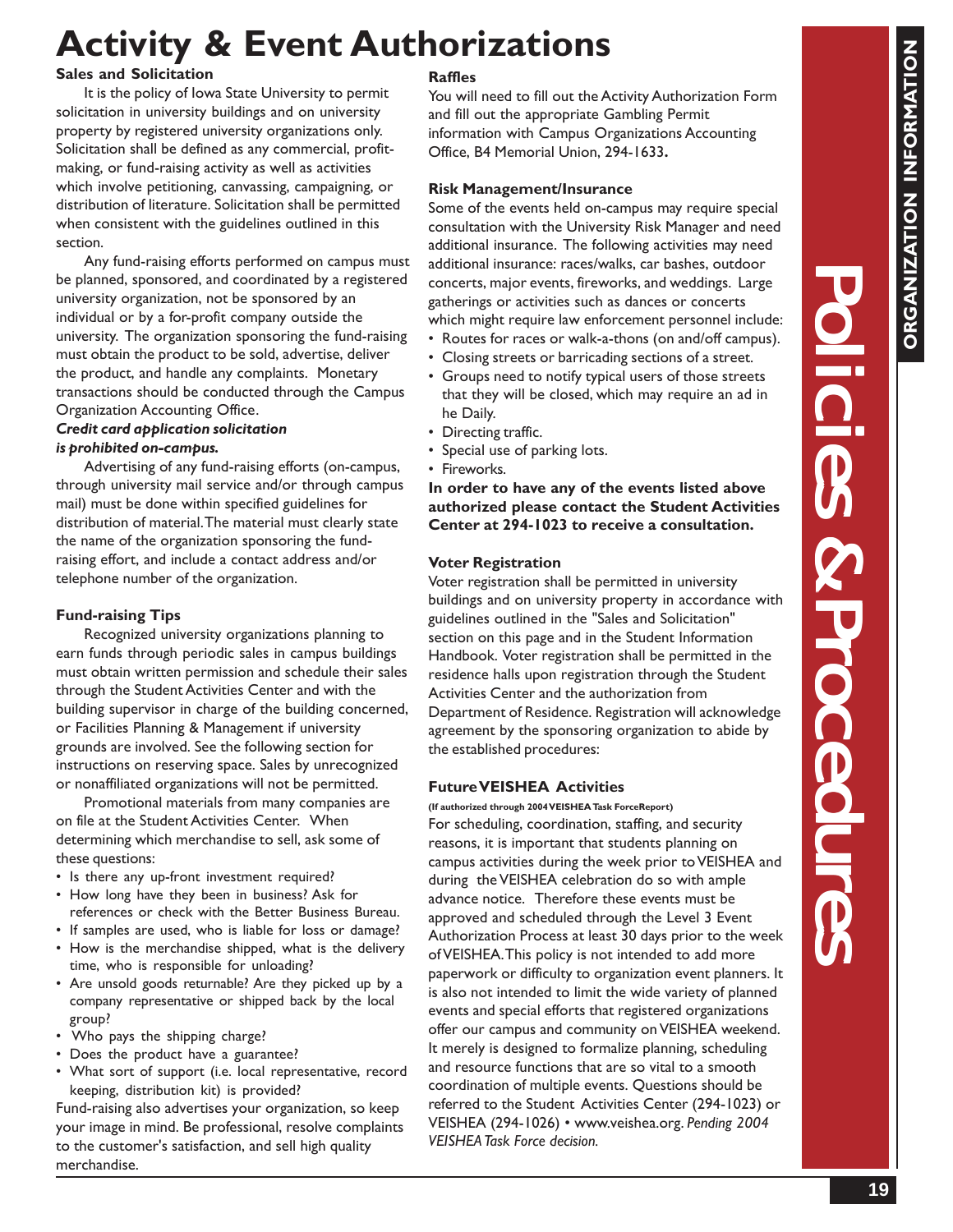# **Activity & Event Authorizations**

## **Outdoor Areas Use Policy**

Use of University space and facilities is a privilege. Special rules apply to some activities and some locations so that the university can manage the time, place and manner in which events are conducted on campus property. These rules may be found in the ISU Student Information Handbook, (http:// www.dso.iastate.edu/) and any policy updates or changes are available from the Student Activities Center, B6 Memorial Union, (515-294-1023). The Use of Facilities Policy, as approved by the Board of Regents, is available for reading online at www.sac.iastate.edu (click on Resources).

Organizations wishing to use outdoor areas must first complete an Activity Authorization Form and receive a consultation from the Student Activities Center (294-1023). Following such a consultation, the organization may need to make particular arrangements regarding location, electrical power needs, custodial services, and provision for liability with the Facilities, Planning and Management (294-0692). The following pages will explain the Event Authorization process. Vehicles are not permitted on sidewalks, lawns, etc. Permission to have vehicles in any area other than streets or parking lots must be obtained from the Department of Campus Services, Physical Plant.

## **University Facilities and Services**

Each registered organization is entitled to the use of university facilities and services. Included in this section are some of the services available along with some of the policies and procedures regulating their use. Where there is a charge for services an Intramural Purchase Order should accompany the request. Copies may be obtained from the Campus Organizations Accounting Office, B4 Memorial Union (294-1633).

NOTE: The laws of the State of Iowa provide that no employee in any capacity shall use for personal purposes any university property or service. No one shall be permitted to remove for personal use from any buildings or grounds any property belonging to the university, even though it may seem to be of no value. This regulation would apply to the personal use of university property or service by members of registered organizations. The Student Activities Center can help you find out if your groups' plans interfere with any University regulations or City ordinances. Questions about parking, blocking streets, noise ordinances, alcohol ordinances, fires, protests, etc., are better answered ahead of time. Most questions about you rights and University regulations are answered in the ISU Student Information Handbook.

## **Space Reservations**

Organizations registered with the Student Activities Center are eligible to use university facilities, including classroom space, conference room, athletic facilities, Memorial Union meeting rooms, Iowa State Center facilities, residence hall meeting rooms and outdoor areas. Use of facilities for solicitation requires prior registration of the activity with the Student Activities Center as outlined in the "Activity Authorization" section of the university policies and regulations.

As part of the University's comprehensive effort to conserve energy and save money, activities will generally only be scheduled into buildings normally open and operational in the evenings. On weekends, only a few buildings will be open. Groups will nee d to adjust their meeting plans to suit those buildings, because other buildings will not be unlocked without special arrangements and payment of a fee.

*"Knowledge is a treasure "Knowledge is a treasure but practice is the key to it" but is the to it"***~unknown**

Policies & Procedures Policies & Procedures Policies & Procedures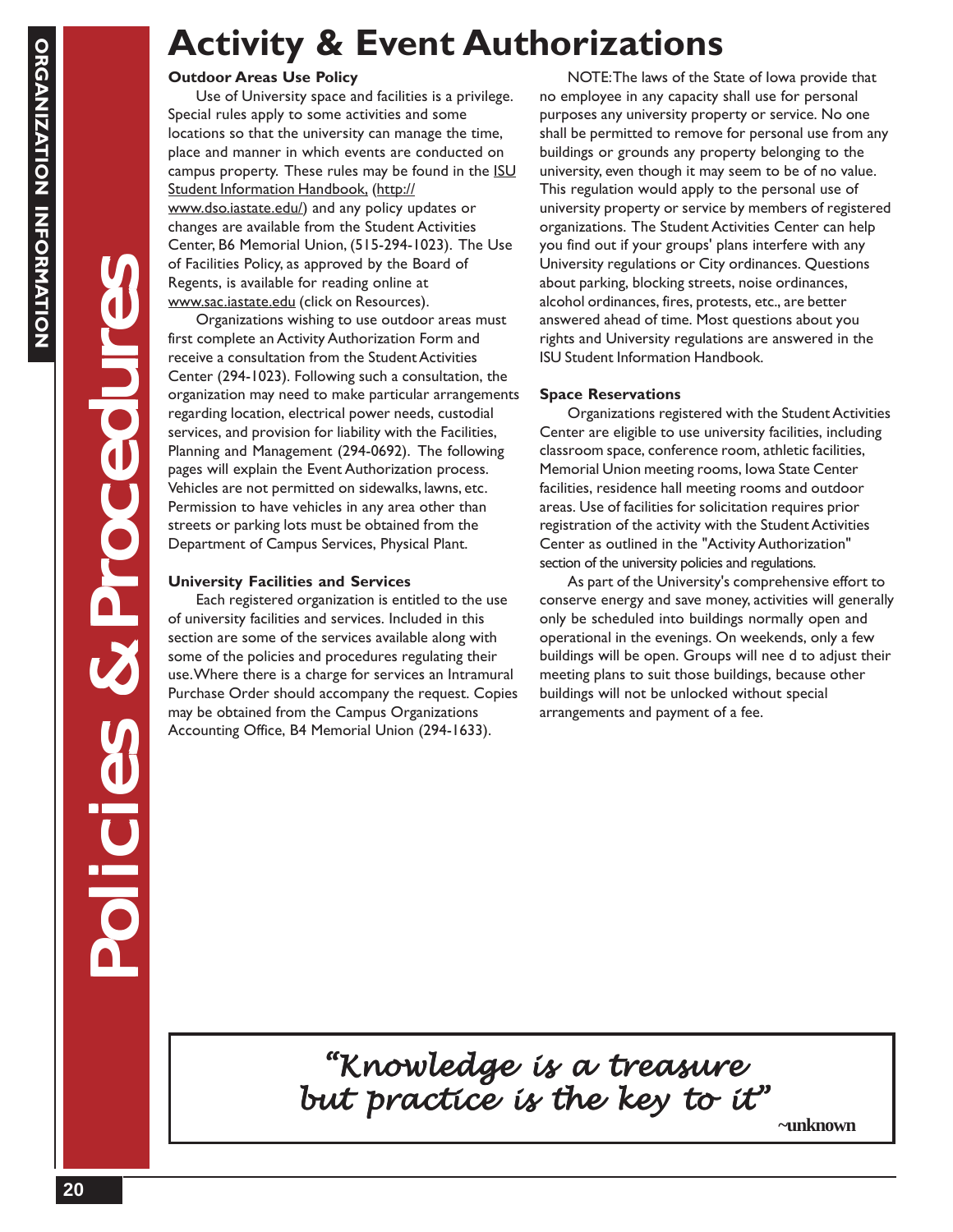Events with Food Events with Food with Food

Nents Mith Foo

## **How to have a successful event with food**

#### **Reserve the Space**

Pick up a pink colored Activity Authorization Form at the Student Activities Center, B6 Memorial Union (294- 1023). Also ask for a list of building supervisors so you can see who has space available on dates your organization wishes to request. This form requires the signature of your organization's adviser, so be sure to plan at least ten (10) days ahead.

Competition for table space is fierce in buildings with heavy traffic so plan ahead. Outdoor space outdoors needs to be reserved. Be considerate and cancel your reservation if your groups plan change. Building supervisors policies regarding the number of days they allow a group to reserve each semester, how far ahead they will schedule, and sanctions for not showing up and canceling. Direct such questions to building supervisors, not the Student Activities center. If you have difficulties, of course we would be glad to help.

### **Selling Food on Campus**

Registered organizations are allowed to sell food oncampus, but within certain limitations:

- 1. Organizations cannot sell foods that are violations of the university's vending contract(s). Prohibited are foods that would be considered a meal, such as, but not limited to: sandwiches, casseroles, salads, soups, hamburgers, hotdogs, etc.
- 2. Organizations cannot sell food that might pose a health hazard for the public. High protein foods such as: meat, fish, poultry, shellfish, cheeses, eggs, or milk is very difficult to serve safely without refrigerators and/or a stove and therefore should be avoided. For example, custard pies or cakes or items containing meat or fish are prohibited. If eggs or egg products are baked into items such as cakes or cookies, they are generally acceptable.

If groups have questions about specific food items or recipes, they should be forwarded to Environmental Health and Safety, 118 Agronomy Lab (294-5359).

### **Handling the Money**

Purchase all supplies with a voucher, or have an individual purchase the supplies and turn in their receipts for reimbursement.

### **DO NOT KEEP CASH FROM A PREVIOUS FUNDRAISER TO BUY SUPPLIES FOR THE NEXT ONE.**

Always deposit all funds received and purchase everything according to instructions in Campus Organizations Accounting Office Treasurers Information (294-1633). Deposit sale receipts immediately and note on the deposit slip the amount of money received earlier for change. Change boxes are available for check out from the

Campus Organization's Accounting Office (COA), B4 Memorial Union. Remember to plan far enough ahead to get a cash voucher for the change. If you expect to have large cash deposits that need to be made at night, talk to the COA in advance. Post a sign identifying your organization on the day of the sale.

#### **Iowa State Code and Summary of the Food Policy**

Food service establishments, by State of Iowa code, are greatly limited in their ability to allow outside groups to prepare and/or serve food to the public in their facilities. Our present policy of generally not allowing others to utilize Iowa State University facilities and/or property both consistent with this code, and limits the state's vulnerability to potential lawsuits. Generally all such requests will be denied unless there is "overwhelming common good" to the university, that all relevant food service sanitation code requirements will be met and that the group is not charging for the event.

One overriding principal is that all food supplies shall be obtained from sources that comply with all state laws and regulations:

- All meats and poultry products shall be either Federal or Iowa inspected products.
- All food items must be wholesome and free of contamination.
- The use of food in hermetically sealed containers that were not prepared in a licensed food processing establishments is prohibited.
- All prepared food items must come from a licensed/ inspected food service and/or food establishment.
- Milk shall be served in the original container or from an approved dispenser.
- All fruits and vegetables shall be washed before being used.

The service of all food products by other than Iowa State University food vendors is also to be discouraged due to potential liability to the state resulting from the mishandling of these products by others. In these cases events are to be considered temporary food stands and meet the health department guidelines for such events.

Additional paperwork is required for licensed food vendors outside of the ISU Dining Services. In accordance with policies and procedures of Iowa State University and the Student Activities Center, all event sponsors and participants must be adequately insured. An original Certificat of Insurance must be submitted (5) days prior to the event. Request the Student Activities Insurance Fact Sheet in order to comply with this policy. If you have specific questions regarding food vendors, contact the University Risk Manager, 294-5315 or 294-7674.

http://www.exnet.iastate.edu/Pages/families/fs/homepage.html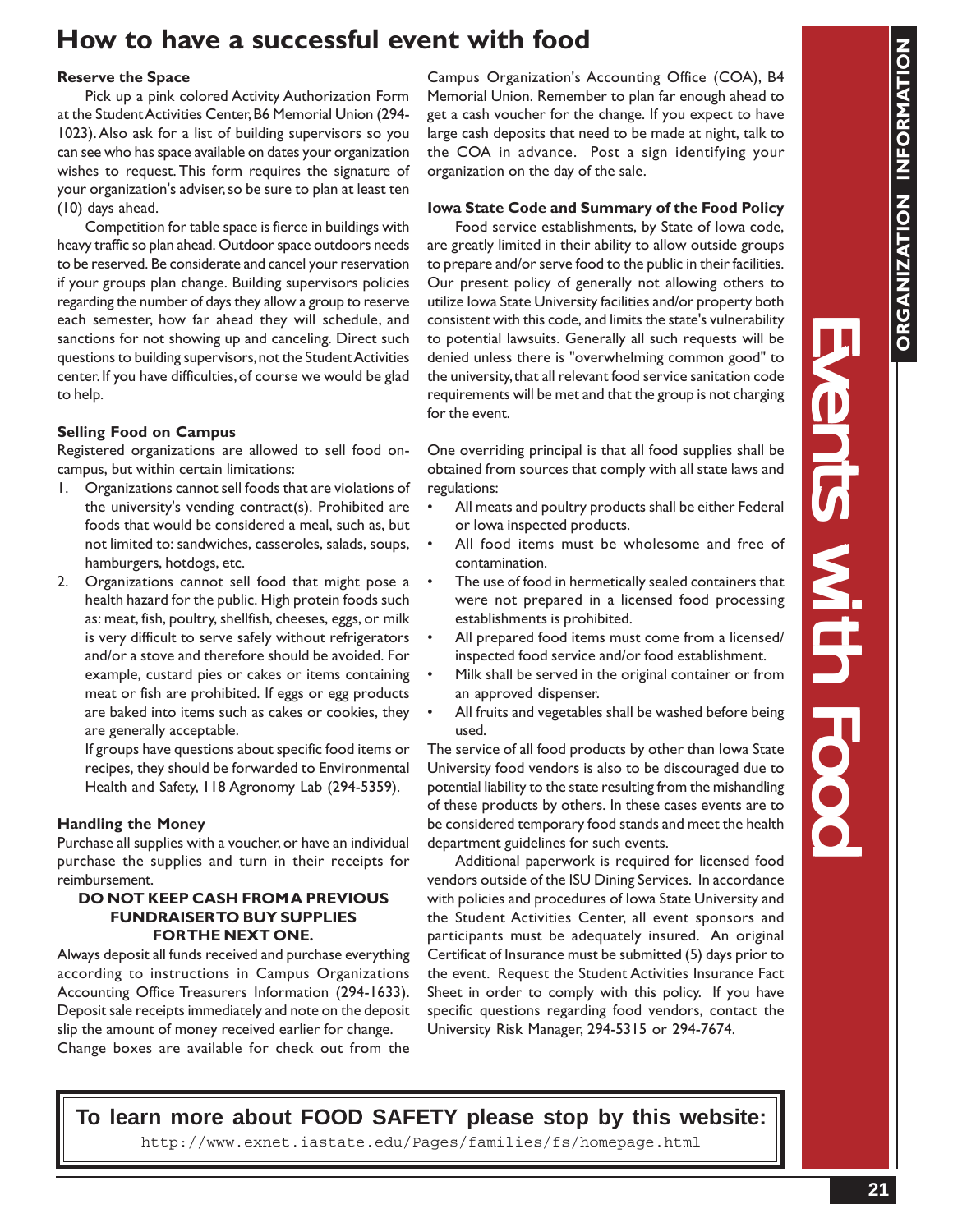Event Authorization Procedures Event Authorization Procedures Event Authorization Procedures

nt Authori

# **How do Event Authorizations work?**

The process begins in the Student Activities Center (B6 Memorial Union) where you pick up a pink Activity Authorization Form and you receive consultation by the staff on the specifics of your Activity. The staff will also inform you of the "Level" of your event. Levels are assigned based on a number of factors including size of the event, location and potential risk. *When planning your event keep in mind that you should not begin advertising it until you have had a consultation with a member of the Student Activities Center staff in B6 Memorial Union (we encourage you to make an appointment if possible at 294-1023).*

For Level One (1) and Two (2) Events, this form must be turned into B6 Memorial Union at least 3 class days prior to the event for approval. In order for Level Three (3) Events to be safe, secure and successful, this form will need to be turned in at least 15 class days prior to the event and the organization will need to follow the Event Authorization Process outlined in the brochure or online at http://www.sac.iastate.edu. Consult a Student Activities Center staff member to find out the classification level of your proposed event as soon as possible. If you are using this form to notify the university of your intent to hold a Public Event that does not require approval, shorter time periods will apply as are explained below.

## **PUBLIC EVENTS WITHIN DESIGNATED PUBLIC FORUM AREA**

The Edward S. Allen Area of Free Debate, located west and south of the Hub, and the area south of the Campanile have been designated as public forums for noncommercial expression. If these areas have not been reserved for use for university purposes or by student, faculty or staff organizations, any member of the public or of the university community may use these areas for expressive activities on a first–come, first–served basis. Signs or placards, each of which is carried by one or two persons, are permitted. Freestanding displays are permitted as long as the display occupies a space of less than 200 cubic feet, weighs less than 300 pounds and is accompanied at all times by an individual responsible for the display. Leafleting may be conducted in a way that avoids substantial littering of the campus. Hand–held megaphones are permitted if used so as to direct the sound away from nearby buildings that normally hold classes.

## **PUBLIC EVENTS OUTSIDE OF DESIGNATED PUBLIC FORUM AREAS**

Organizations and groups of persons wishing to use outdoor areas other than a designated public forum for a public event must file with the Student Activities Center a notice of intent to use an area. If possible, such notice should be given at least 24 hours in advance of the event but, in any case, must be given at least 3 hours prior to the event. No approval is necessary if the event meets the following criteria:

- On weekdays between the hours of 8 a.m. and 4 p.m., the event will be held at least 100 feet away from buildings that normally hold classes;
- No other person or group has been authorized to use the area or has filed a notice of intent to use that area or an adjacent area;
- The organizers do not intend to use amplification equipment or equipment requiring use of electrical power connections. Hand–held megaphones are permitted if used so as to direct the sound away from nearby buildings that normally hold classes;
- Participants will not use displays other than signs or banners carried at all times by one or two participants (unattended displays may not be used without permission);
- If the event is not held at one of the two public forum areas, the event will occur only between the hours of 8 a.m. and 10 p.m.; and
- The sponsor of the event indicates that the event will comply with the general restrictions indicated above.

## **LEVEL 1 EVENTS**

**LEVEL 1 EVENTS include, but are not limited to the following: Informational, Organization Displays, Educational, Artwork, etc. All Level 1 Events will need authorization at least THREE CLASS DAYS prior to the event itself.** Bring the Activity Authorization Form to the Student Activities Center (B6 Memorial Union), for consultation. Your event may be upgraded to another Level according to the risk factor.

Student Activities Center - The Assistant Director of Student Activities or designated staff member (B6 Memorial Union • 294-1023) will sign off on the Activity and obtain the rest of the required signatures if we are able to ensure that the event will be safe, secure and successful. A copy of the signed Activity Authorization Form will serve as a record of your event's approval.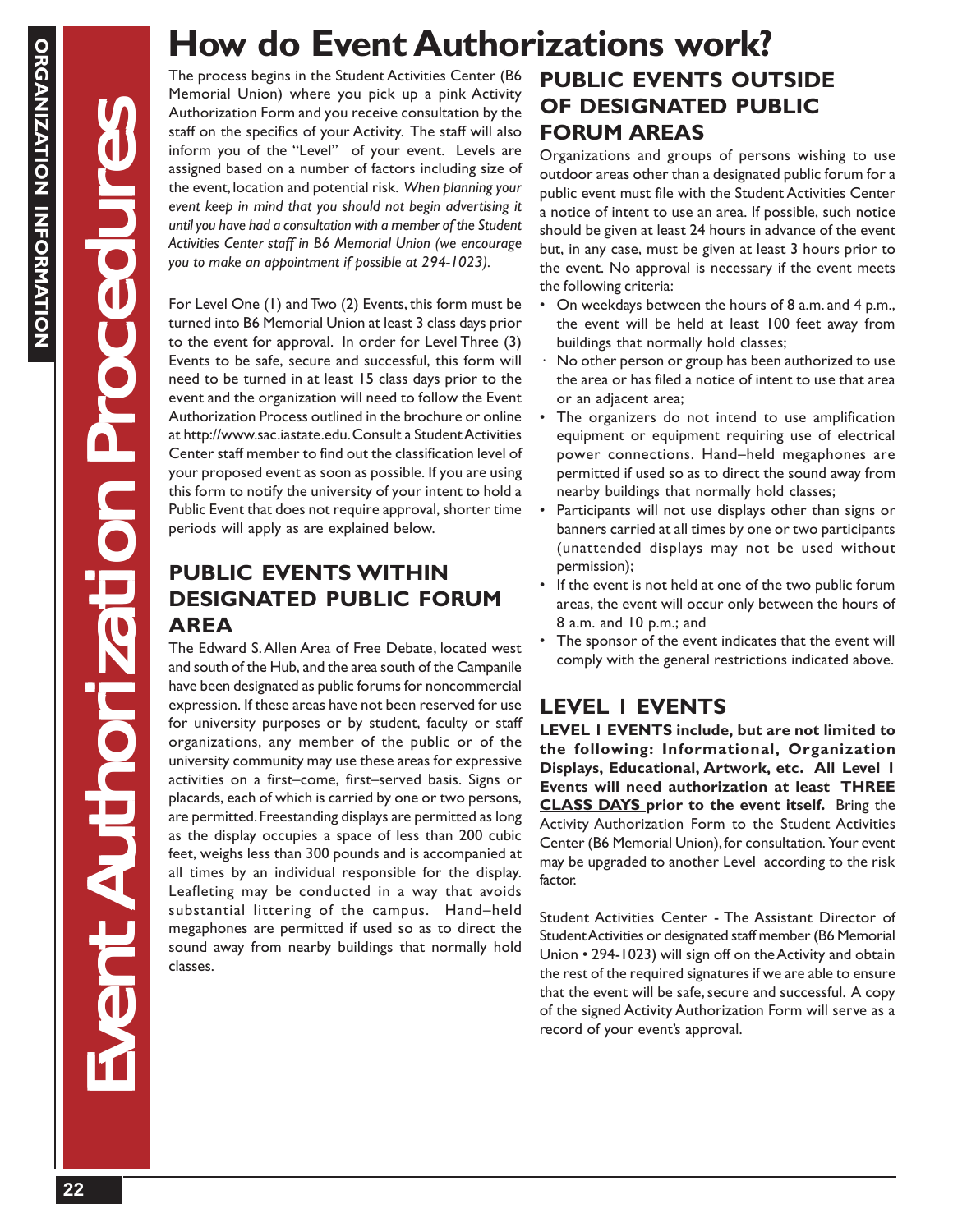Event Authorization Procedures Event Authorization Procedures Event Authorization Procedures

uthorization Procedure

## **FIOW GO EVENT AUTHORIZATIONS WORK!**<br>LEVEL 2 EVENTS **How do Event Authorizations work?**

## **LEVEL 2 EVENTS**

**LEVEL 2 EVENTS include, but are not limited to the following: Recreational, Events with Food, Fundraiser (s), etc. Level 2 Events will need authorization at least THREE CLASS DAYS prior to the event itself.** These are the steps on how to receive authorization:

- 1.Read the Activity Authorization form notes (back of the Activity Authorization).
- 2.Read and fill out an Activity Authorization form with your Adviser. Please note that you may need to get a green intramural form STAMPED by Campus Organizations Accounting Office (B4 Memorial Union • 294-1633) for various university services.
- 3.ISU Police (Department of Public Safety), Facilities, Planning and Management (tents/stakes, garbage cans, barriers, etc.) , Memorial Union (The union costs an estimated additional \$50 per hour after hours), and/or Risk Management for additional insurance coverage.
- 4.Bring the Activity Authorization Form and the green intramural forms to the Student Activities Center - The Assistant Director of Student Activities or designated staff member (B6 Memorial Union • 294-1023) will sign off on the Activity and obtain the rest of the required signatures if we are able to ensure that the event will be safe, secure and successful. The Student Activities Center will consult with you in regards to your organization potentially needing to follow the Level 3 process for the Event Authorization Committee.
- 5.You will receive a copy of the Activity Authorization as a record of your event's approval.

## **LEVEL 3 EVENTS**

**LEVEL 3 EVENTS include, but are not limited to the following: Concert/Dance, Fireworks, Rally/ Speech, Road Race, Parade, all events during the week of VEISHEA, "Theme Week" events (events which are held annually and may have more than one event throughout a one-two week time period), etc.** These are the steps on how to receive authorization:

- 1.Read the Activity Authorization form notes (back of the Activity Authorization).
- 2.The Activity Authorization form must be turned in at least **FIFTEEN** class days prior to your event, you will then be placed on the EAC Agenda.
- 3.All Level Three events will need to meet with the Event Authorization Committee at least TEN class days prior to the event.
- 4.VEISHEA: All proposed events during the week of VEISHEA must be submitted to the Event Authorization Committee and VEISHEA Executive Committee for approval **THIRTY** (30) calendar days prior to VEISHEA. There will be no exceptions. These timelines allow us to assist each organization to have safe, secure and successful events. (pending report from 2004 VEISHEA Task Force)
- 5.Read and fill out an Activity Authorization form with your Adviser.
- 6.You *MAY* need to get a green intramural form signed off for one or more of the following: ISU Police (Department of Public Safety), Facilities, Planning and Management (tents/stakes, garbage cans, barriers, etc.) , Memorial Union (The union costs an estimated additional \$50 per hour after hours), and/or Risk Management for additional insurance coverage. Discuss with a Student Activities Center staff member if this will be necessary for your event.

4. Get prepared for your presentation:

- You will need to make a presentation about your event to the committee.
- You will need to have a one page event summary about your event. (Please bring eight copies to the meeting)
- Be prepared to answer questions about security and/or risk management in regards to the event.
- Bring the green intramural forms STAMPED by Campus Organizations Accounting Office (B4 Memorial Union • 294-1633) for various university services.
- Your event may need to be relocated according to the estimated crowd and/or type of event.
- If EAC is able to ensure that the event will be safe, successful and secure, the event may be authorized.
- 5. You will then need to present your event to the committee and receive the required signatures.
	- a. Student Activities Center (B6 Memorial Union 294-1023)
	- b. Risk Management Coordinator (1350 Beardshear 294-7674)
	- d. ISU Police (Armory 294-4428)
	- e. Facilities, Planning and Management. (General Services • 294-0692).
	- f. Memorial Union. You will also drop off the MU Intramural form at this point. If your event is to be held there past regular Memorial Union hours. (210 Memorial Union • 294-1437)
	- g. Department of Residence (1203 Friley 294-6428) - if the event occurs in any of our residence areas.
- 7. You and your Adviser will receive a letter and/or email from the Student Activities Center that will serve as a record for your event's approval.
- 8. If your event changes you will need to notify the Student Activities Center (294-1023) immediately.

## *Did you know?*

You may reserve academic classrooms/ auditoriums for general meetings online at: **http://www.fpm.iastate.edu/roomscheduling/**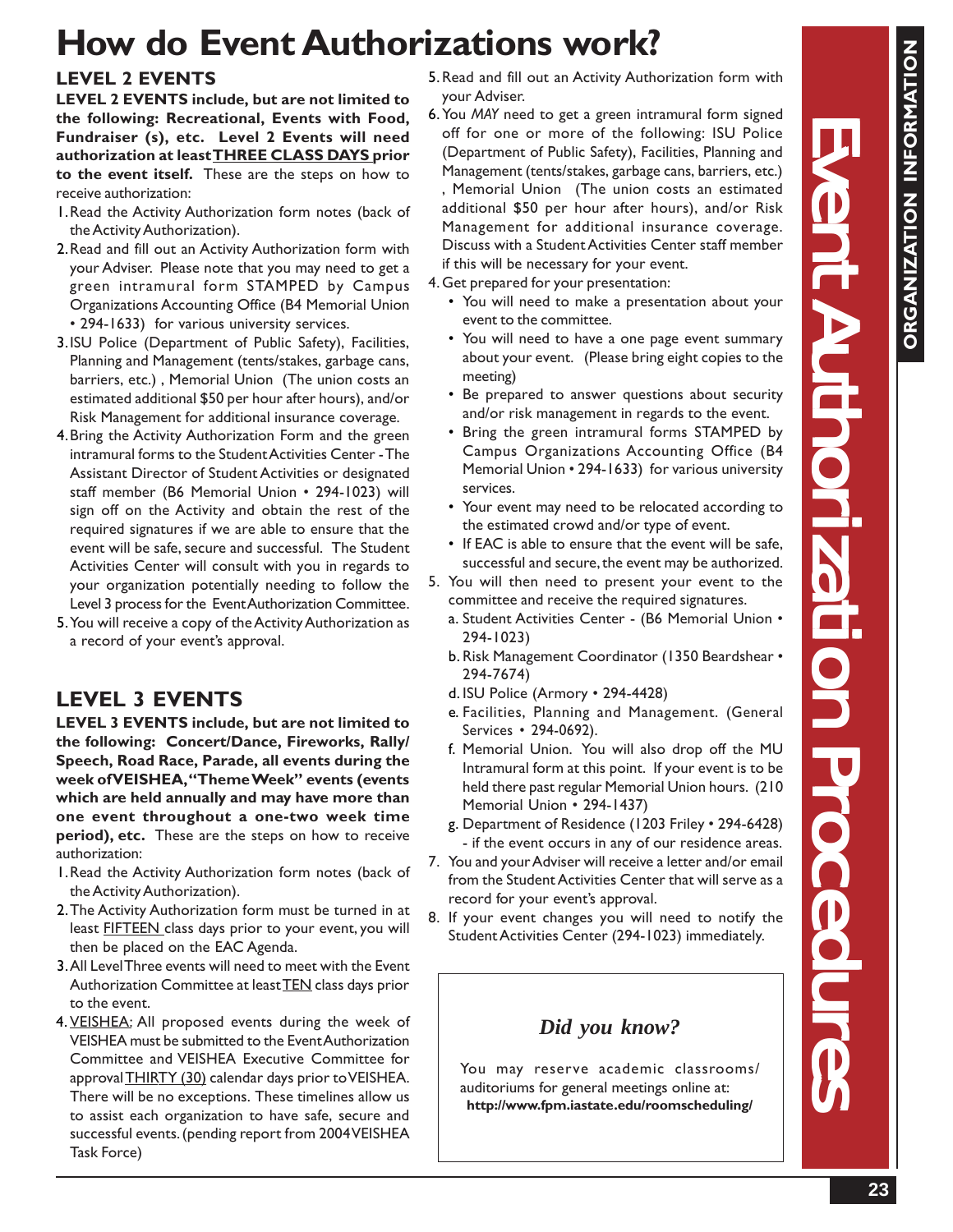## **Meeting Space Reservations**

**General Services Room Scheduling Classroom and Auditorium Space** 108 General Services - 294-5338 Room Reservation forms are available at 108 General Services (by the keys desk) or on-line at: **http://www.fpm.iastate.edu/roomscheduling/** Telephone requests will be considered tentative until a Room Reservation form has been filed. Request forms that have been confirmed on-line will be emailed to you.

## **Memorial Union Space Memorial Union Reservations**

210 Memorial Union - 294-1437

There are room reservation forms available at 210 Memorial Union. No room is reserved until a room reservation form is completed. Some evnts may require you to go through the Event Authorization Process.

## **Residence Hall Space**

Call the Department of Residence at 294-2900 in 1203 Friley Hall.

## **Iowa State Center**

There is a charge for utilizing the Iowa State Center space. Contact Iowa State Center - Room 4 Scheman - 294-3347.

## **Recreation Facilities**

Facilities include Beyer Hall, State Gym, Lied Recreation/Athletic Facility, Armory, Physical Education Building, and outdoor/Intramural/Recreation fields and courts.

## **Recreation Facilities**

107 State Gym - 294-4980

## **Athletic Facilities**

Athletic Office, 132 Jacobson Athletic Complex (294-3663)

## **Outdoor Lawn Space**

Student Activities Center B6 Memorial Union - 294-1023

> *If you need to know what level your event is: Student Activities Center B6 Memorial Union 294-1023*

## **OUTDOOR LOCATIONS AVAILABLE**

Registered organizations may reserve the following locations for outdoor activities and publicity purposes. Other areas may be available upon request, outside of class hours. University rules apply at all times on University property. A map of the following areas can be obtained at the Student Activities Center or Facilities Planning and Management Office (General Services Building).

## **KEY FOR USE CATEGORIES**

CLASS A = free standing signboards and distributing leaflets CLASS B = signboards, leafleting, and silent activities such as a silent march or vigils

CLASS C = signboards, leafleting, silent activities, and speeches without amplification

CLASS D = signboards, leafleting, silent activities, speeches without amplification, and speeches with amplification using electrical connections

CLASS  $E =$  space is available for concerts/dances once approved by all necessary departments

CLASS F = space is available as a Public Forum Area – See NOTE 15

CLASS G = space is a preferred area for Notice Only Public Events – See NOTE 16

CLASS  $R = must be co-sponsorted by a residence hall$ organization and/or department of residence life.

## **LOCATION**

## **USE CATEGORIES (CLASS)**

**LOCATION**

| <b>USE CATEGORIES (CLASS)</b>                               |
|-------------------------------------------------------------|
|                                                             |
|                                                             |
|                                                             |
|                                                             |
|                                                             |
|                                                             |
|                                                             |
|                                                             |
|                                                             |
|                                                             |
|                                                             |
|                                                             |
|                                                             |
| 14 Northwest Corner of LeBaron/MacKay  A                    |
|                                                             |
|                                                             |
|                                                             |
|                                                             |
|                                                             |
| 20. South of HUB (also Public Forum Area)  D, F,G           |
| 21. South of Library (March 2-Nov. I before 12:30pm)  C, G  |
| 22. South of Library (Nov. 2 - March I after 12:30pm)  C, G |
|                                                             |
| 24. South Campanile (also Public Forum Area)  D, E, F, G    |
| 25. Southwest Corner of Black Engineering Bldg.  A          |
|                                                             |
| 27. West of HUB (Also Public Forum Area)  C, F,G            |
|                                                             |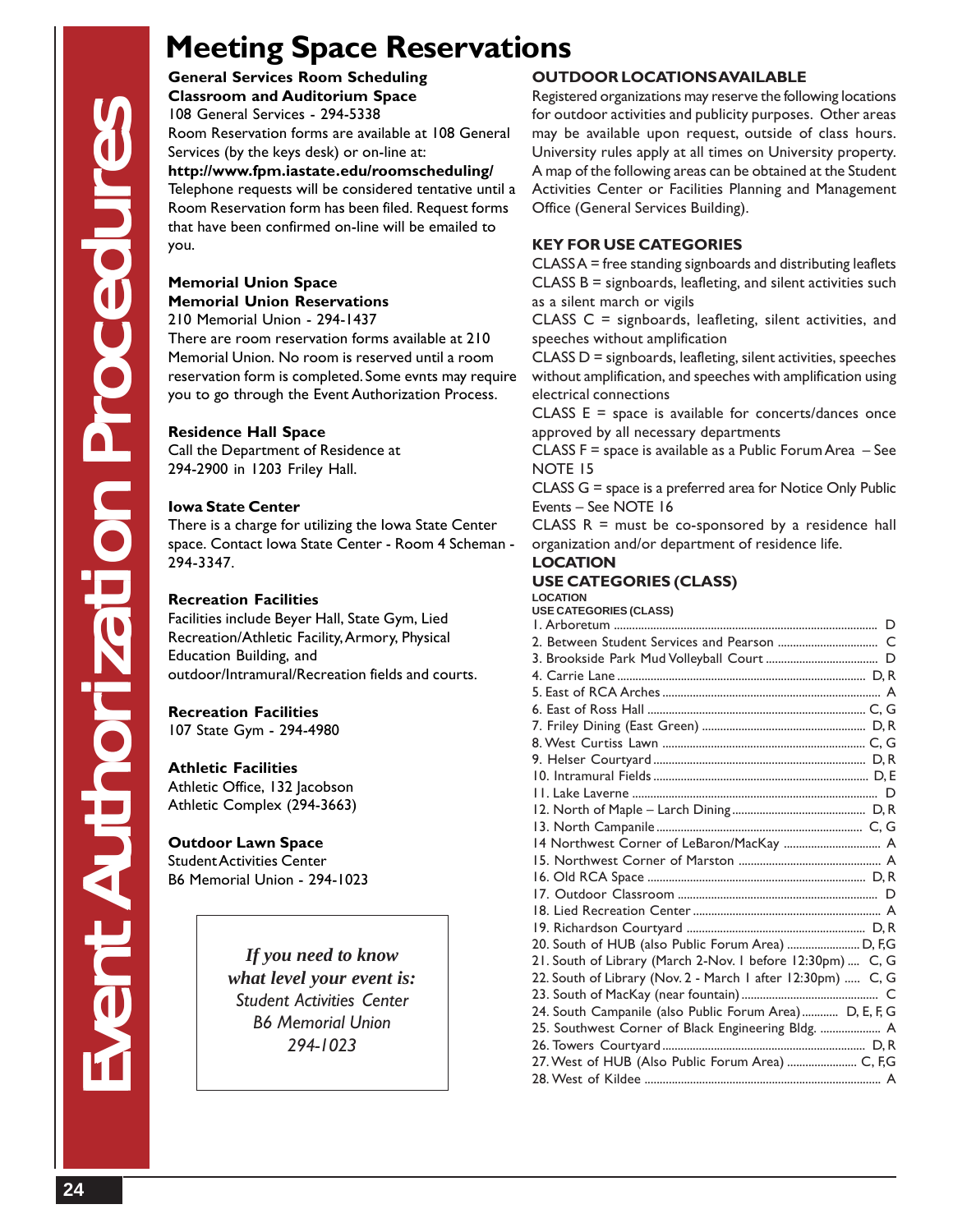# **Trademark Use**

Student organizations and students should be careful to assure that if they are producing any tshirts or other paraphernalia which include tradenames, trademarks or service marks, that they have permission to use these marks. Iowa law makes it a crime to produce, advertise, distribute or sell goods or services bearing counterfeit trademarks. Trademarks are counterfeit when permission has not been granted by the owner of the mark. For more information, see Iowa Code Section 714.26. A violation of state law is a violation of Section 4.2.18 of the Student Disciplinary Regulations.

## **GUIDELINES FOR UNIVERSITY TRADEMARK USE BY STUDENT AND CAMPUS ORGANIZATIONS**

Revised 10-20-2003

Most up-to-date Policy available online at: http://www.iastate.edu/%7Eisurf/trade/trademark.html

#### **1. INTRODUCTION**

Iowa State University benefits from public recognition of its names, symbols, logos and other identifying marks (Marks). The University has delegated the management of these Marks to the Iowa State University Research Foundation, Inc. (ISURF). ISURF, the Student Activities Center, and Campus Organizations Accounting Office have guidelines and procedures in place for trademark usage among registered student and campus organizations (Organizations), such as the residence halls, clubs, student association chapters, Greek chapters, etc. The following Organization Guidelines are established in compliance with the *Iowa State University Trademark Management Policy* (Policy), *Iowa State University Research Foundation, Inc.'s Licensing Program Guidelines for The Use Of Iowa State University's Marks* (Program Guidelines) and *Guidelines for the Internal Use of Iowa State University's Marks* (Internal Guidelines) to provide consistent use of the Marks by the University's registered student and campus organizations.

#### **2. LAW, OWNERSHIP, AND MANAGEMENT OF MARKS**

Federal, state, and common laws govern the University's rights to its Marks. These laws place an obligation on the University to avoid consumer confusion and require that the use of any Marks be monitored to avoid losing exclusive control. The University owns federal service mark registrations and trademark registrations on its Marks, which assist in enforcing and maintaining these rights.

ISURF is responsible for the legal protection of the Marks, which includes approving users of the Marks and approving the use of the Marks. This legal protection is accomplished in two ways: (i) through ISURF's Trademark Licensing Program (Licensing Program), individuals, organizations, and businesses are granted the right to use the Mark; licensing agreements provide the necessary control required by the Federal trademark law; and (ii) through consistency in the use of the Marks within the University.

To promote and protect the university's image and to comply with Federal trademark laws, use of the university's trademarks on commercial products must be approved by ISURF. These procedures are in place to assist Organizations in the proper use of the University's trademarks. It is important to the university that students recognize the importance of monitoring and protecting these Marks and to become knowledgeable and skillful in their protection. It also promotes fair and equitable treatment of our licensees and avoids unfair competition with our retailers.

#### **3. APPROVAL & MONITORING ORGANIZATION USES**

All internal uses of the Marks by Organizations are monitored or approved by ISURF or Campus Organizations Accounting Office. ISURF monitors the use of the Marks when used on printed material such as letterhead, flyers, newspaper advertising, websites, etc. to identify or advertise Organization activities. Upon request, ISURF will review any printed materials before they are produced. If the Marks are used on products such as t-shirts, mugs, pencils, caps, etc. to identify or advertise an Organization, purchases must be made from licensed vendors and approval must be obtained from ISURF.

ISURF's approved use of the Marks will be based on current design standards (see Section 5 of this document, and/or Licensing Program Guidelines and/or Internal Guidelines), the verification of the Organization status, and identification of the Organization name on the product. If the Marks are used on printed materials or products that require use of an Organization's funds, the financial transactions must be conducted through the Campus Organizations Accounting Office.

Organizations that qualify for a website must follow the Student Activities Center's Guide to Student Organization Web Space (http://www.stuorg.iastate.edu/start/) and follow the University's Domain Name Services and Internet Name Policy (http://www.ait.iastate.edu/policy/dns.html and http://www.ait.iastate.edu/policy/dns-addendum.html).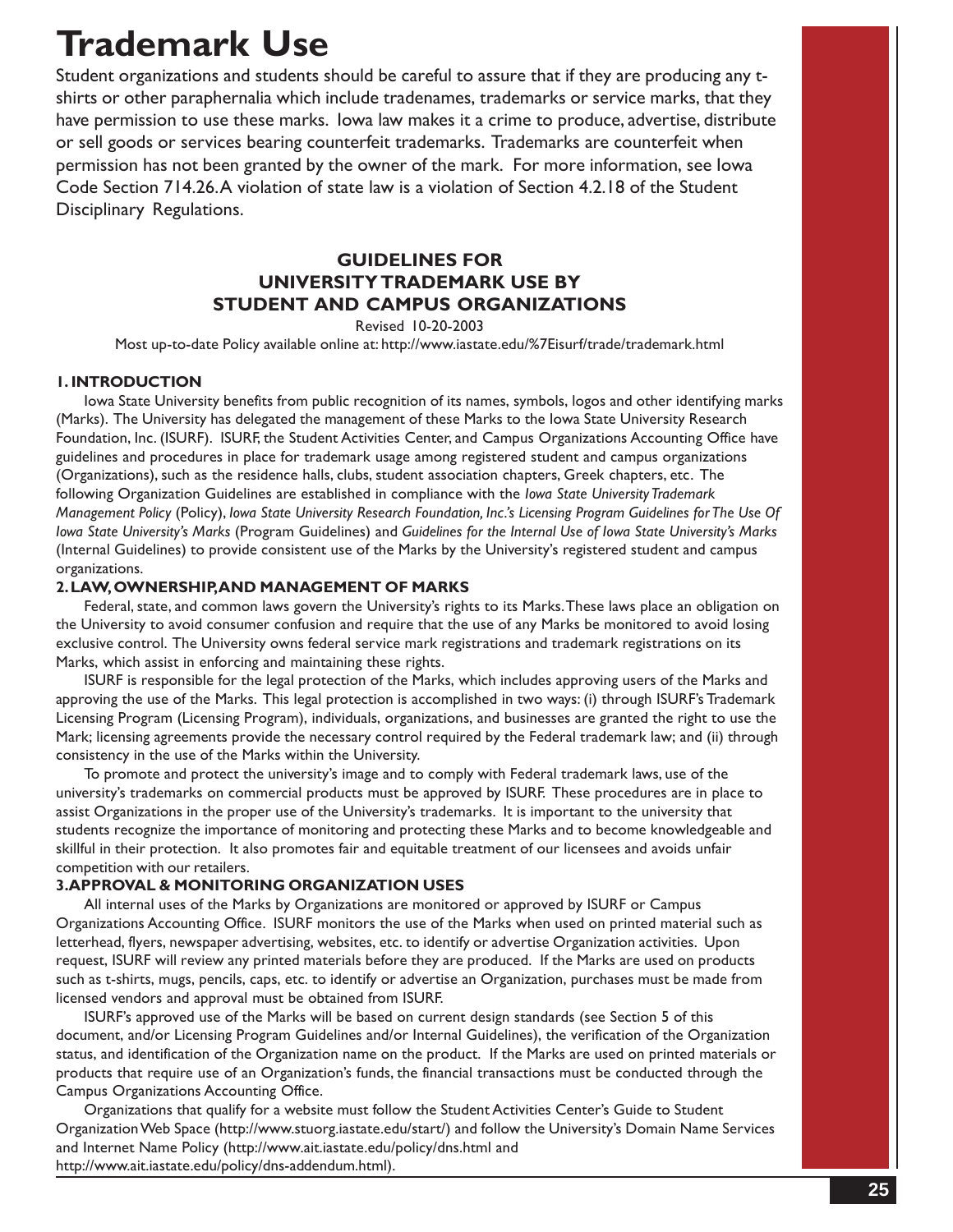## **Trademark Use** *cont.*

Student Organizations can use university trademarks (Iowa State words, symbols and graphics) on their web sites only if those web sites are in the iastate.edu domain. Web sites with "iastate.edu" in their URL meet this qualification. The Organization's web site must contain the officially registered name of the Organization as specified in Section 5.A. Use of the University's trademarks is not allowed on Organization websites hosted outside the university. In addition, registering a domain name that uses Iowa State trademarks (for example, iowastatehikers.com or cyclonegourmets.com) is prohibited.

Organizations are required to have custom orders for products with the Marks produced by licensed vendors. A list of licensed vendors is available directly from ISURF (294-4402), ISURF's web site (http:// www.iastate.edu/~isurf), a link from Student Activities Center's web site (http://www.sac.iastate.edu) and a link from Campus Organizations Accounting Office web site (www.adp.iastate.edu/vpbf/camp\_org/home.html).

#### **4. ROYALTY, EXEMPTIONS, AND PAYMENT VOUCHERS**

Custom orders for licensed goods are subject to the standard 8% royalty. An exemption is not automatically granted for a waiver of royalties for the items purchased by an Organization. The Organization must apply for an exemption by completing a royalty exemption request form. An exemption may be granted to officially registered Organizations that sell product **at cost** to its membership. An exemption will NOT be granted to officially registered Organizations that sell product to its membership above cost. An exemption will be granted for Organization fundraisers.

Items purchased by the Organization for fundraisers need not contain the officially registered name of the Organization as specified in Section 5.A. Notwithstanding the foregoing, all product purchased by the Organization for its members to utilize when representing their Organization must contain the officially registered name of the Organization as specified in Section 5.

Products purchased for the express purpose of raising funds through periodic sales for the Organization must follow the Activity Authorization procedures in the Student Organization Resource Manual (SORM) and Campus Organizations Accounting Office procedures. ISURF may require copies of completed forms for verification from the Student Activities Center.

When submitting a request for a royalty exemption, the design must be attached to the royalty exemption request form. A request for a royalty exemption will be rejected without a completed form or an attached design. The royalty exemption request form must contain the contact person placing the order, a university contact that has reviewed the design (organization adviser), number and description of the products ordered and the intended use. Royalty exemption request forms are available at ISURF's website (http://www.iastate.edu/~isurf), Student Activities Center's web site (http://www.sac.iastate.edu) and the Campus Organizations Accounting Office web site (http://www.adp.iastate.edu/vpbf/camp\_org/home.html) or through licensed vendors. Designs and royalty exemption request forms can be submitted in person, mailed, emailed or faxed to ISURF by the Organization or by a licensed vendor. Organizations are encouraged to complete a royalty exemption request form and gain a preliminary approval from ISURF for the design and royalty exemption request prior to placing an order with a licensed vendor. Licensed vendors are aware of ISURF procedures and most will submit the design and royalty exemption request form to ISURF for the Organization. However, it is the responsibility of the Organization to have all uses that include university trademarks approved by ISURF prior to use.

Organization members are prohibited from paying personally for items with trademarks purchased for the Organization. The Campus Organizations Accounting Office will honor a voucher only if products with trademarks are purchased through a licensed vendor. If the vendor is not licensed, the Campus Organizations Accounting Office places a hold on payment and sends the information to ISURF. Since using the University's trademark without a license is a violation, the vendor and the Organization (adviser and president or treasurer) is notified. Penalties may be applied to the vendor and/or the Organization, including, but not limited to, nonpayment of a voucher, monetary penalties, product recall, and/or prohibition of the use of the university's Marks.

#### **5. ORGANIZATION DESIGN STANDARDS**

Designs that use the university's Marks must be reviewed by ISURF and are subject to the design standards established by the university. Additional standards specific to Organizations' use of the marks include the following:

- A. The official name of the Organization must appear in the design. At ISURF's discretion, additional language and/or design details may be required to show how the Organization is connected to the University, including but not limited to, the requirement to use the verbiage "club" or "student chapter."
- B. Designs must be of high quality and appropriately portray the image of Iowa State University. Designs that contain vulgar language, profanity, or words with inappropriate double meanings will not be approved.
- C. The design must be approved by ISURF prior to offering it to Organization members on a sign-up and/or pre-pay basis. This will avoid problems should ISURF not approve the design.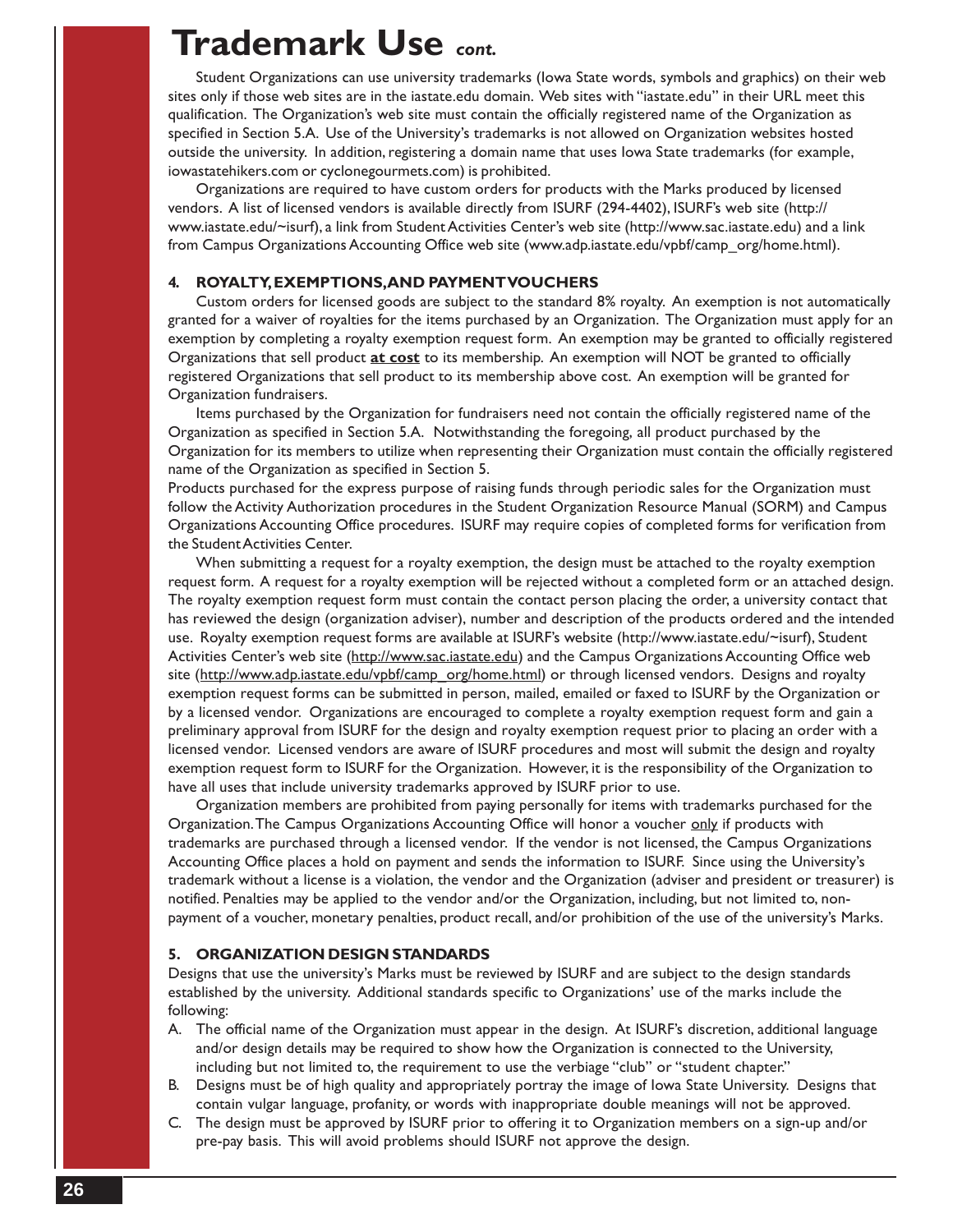# **Trademark Use** *cont.*

- D. Do not assume that since a design has been used by an Organization either recently or for many years in the past that it will be approved. Designs will be evaluated on current design standards.
- E. When using the university name (ISU, Iowa State or Iowa State University), Organizations are allowed a wide variety of font styles. However, the font style must vary from the official university nameplate. Internal use of the official university nameplate is for campus divisions (colleges, departments, units and affiliates) as provided in the Visual Identity Program maintained by University Marketing.
- F. Use of trademarks or other intellectual property owned by a third party must be approved by that entity in writing and submitted to ISURF along with the desired artwork. For example, if you wish to use artwork, slogans, or trademarks created by someone not associated with your organization, a written release allowing for such use is required before ISURF will grant design approval.
- G. Organizations may list an outside entity's name and or logo as a sponsor of the Organization on products along with University trademarks as long as there is a clear separation between the University marks and the sponsor marks and a sponsorship statement is included. However, the Organization name, per Section 5.A, must be included in the design to communicate that the sponsorship is with an Organization. Use of an outside entity's name and or logo cannot have the appearance of a University endorsement.
- H. Organizations that are sponsoring an event may use the University trademarks on products as long as the name of the event, the date of the event and the Organization's officially registered name appear in the design. The use of other entity's names and or logos that are also sponsoring the event is allowed as long as a sponsorship statement is included and the outside entity's name and or logo does not have the appearance of a University endorsement.
- I. Organizations that are hosting an event may use the University trademarks on products as long as the name of the event, the date of the event and the Organization's officially registered name appear in the design. Outside entities that are participating in the event may have their name and or logo included in the design as long as written permission from the proper authority of the entity is provided to ISURF.

## **6. CONTACTS**

If an Organization has questions about how to interpret these Guidelines, contact:

- ISURF for assistance with Mark application and for information on design and product standards, royalty, licensing;
- Campus Organizations Accounting Office for assistance with financials, vouchers and vendor payments;
- Office of University Counsel for legal questions.

## **ISURF**

310 Lab of Mechanics Ames, Iowa 50011 Phone: 515-294-4402 Fax: 515-294-8926 email: trademark@iastate.edu http://www.iastate.edu/~isurf

## **Campus Organizations Accounting Office**

B4 Memorial Union Ames, IA 50011 Phone: 515-294-1633 Fax: 515-294-6497 http://www.adp.iastate.edu/vpbf/camp\_org/home.html

## **Office of University Counsel**

3550 Beardshear Hall Iowa State University, Ames, IA 50011-2045 515- 294-5352 http://www.iastate.edu/~ouc/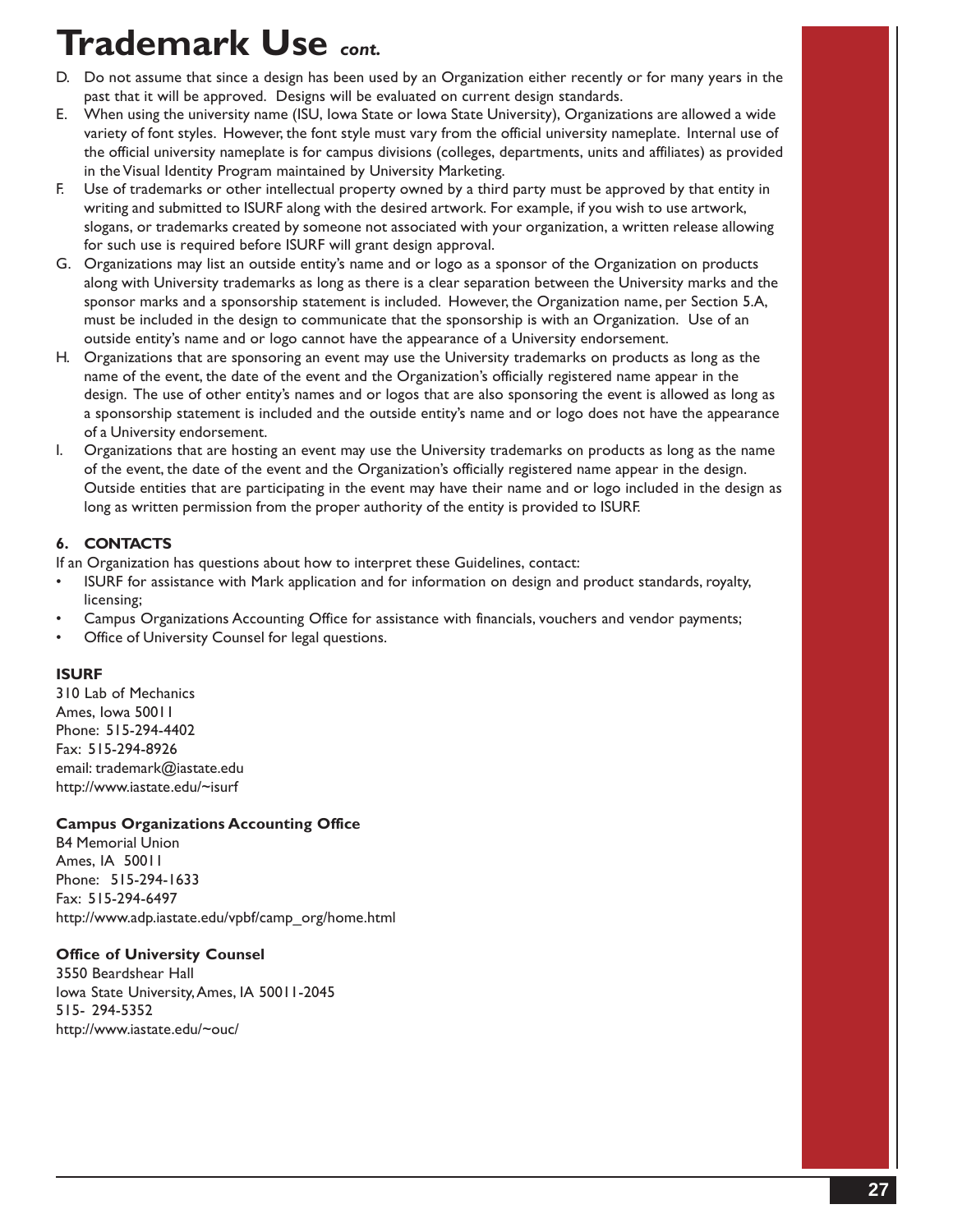## **POSTING POLICY**

### **Display of noninstructional materials**

#### Displays within buildings

Posters, advertisements, or other visual display materials may be affixed only on permanent building bulletin boards. Such display materials may not have a surface area of greater than 300 square inches.

- "General" bulletin boards may be used by Iowa State University students and organizations as well as the general public without approval for posting.
	- (1) Bulletin board notices must include the date they are posted or the date of the event and may be posted no more than one month in advance of the event.
	- (2) Undated and early notices will be removed.
	- (3) Properly posted notices will be removed after 30 days or, in the case of advertisements for an event, after the date of the event.
- b. "Restricted" bulletin boards are limited to the use of designated departments or organizations. Use of these bulletin boards must be approved by the official representative of the respective department or organization.

#### Exterior displays

- a. Residence department buildings. Signs, banners, and other display materials may be affixed to buildings only with the authorization of the coordinator of residence life in each residence complex.
- b. Academic buildings. Signs, banners, and other display materials may not be affixed to buildings. Rare exceptions may be made in cases in which the display materials are clearly associated with an academic function. Prior approval must be obtained from the Student Activities Center and from Facilities, Planning and Management, General Services Building, by the submission of an Activity Authorization Form. Such forms are available at the Student Activities Center.
- c. Exterior display, not on buildings. Signs, banners, and other display materials may not be affixed to sidewalks, trees, fences, shrubs, light poles, or any other fixture of the landscape, nor may freestanding displays be placed in any area other than those areas scheduled through the activity authorization process. Except for those displays indicated in  $13.12(1)$ "a" and  $13.12(1)$ "b"(4) at events for which approval is not required, prior approval of displays must be obtained from the Student Activities Center by the submission of an Activity Authorization Form.
- d. Cleanup. All visual displays should be removed as they become outdated or after authorization has expired. Cleanup charges may be billed to the organization/department/individual for failure to clean up promptly. Organizations, departments, or individuals may be billed for cleanup expenses for illegally posted materials.

### **Memorial Union Information**

Iowa State Memorial Union's Student Union Board is a student organization that plans, produces and promotes various activities in the Iowa State Memorial Union, and oversees student organizations housed in the MU East and West Student Office Spaces (SOS). To better serve student organizations at ISU, we have compiled this information for making plans within the Memorial Union. Reservations for table tents, booth, display cases, and banners in the Memorial Union may not be made over the telephone. Reservations can be made a maximum of six weeks (to the week, rather than the day) in advance. Reservations are not taken during ISU breaks. For more information about these services, please call 294-8081 or stop by SOS West between 8am - 5pm, Monday - Friday.

#### **Banners on the West MU Staircase\***

Banner space on the staircase requires SUB approval and may be reserved a maximum of six weeks in advance through the SUB Secretary, SOS West. Some restrictions apply. **Booths/Tables\***

Student and campus organizations registered with the University may reserve a booth or table a maximum of six weeks in advance through the SUB Secretary, SOS West. If you are planning on selling anything, prior approval by SUB is required. Some restrictions apply.

#### **Display Cases\***

To post a display in the 5 SUB hallway display cases, reservations may be made a maximum of six weeks in advance through the SUB Secretary, SOS West.

#### **Meeting Rooms within the MU**

Student groups registered with the University may reserve any meeting room in the Union at no cost. These rooms can be reserved through the Reservations Office, 210 MU, 294-1437. Rooms may be reserved one semester in advance.

#### **MU Office Mailboxes\***

Fliers may be distributed to all the organizations with offices in the East and West SOS (e.g. VEISHEA, Homecoming Central). Make arrangements through the SUB Secretary, SOS West.

#### **Student Office Space Meeting Rooms\***

Student groups registered with the University may reserve a meeting room in the SOS East or West at no cost. These rooms can be reserved through the SUB Secretary a maximum of six weeks in advance.

#### **Standards and Easels**

Standards and easels are available for use in the main corridors on the day of an event scheduled in the MU. Please ask the MU Main Desk for assistance.

#### **Table Tents in the MU Commons\***

Table tent space may be reserved a maximum of six weeks in advance through the SUB Secretary, SOS West. Quantity and size restrictions apply; please request a copy of SUB's table tent policy.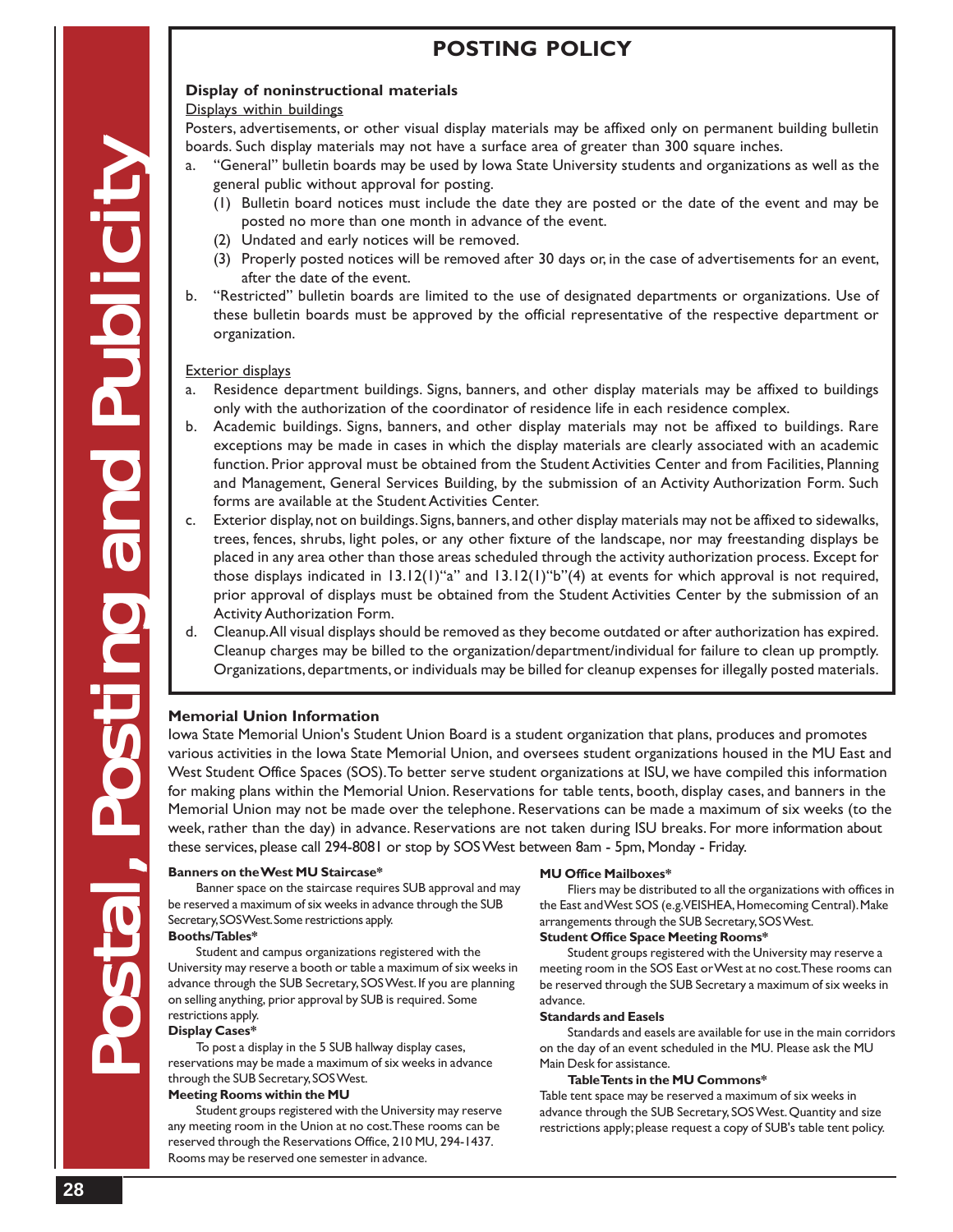## **Publicity Opportunities on Campus**

Student Union Board, West SOS Memorial Union, 294- 3847.

## **Use of Satellite**

Downlink capabilities are available at a few locations across campus. Most meeting rooms in the Memorial Union have satellite capability now. Fees may be different at each location. The earlier you can schedule your event, the more options you will have.

## **Publicity**

When developing a publicity plan, include the *ISU Daily* and/or *Ames Tribune,* and local radio and television coverage. In addition to news coverage, the media provides a certain amount of public service announcement service. To develop handouts or posters you can use DO-IT-YOURSELF GRAPHICS in Pearson Hall, computers and printers in the Student Office Space, the Graphic Department of the memorial Union (Room 211), and local printing services.

Promotional information may be distributed through the residence hall mailboxes (see Department of Residence Hall section for instructions), Greek chapter mailboxes (B6 Memorial Union) organization mailboxes on each side of the Student Office Space, *Newsline* (B6 Memorial Union), booths and tables in academic buildings and Memorial Union. Other promotional techniques to consider are table tents in dining halls and sign boards on central campus.

Please remind your officers and publicity people about this policy. Continued violations of this policy could result in billing your organization for clean-up and/or judicial action for violation of University policy.

## **Signboards (aka Sandwich Boards)**

The most effective way to communicate on campus is to utilize signboards which are strategically placed in reserved locations on campus. Signboards are available from the Student Activities Center free of charge to registered organizations, on a first come, first served basis. The boards can be used to publicize your event (s) and meeting (s) across campus. The boards can be reserved in B6 Memorial Union with a Signboard form. University sponsored events are granted special permission for usage of boards.

The organization representative must be a current student in good standing at Iowa State University. The organization must be registered for the current year through the Student Activities Center. University sponsored events are granted special permission for usage of boards. Boards are released on a first come, first served basis. Two (2) boards can be reserved for an organization per event. Boards can be reserved up to 5 days (no weekends) and not more than two times

a month. Sandwich Boards must be torn down by 4:00pm on Friday – and returned to the Student Activities Center by 5:00pm. No boards may be up over the weekend. Signboards must be returned clean and in working order. Future use of signboards will be denied to groups who fail to return boards promptly after their reservation ends, or without removing promotional material. The Student Activities Center reserves the right to deny usage of boards due to violation of any of these policies, and or an unauthorized event.

We encourage organizations to purchase their own signboards. If you are interested in purchasing please call us at 515/294-1023. We would still require your organization to fill out a reservation form in order for you to secure the space on campus.

## **Table Tents**

## **Memorial Union Commons**

Registered organizations may reserve table tents in the Memorial Union up to six weeks in advance. Groups may have table tents displayed for two days a week (8 days a semester). Quantity and size restrictions apply. To reserve table tent dates in the Memorial Union, SUB Secretary, MU Student Office Space West, 294-8081. Reservations for table tents, booth, display cases, and banners in the Memorial Union may not be made over the telephone. Reservations can be made a maximum of six weeks (to the week, rather than the day) in advance. Reservations are not taken during ISU breaks.

The master copy of the table tent must be approved and stamped with a removal date before being duplicated and put on the tables. Table tents will not be allowed on the tables without being stamped. Organizations will place the table tents on the tables anytime after 6:00am on the date that their reservation begins, and tents will be disposed of after 6:00pm the day their reservation date ends.

## **Residence Hall Dining Centers**

Reservations for table tents in all six dining centers are done on a first come, first serve basis and should be done in advance by calling 294-3856 or going to 1216 Friley Hall. A copy of the guidelines for table tents is available from this office upon request.

Table tents are approved for only one day for one event. You may not reserve additional dates until after your first date has occurred. The master copy of all table tents must be approved and stamped before being duplicated and put on the tables.  $N_0$  table tent will be allowed on the table without an approval stamp. Table tents are not permitted on days of the Dining Service's special events. Table tents can either be two-sided, printed on heavy paper, or three sided, printed on standard weight paper. No side can be larger than 6" x **ORGANIZATION INFORMATION**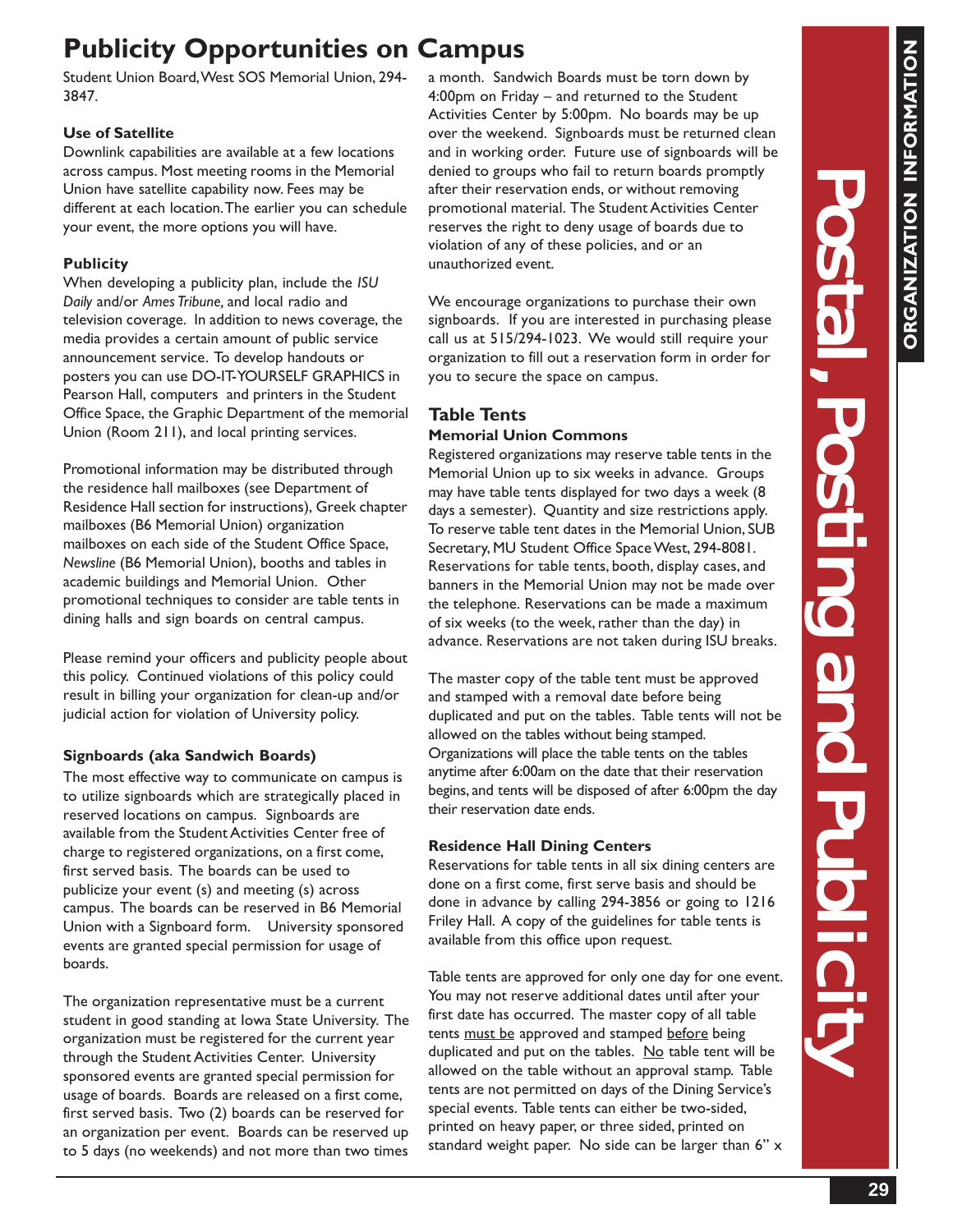Postal, Posting and Publicit Postal, Posting and Publicit Postal, Posting and Publicity

**NET** 

## **Publicity Opportunities on Campus**

8 1/2". Only one table tent per event will be approved. Each table tent is allowed on the tables for only one day. The group or organization is responsible for distributing the table tents anytime after 6:30am on the date that has been reserved. The table tents will be removed by dining center staff after the evening meal or earlier if the table tent should be soiled or defaced.

## **University Mail Service**

Postal & Parcel Service provides delivery and pickup of all campus mail for major campus buildings. By university policy, only official university business papers and packages will be handled by Postal & Parcel Service. Mail dealing with curriculum or official university business between departments, instructors or advisers and students in residence halls may be sent via Postal & Parcel Service. Special interest and student groups may not utilize the campus mail delivery system for general communications with their membership or individuals on the campus, including residence halls. Mail that is deemed "personal" in nature (including but not limited to party announcements, birthday greetings, holiday messages and valentines) will be returned to the sender (if a return address is available).

The intent of the University's policy regarding use of campus mail by student organizations is to permit appropriate administrative correspondence between advisers, student officers, and other types of correspondence dealing with general administration of programs or activities on the campus.

Mail is delivered every week day to buildings on campus beginning early in the morning. Mail should be addressed clearly with the name of the addressee, department name, room and building. Special envelopes for campus mail may be obtained at the University Bookstore in  $4'' \times 9''$  and  $9$   $1/2'' \times 12''$  sizes. Mail may be taken to the mailing center on the ground floor of Beardshear Hall. DO NOT PUT campus mail in the US Postal Boxes, it may never get delivered.

Campus mail service extends to on-campus academic and service buildings. **It is NOT delivered to individual residence hall rooms. Mail will, however, be delivered to the Department of Residence and the following complex offices: Richardson Court Association** C2115 Maple-Willow-Larch **Towers Residence Association**

C1265 Wallace-Wilson **Union Drive Association** 2419 Friley

## **University Student Apartments**

100 University Village--this is the only delivery address serviced by Postal & Parcel Service. Any other addresses at University Village or Schilletter Village will require postage for handling by the United States Postal Service.

## **Department of Residence**

## **Mail Distribution Guidelines Use of Student Mailboxes**

Persons, groups or organizations not connected with the university must use the U.S. Mail to distribute materials to individuals. Residence hall desks will distribute individually addressed mail from university organizations or groups to their members if the following conditions are met: The group or organization must be registered through the Student Activities Center or a university department. Organization of mailings must include a return campus address.

## **Use of House Presidents' Mailboxes**

Persons or groups, whether university-related or not, are allowed to distribute information through our House mailboxes. There is one mailbox per house (a "house" is made up of approximately 60 residents). A designated house representative (typically a House President or Vice President) will pick up house mail once a day and post information on the house bulletin boards and/or share the information at the weekly house meetings.

You will need to take the appropriate number of flyers to the locations listed below and distribute as indicated. One copy of any piece of information per house is sufficient.

There are one or more open public bulletin boards located in each entry or common area in each building where you may post additional flyers. Do not post flyers on entry doors, windows, poles, glass-covered bulletin boards, etc. or post flyers in the house areas yourself. Each house representative will decide what and where materials in their house are to be posted. Flyers distributed or posted outside of these guidelines may be removed with removal costs charged to the responsible individual or group.

**Note about distributing materials to** *RAs/CAs/* ARCs: ONLY HALL DIRECTORS may place material in the RAs/CAs/ARCs boxes if they are Department of Residence business-related materials, ISU classroom-related material (such as class schedules, experimental course offerings, etc.), or program related. (Please see APPENDIX A)

**To distribute organization flyers in the residence halls, take the appropriate number of flyers to each hall desk for distribution through the house president mailboxes. If you'd like to distribute flyers to RAs/CAs/ ARCs, you must request approval from the Residence Life Office, 1203 Friley. Please seek this approval before making copies.**

Also, students who wish to put material in the RAs/ CAs/ARCs boxes may consider putting them in the Vice-Presidents' boxes which are located on the second floor of the Maple-Willow-Larch commons.

### **University Family Housing Solicitation Policy**

The solicitation policy of Iowa State University does not allow for any solicitation on university property. The University Family Housing solicitation ordinances are an exception to the policy that is allowed by the university. To solicit you MUST obtain a permit from the University Family Housing Council or University Family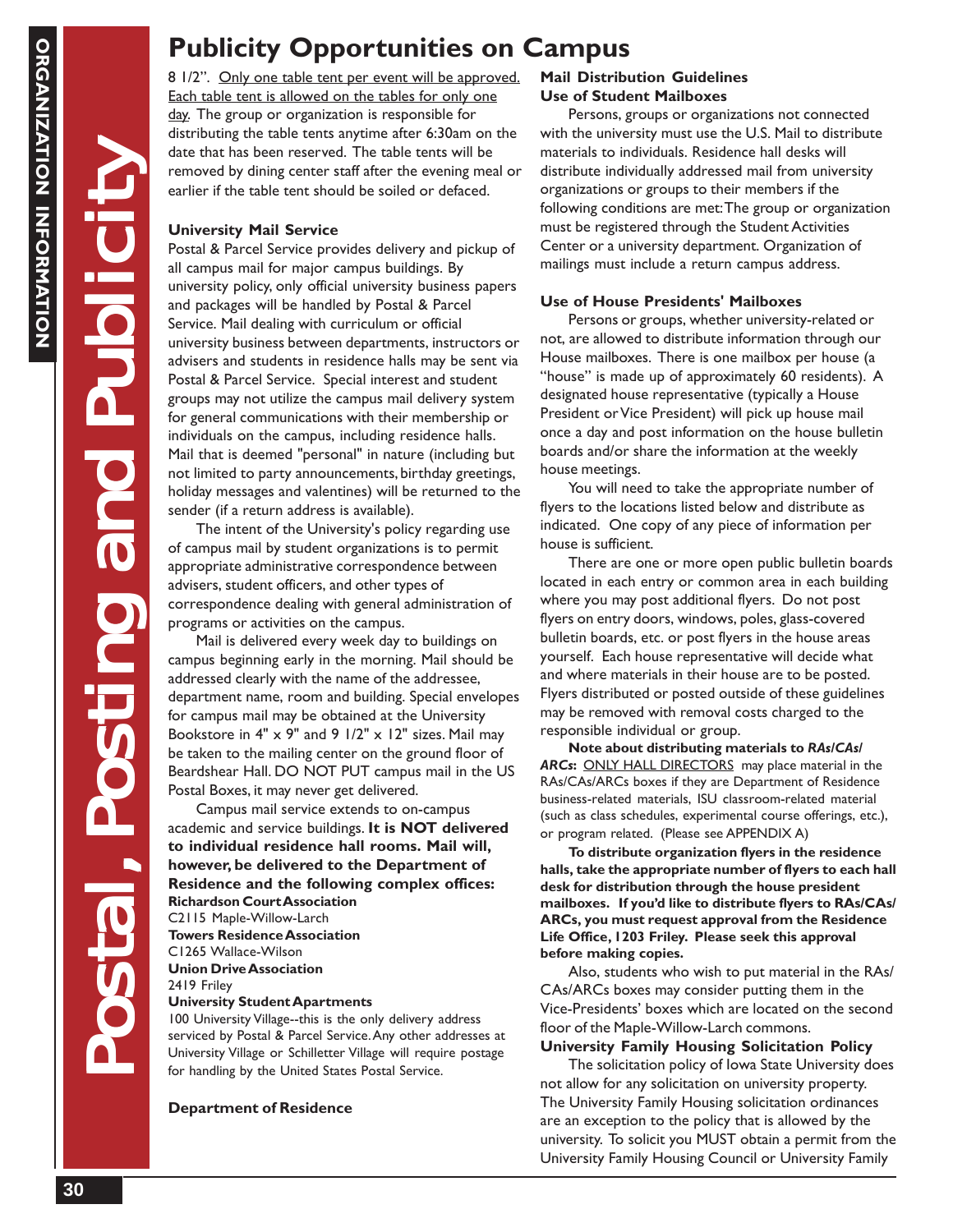## **Publicity Opportunities on Campus**

Housing Mayor before soliciting in the community. For additional information regarding solicitation within University Family Housing please call the University Family Housing Council office at 294-0658.

Organizations interested in programs may want to plan for concerts, dramatic productions, guest speakers or workshops. A number of university resources are available for assistance in this area. The following are some of those which are most frequently used by registered organizations.

## **Residence Hall Solicitation Policy**

For your safety, door-to-door selling or soliciting is not permitted in the residence halls. Solicitation shall be defined as any commercial, profit-making, or fundraising activity. You may not use your room, telephone number, or mailbox for any commercial purpose. Student organizations wishing to solicit in a residence hall neighborhood must be registered and have the prior approval of the Student Activities Office (B6 Memorial Union) and the Residence Life Office (1203 Friley). Specific guidelines set by residence life staff must be followed.

Special-interest activities such as political or religious activities, which involve petitioning, canvassing, registration, campaigning, and/or other similar activities, shall be permitted only in non-student room areas of the residence halls upon authorization from the Student Activities Office and the Residence Life Office. Neither individuals nor groups will be permitted to campaign door-to-door or in the dining room, nor will they be permitted to use the residence hall mailboxes for campaign literature (unless individually addressed). Registration will acknowledge agreement by the sponsoring organization to abide by the established procedures of the building or neighborhood. If a house extends an invitation to a candidate, or any other individual, that person may visit the house to which he or she was invited and no other house.

## **Hall Desk Collection and Distribution Policy**

Groups wishing to collect and/or distribute applications or other items through the Department of Residence hall desks need to complete the form on the 2<sup>nd</sup> page and submit with a reasonable number of application copies or other items to *each* of the appropriate hall desks.

## **Requirements of using the hall desks for collection/distribution:**

- · *Drop off this completed form (APPENDIX B) to a hall desk supervisor at least 10 class days in advance (you will only need to drop off this form to one desk. The desk supervisor will put it on the hall desk advisory board agenda to discuss as a group if it affects more than one desk).*
- Hall Desk Advisory group will need to approve or reject all requests.
- Groups will need to provide a contact person who will be responsible.
- Groups will need to provide a copy of the *approved* Collection/Distribution Approval form to EACH hall desk so staff will know it's been approved and will accept your applications/items.
- Groups are responsible to provide all needed information to the hall desks.
- Groups are required to pick up completed applications or other items promptly and remove all blank applications or other left over items *within two days* after the close of the application period/ distribution period.

## **We will not:**

- collect any money at the hall desks for your group.
- assume responsibility for your applications/items. By signing the form, you acknowledge we do not have liability if items are lost.

**ORGANIZATION INFORMATION**

GANIZATION INFORM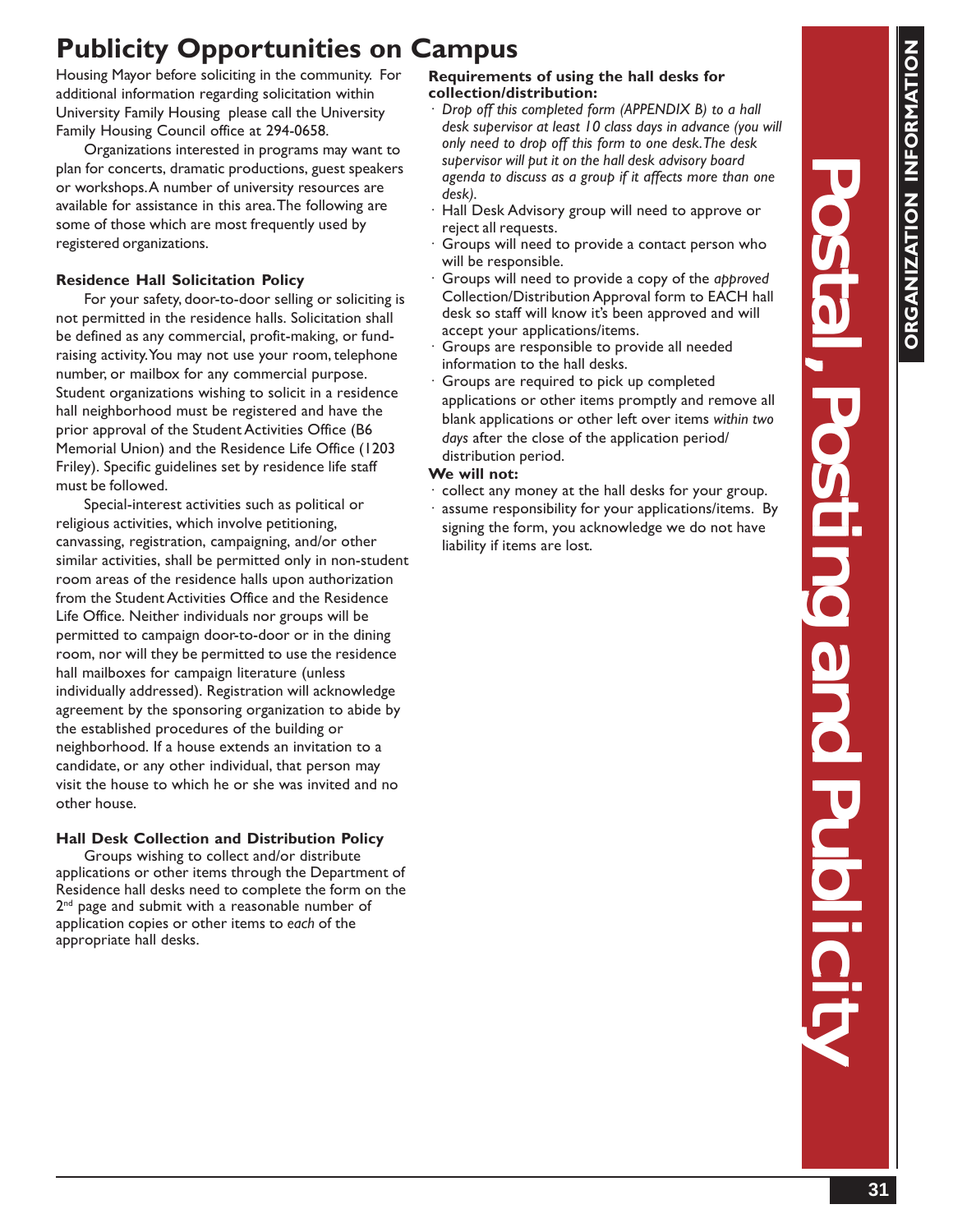## **For the Adviser...**

The information included in this section is to provide faculty and staff serving as advisers with defined functions and responsibilities and general guidelines for effective advising. Student leaders may also gain insights regarding working with faculty.

#### **Iowa State's Philosophy on Advisers**

The adviser plays a vital part in the functioning of registered organizations at Iowa State University. The role ranges from the following:

- being a mentor for students
- serving as a cheerleader while recognizing students for outstanding academic achievement and/or programming
- assisting in the planning and evaluation of programs and events
- help students assess their weaknesses and strengths through team building and leadership assessment exercises
- teaching the Iowa State policies and procedures

#### **UNIVERSITY EXPECTATIONS**

In requiring that registered organizations have advisers, the University assumes that the advisers will take an active role with the organization. The nature and style of that role is left to the determination of the organization and its advisers. In accepting the role of adviser, the individual accepts responsibility for financial and legal aspects of the organization's activities.

#### **Financial Responsibilities**

The adviser is required to co-sign all vouchers and intramural purchase orders. The University's expectation is that the adviser will be aware of the financial status of the organization and not intentionally authorize expenditures that will result in a deficit for the account. **PLEASE DO NOT**

### **SIGN BLANK VOUCHERS**

All contracts should be reviewed by the Campus Organizations Accounting Office prior to signature. We also encourage that all contracts be reviewed by the University Legal Counsel (305 Beardshear Hall • 515/ 294-5352). The Campus Organization Accounting Office, B4 Memorial Union, (294-1633) is available to assist any adviser with questions regarding an organization's account. A monthly statement is sent to each adviser providing information about the financial activity of the organization and to assist the adviser in working with the treasurer. Advisers are strongly urged to refuse to sign vouchers if the expenditure is unclear, if the account is/ would be overdrawn; or if the purchase seems improper or against university policy. (See the section labeled Campus Organizations Accounting Office for more details regarding finances.)

#### **Legal Responsibilities**

The adviser is expected to be knowledgeable about federal, state, local laws and university policies and to dissuade organizational officers from activities that seem hazardous or seem to violate university policies or laws.

As employees of the university, advisers are considered to be acting within the scope of their duties and would be protected by the State Tort Claims Act, Chapter 669 of the Iowa Code, so long as their actions are not shown to constitute a willful or want on act of malfeasance.

Student alcohol and other drug use pose a significant threat to one's health and safety. Advisers and officers are expected to be knowledgeable about, and comply with federal, state and local laws and ordinances and ISU policies. Advisers are to report all violations to the appropriate ISU officials (ISU Police 294-4428 • Dean of Students Office 294-1020).

Questions regarding the ISU Substance Abuse and Violence Program should be directed to the University Program Coordinator, 294-1174. Liability questions should be directed to the University Risk Manager, 294-7674, or the University Counsel, 294-5352.

## **DEADLINES AND PAPERWORK Registration**

Registration is completed online, and must be updated at least once a year. Organiztaions are responsible for updating the information when there is a change of officers/ adviser(s). Organizations that are dormant over 12 months will be placed in frozen status. Registration information may be found online at: www. sodb.stuorg.iastate.edu

#### **End of the Year Paperwork**

At the end of each academic year, all organizations are required to turn in their **fiscal ledgers** to the Campus Organizations Accounting Office. If an organization does not turn in the organization ledger they will be unable to receive GSB funding as well as be considered inactive.

#### **Paperwork Examples**

There are a number of paperwork examples includes in back of the Student Organization Resource Manual. These examples include vouchers, intramurals, activity authorizations and organization registration forms.

#### **ORGANIZATION STATUS**

#### **Inactive Organizations**

Previously registered organizations, which fail to reregister with the Student Activities Center by October 1, will be considered inactive organizations. Inactive organization accounts will be frozen for a period of five years following registration expiration or until re-registration has been completed, whichever comes first.

If organizations go inactive they will also lose the following registered organization benefits:

- 1. Recognized as a university affiliated organization.
- 2. Use of campus meeting facilities.
- 3. Use of university's name in organization's title.
- 4. Establishment of an account with Campus Organizations Accounting Office.
- 5. Inclusion in university publications and ISU Directory.
- 6. Publication of activities through University newsletter.

**GUT**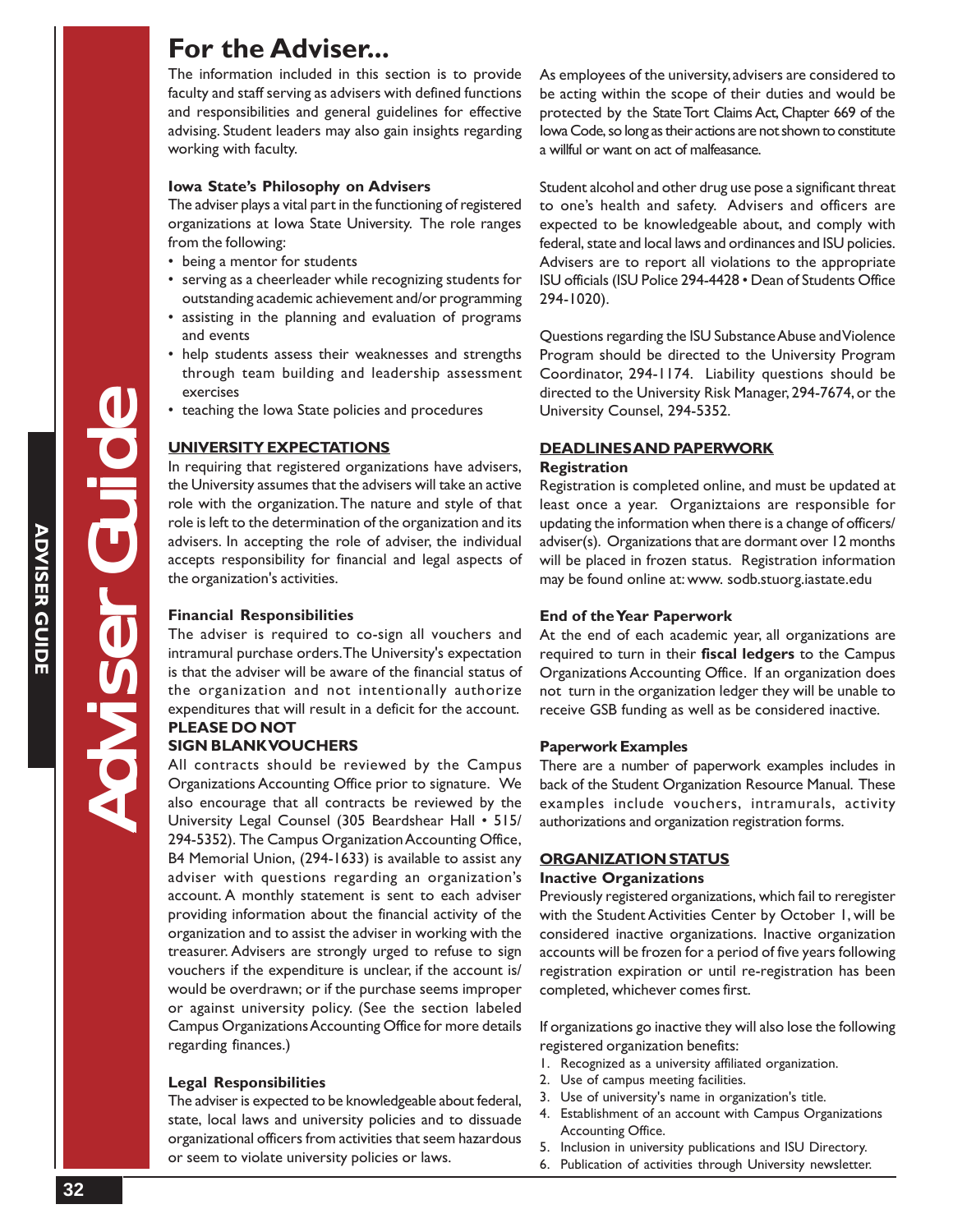Heldise

Guide

## **For the Adviser...**

- 7. Use of GSB vehicles in accordance with GSB, university and state policies.
- 8. Use of Instructional Technology equipment/services.
- 9. Purchase privilege at Central Stores.
- 10.University tax exempt status.
- 11. Use of university purchasing services
- 12.Use of university printing services.
- 13.Utilization of university staff and programming resources 14. Utilization of Student Organization Website.

(www.stuorg.iastate.edu)

## **UNIVERSITY POLICIES & PROCEDURES**

## **Out of Town Travel**

As adviser, you should be informed about any trip students are planning that is related to club business. Items to discuss might be:

- 1. The students' general itinerary.
- 2. Who is going (keep a list on file)?
- 3. Where they are staying (including a phone number for emergencies)?
- 4.Has everything possible been prepaid (hotel bill, registrations, etc.)?
- 5. If going by private car, does the driver possess a good driving record and insurance? Is the car in good enough repair to make the trip, or are the students taking unnecessary risks?
- 6. Alcohol usage and liability.
- 7. Use of the organization's money for the trip.
- 8. Travellers are enrolled Iowa State University students, not on conduct probation, not on temporary enrollment and have a cumulative GPA of 2.0 and above.

The university considers students as adults, responsible for their own actions. It is in everyone's best interest however, to help students travel safely and have a successful trip.

## **Death of a Student**

If a death occurs during a sponsored event/trip, immediately contact 911, then call DPS (ISU Police) 294- 4428, then contact Dean of Student Office at 294-1020. These offices will contact the appropriate city/university officials. The Dean of Students will coordinate interactions and communications between university offices and relatives of the deceased person, and make necessary referrals.

## **Student's Behavior**

In cases in which a student's behavior poses a clear and present danger to self or others, contact 911, DPS (ISU Police ) 294-4428 , the Dean of Students Office (294- 1020), or the Student Counseling Service (294-5056). If the situation involves physical injury or ingestion of a harmful substance, contact the Student Health Center (294-5801) or call 911. These offices will contact the appropriate officials, who in turn will determine the need for an assessment of the student's ability to continue as a student or will make appropriate referrals.

## **Academic Achievement**

Research has shown that a student's involvement in campus activities can assist in one's connection to campus and in one's success in the classroom. The struggle for some students is balancing their campus involvement with their academic pursuits.

The Student Activities Center is committed to helping students achieve this balance. At the beginning of the fall and spring semesters, the Student Activities Center will check the grades of student leaders listed on each organization's registration form. Students must have a 2.0 cumulative GPA in order to hold an officer position in a registered organization. In addition, if an officer's semester GPA falls below a 2.0 (and the cumulative GPA remains above a 2.0), a letter will be sent detailing what must be done in order for the student to retain his/her position. This includes attending an intake session at the Academic Success Center. A copy of the letter will be sent to the organization's adviser. Students who receive a 4.0 for the semester will also receive a letter from the Student Activities Center congratulating them for their excellent work and inducting them into the "4.0" club. A copy of the letter will be sent to the organization's adviser.

Iowa State University students represent our campus at conferences and conventions throughout the academic year. We believe that these students must meet the standards that we have set for the university's community of scholars. All students attending conferences funded or supported by the Division of Student Affairs must have at least a 2.0 cumulative grade point average or higher at the time of the trip. The Student Activities Center exists to assist you in becoming your best here at Iowa State. Together-we can do just that!

## **ADVISER RESOURCES**

- Important Phone Numbers are located in the back cover of the SORM.
- Paperwork can be found online at http:www/sac.iastate.edu.
- Various leadership subject areas including program planning, writing a constitution, and dealing with difficult members may be found in SORM pages 3-10
- Utilize the index for easy access to your questions
- Call the Student Activities Center (294-1023) with any general organization or event questions
- Financial Questions? Contact the Campus Organizations Accounting Office at 294-1633
- Check online at www.sac.iastate.edu
- Event Authorization Process is outlined on pages 16- 19 and online at www.sac.iastate.edu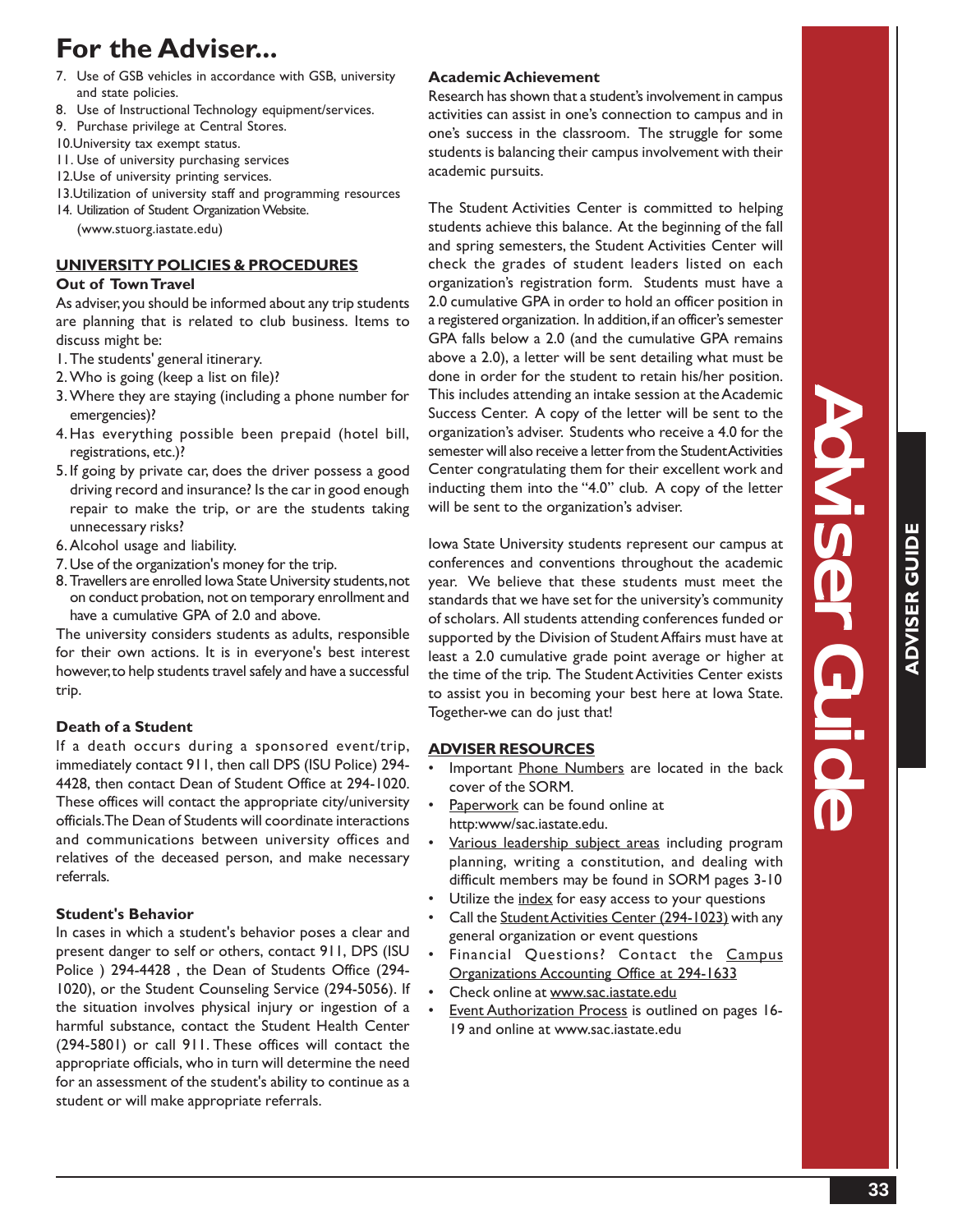## **Advisers Responsibilities**

Organizations require different kinds of advising styles, depending on the stages of development of the organization and its leadership. The list below gives some indication of the range and amount of responsibility that is placed on the adviser. It is recognized that not all that is listed is required all the time. The requirements in terms of time and involvement vary for each of the items from one organization to another.

- Advisers should agree to serve only if s/he is willing to participate in the work of the organization.
	- Understanding the organizations, its purpose and its goals is a primary obligation of any adviser. S/he should help the organizations evaluate its purpose and goals and the program it is providing.
- Interest in the organization should be demonstrated by an adviser through his/her attendance at meetings and other functions.
- Advisers should try to develop a close working relationship with the officers and as many members as possible. Meeting members in social situations can help establish better relationships.
- Advisers should give attention to the interactions within the group, be available for complaints from members about the group, and serve as negotiator if this is necessary.
- Advisers should inform the group if they are not receiving notices of meetings, minutes, or materials.
- An adviser should explain his/her satisfaction or dissatisfaction with anything the group is doing or proposing to do. How this is done is of some importance. In some cases, it is better to discuss concerns with officers. In others, it may be necessary to react during a meeting at the time a proposal is made. How the adviser may handle this depends on the situation and on the personality of the adviser.
- \_\_\_\_ Of importance is accepting the opportunity to learn from the organization. An adviser must recognize that the individual resources and potential of a group are important. Helping members voice opinions and to make decisions is one of the most important services he/she can reach.
- An adviser can help identify resources outside of the group. S/he should be sensitive to opportunities that may help the organization become more productive and effective.
- Advisers who have had long associations with organizations can provide continuity. In some situations, advisers have been associated with groups longer than any of the members. They can help the organization understand the history of the organization and provide a perspective that would otherwise be lacking.
	- Advisers should be aware of university policies/attitudes of the faculty and administration, and help the organization to understand limits, restrictions, and avenues for achieving its objectives.
	- Advisers should be aware of officers' academic progress and intervene when necessary.

Source: "Student Organization Advisors: Facilitators of Student Learning" presented by Stansberry, D., Hall, T., & Broeck, N.T. 1999.

Adviser Guide Adviser Guide Adviser Guide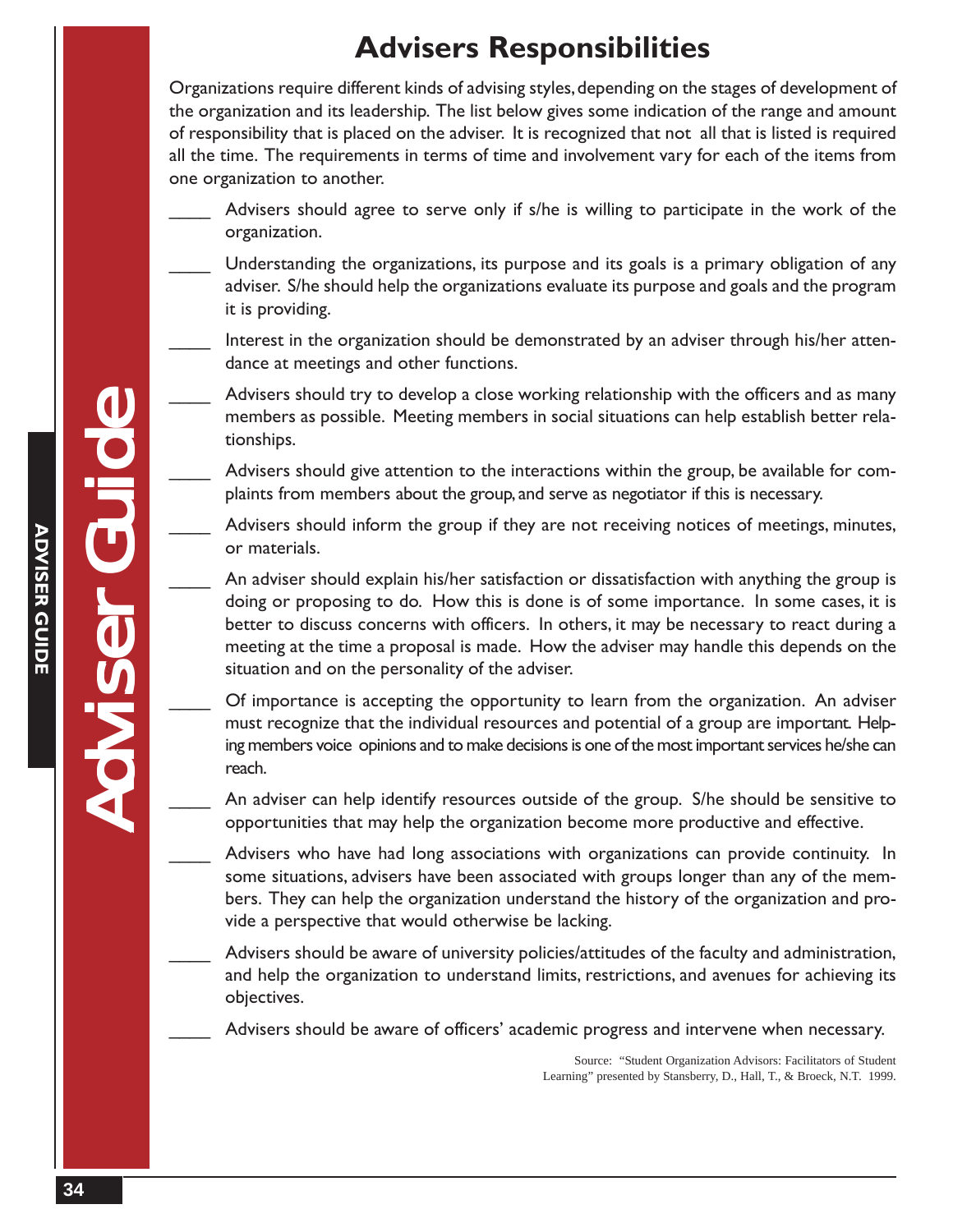## **20 Tips for Advisers to Increase Group Productivity**

- 1. Know what the student expects of you as an adviser.
- 2. Let the group and individual members know what you expect of them.
- 3. Express a sincere interest in the group and its mission. Stress the importance of each individual's contribution to the whole.
- 4. Assist the group in setting realistic, attainable goals. Ensure success in the first project undertaken, and then increase responsibility.
- 5. Have the goals or objectives of the group firmly in mind. Know the purposes of the group and know what things need to be accomplished to meet the goals.
- 6. Assist each member in meeting his or her needs while helping the group to achieve its goals. Understand why people become involved. Learn strengths and emphasize on them. Help each person grow and learn through his or her involvement by providing opportunities.
- 7. Know and understand the students with whom you are working. Different groups require different approaches.
- 8. Assist the group in determining the needs of the people the group is serving.
- 9. Express a sincere interest in each member. Encourage everyone to be responsible.
- 10. Assist the members in understanding the group's dynamics and human interaction. Recognize that at times the process is more important that the content.
- 11. Realize the importance of the peer group an its effect on each member's participation or lack thereof. Communicate that each individual's efforts are needed and appreciated.
- 12. Assist the group in developing a system by which they can evaluate their progress. Balance task orientation with social needs of members.
- 13. Use a reward system and recognition system for work well done.
- 14. Develop a style that balances active and passive group membership.
- 15. Be aware of the various roles you will have: clarifier, consultant, counselor, educator, facilitator, friend, information source, mentor and role model.
- 16. Do not allow yourself to be placed in the position of chairperson.
- 17. Be aware of institutional power structure--both formal and informal. Discuss institutional developments and policies with members.
- 18. Provide continuity for the group from semester to semester.
- 19. Challenge the group to grow and develop. Encourage independent thinking and decision-making.
- 20. Be creative and innovative. Keep a sense of humor.

Adviser Guide Adviser Guide Adviser Guide

**Ac vissive Guld** 

Adapted from M. J. Michael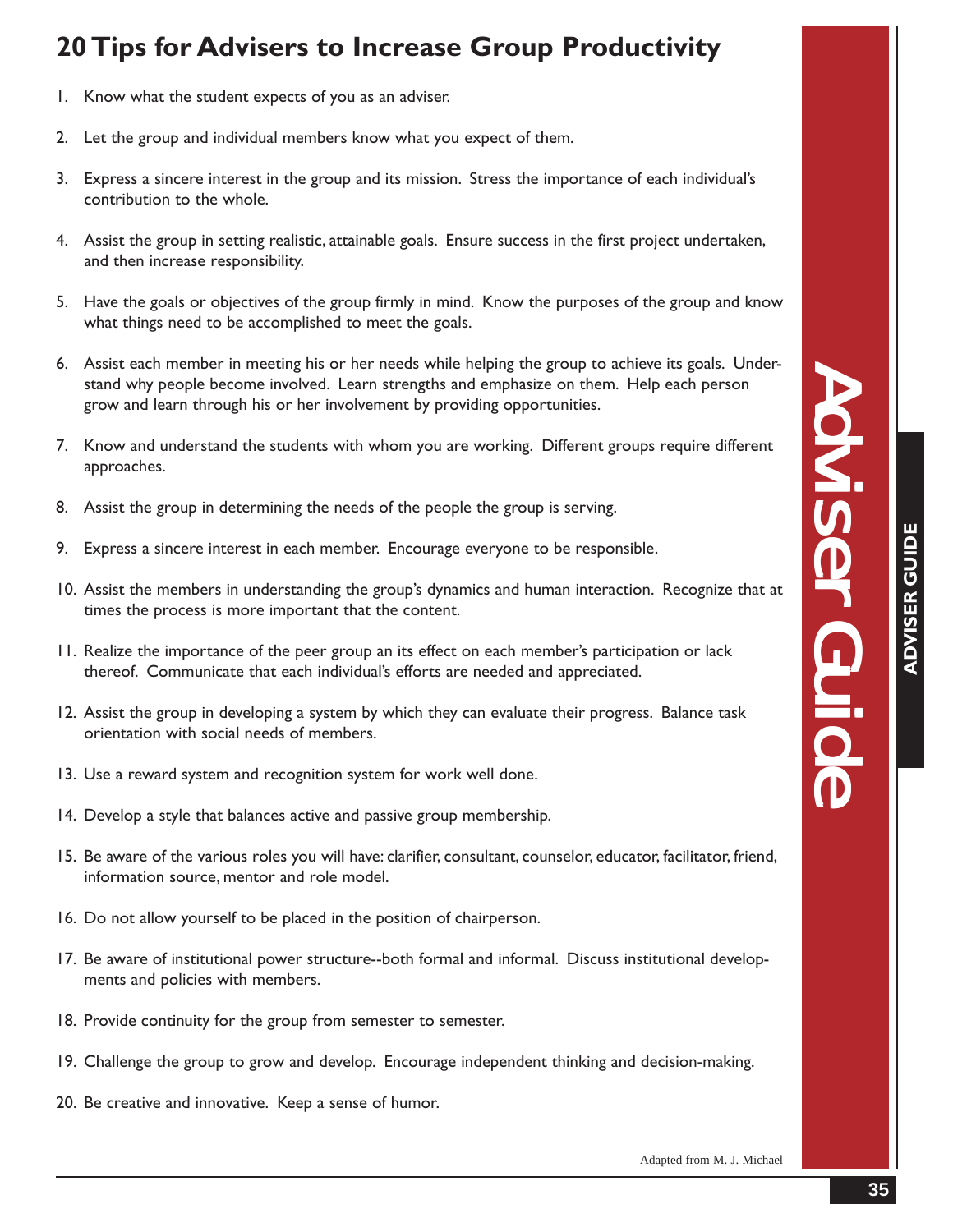# **Where to Call at Iowa State**

| Academic Success Center (ASC) Student Services Building      |          |
|--------------------------------------------------------------|----------|
|                                                              |          |
| Student Support Services Program  294-0210                   |          |
|                                                              |          |
| Tutoring Services, Student Services Building 294-6624        |          |
| Alcohol Education Programs                                   |          |
| Department of Residence, 1214 Friley  294-5636               |          |
| Substance Abuse Violence Prevention                          |          |
|                                                              |          |
| Substance Abuse Intervention Program                         |          |
| <b>Student Counseling Center</b>                             |          |
|                                                              |          |
| Substance Abuse & Violence Prevention  294-1174              |          |
|                                                              |          |
| <b>Campus Organizations Accounting Office,</b>               |          |
|                                                              |          |
|                                                              |          |
| <b>Cultural Centers</b>                                      |          |
| Centro Latino (1507 Helser)                                  |          |
| Asian American Cultural Center (1501 Helser)                 |          |
| Indian Student Offices-Memorial Union                        |          |
| Black Cultural Center (517 Welch Ave. 294-1598)              |          |
| Dean of Students Office                                      |          |
|                                                              |          |
|                                                              |          |
| Department of Residence, 1214 Friley.  294-5636              |          |
| Disability Resources, Student Services Building  294-6624    |          |
| Discrimination                                               |          |
| Dean of Students Office, Student Services Building  294-1020 |          |
| Affirmative Action, 1350 Beardshear  294-7612                |          |
|                                                              |          |
|                                                              |          |
| Facilities - Scheduling<br>Recreation Facilities and Fields  | 294-4980 |
|                                                              |          |
| Room Scheduling (Classrooms & Auditoriums)                   |          |
| http://www.fpm.iastate.edu/roomscheduling/                   |          |
| Outdoor Locations, Student Activities Center                 |          |
|                                                              |          |
| Public Events and Facility Scheduling                        |          |
|                                                              |          |
| MU Room Reservations, 210 Memorial Union  294-1437           |          |
| Government of the Student Body (GSB)                         |          |
|                                                              |          |
| Office of Greek Affairs, B6 Memorial Union  294-1023         |          |
| Grievances, Dean of Students Office                          |          |
|                                                              |          |
| Housing                                                      |          |
| On-Campus: Department of Residence Life                      |          |
|                                                              |          |
| Instructional Technology Center, 121 Pearson  294-8022       |          |
| <b>International Education Services</b>                      |          |
|                                                              |          |
|                                                              |          |
| Judicial Affairs, Student Services Building  294-1020        |          |
| KURE FM 88.5 RADIO, 1199 Friley 294-9292                     |          |
|                                                              |          |

| Lesbian/Gay/Bisexual/Transgender Student Services            |  |
|--------------------------------------------------------------|--|
|                                                              |  |
|                                                              |  |
|                                                              |  |
|                                                              |  |
|                                                              |  |
|                                                              |  |
| Parents Association, Student Services Building  294-1020     |  |
|                                                              |  |
| Programming                                                  |  |
| Student Activities Center, B6 Memorial Union  294-1023       |  |
|                                                              |  |
| Student Union Board (MU Program Department)                  |  |
| MU West Student Office Space  294-8081                       |  |
| Rape/Sexual Assault                                          |  |
| ACCESS (Assault Care Center Extending Shelter/Support)       |  |
|                                                              |  |
|                                                              |  |
|                                                              |  |
| Student Counseling Center, Student Services Building294-5056 |  |
| Dean of Students Office                                      |  |
|                                                              |  |
|                                                              |  |
|                                                              |  |
|                                                              |  |
|                                                              |  |
|                                                              |  |
|                                                              |  |
|                                                              |  |
| Sexual Harassment                                            |  |
| Affirmative Action, 1350 Beardshear Hall  294-7612           |  |
| Dean of Students Office,                                     |  |
|                                                              |  |
| Human Resource Services Office                               |  |
|                                                              |  |
|                                                              |  |
| Student Counseling Center, 3rd Floor Student Services        |  |
|                                                              |  |
|                                                              |  |
| Student Activities Center, B6 Memorial Union 294-1023        |  |
| Student ANSWER Center, Beardshear  294-4469                  |  |
| Student Legal Services, B11 Memorial Union  294-0978         |  |
| Vice President for Student Affairs                           |  |
|                                                              |  |
|                                                              |  |
|                                                              |  |

## **Website Resources:**

**Policy Library** http://policy.iastate.edu **Student Activities Center** http://www.sac.iastate.edu **Student Organization Database** http://www.sodb.stuorg.iastate.edu **Dean of Students Office** http://www.dso.iastate.edu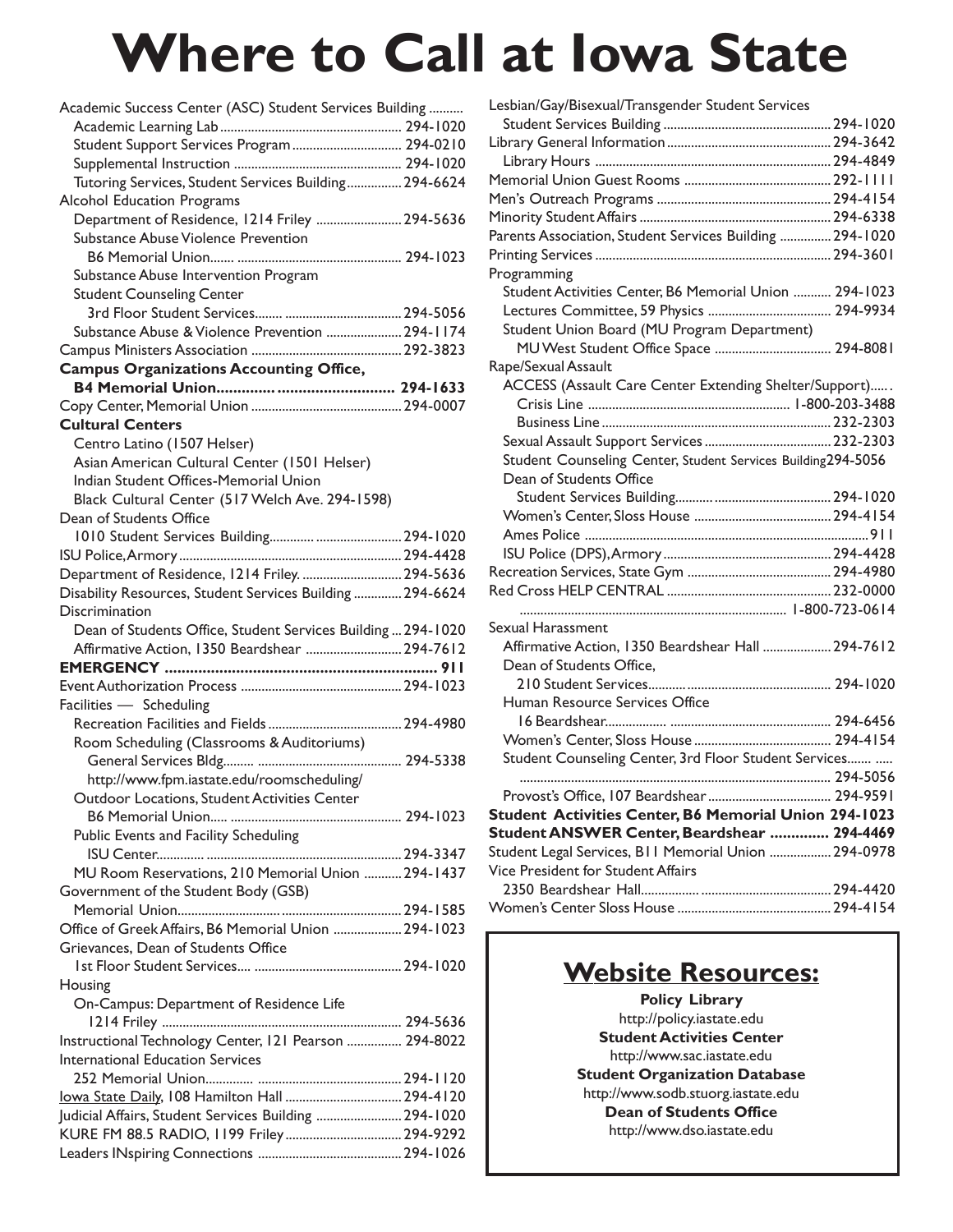# **Dates to Know 2004-2005**

## FALL 2004

| Homecoming (Student Alumni Leadership Council – 294-8488)  October 2-9      |  |
|-----------------------------------------------------------------------------|--|
|                                                                             |  |
| Week without Violence (Committee Against Violence - 294-1663) October 17-23 |  |
|                                                                             |  |
|                                                                             |  |
|                                                                             |  |
|                                                                             |  |
|                                                                             |  |
|                                                                             |  |
|                                                                             |  |
|                                                                             |  |
|                                                                             |  |
|                                                                             |  |
|                                                                             |  |

## SPRING 2005

| Varieties (2 <sup>nd</sup> Cuts) (Student Union Board - 294-8081)  January 29, February 5 & 12 |  |
|------------------------------------------------------------------------------------------------|--|
|                                                                                                |  |
|                                                                                                |  |
|                                                                                                |  |
|                                                                                                |  |
|                                                                                                |  |
|                                                                                                |  |
| Adviser Recognition Reception (Student Activities Center - 294-1023)  April 21                 |  |
|                                                                                                |  |
|                                                                                                |  |
|                                                                                                |  |

## FALL 2004

| $D$ $EVI$ $EED$ $0/22/04$ |  |  |
|---------------------------|--|--|

*REVISED 9/22/04 All events and dates are subject to change*